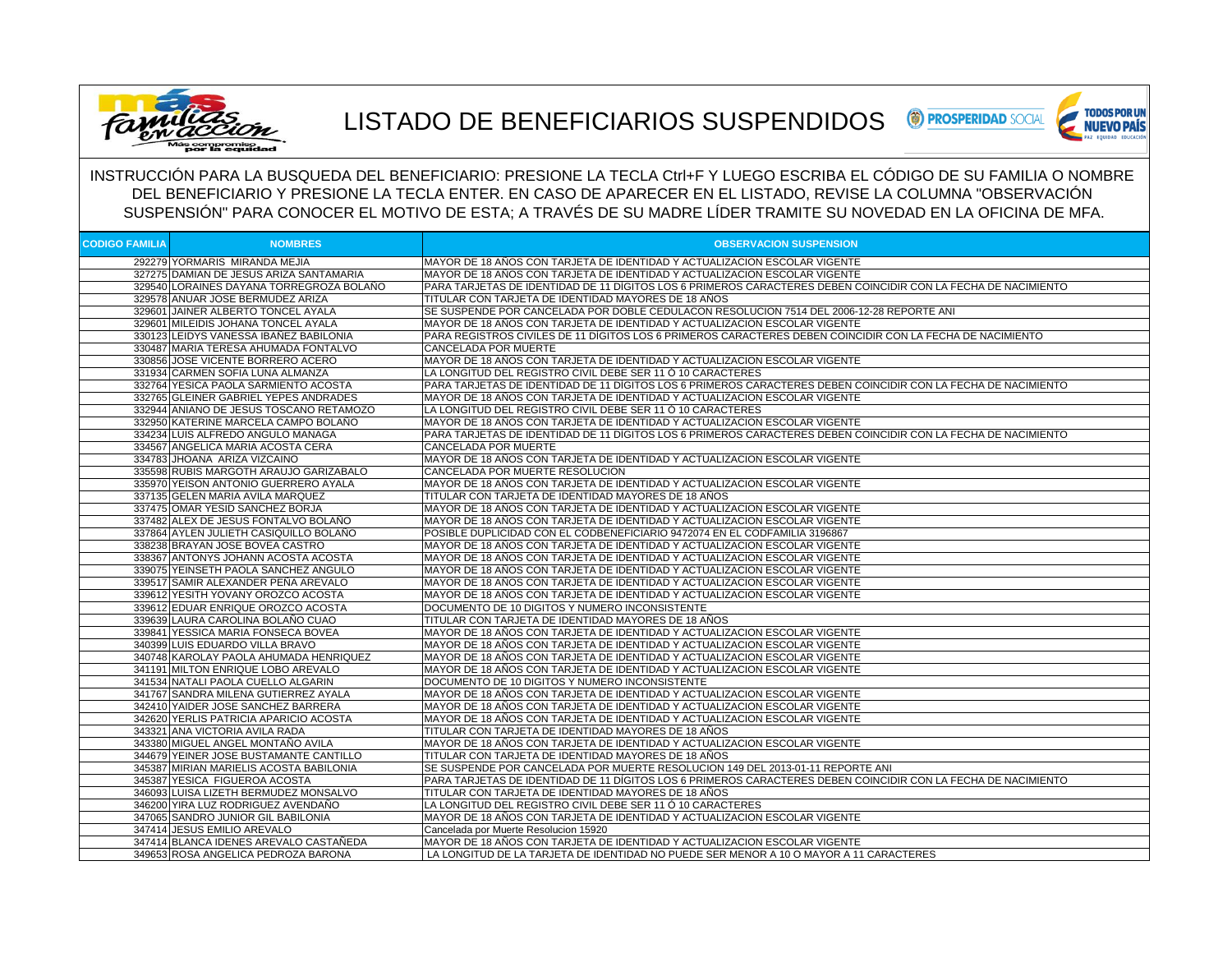| 349697 JOSE DE JESUS SOLANO ANGULO                                   | MAYOR DE 18 AÑOS CON TARJETA DE IDENTIDAD Y ACTUALIZACION ESCOLAR VIGENTE                                         |
|----------------------------------------------------------------------|-------------------------------------------------------------------------------------------------------------------|
| 350543 LELIA ESTHER ARROYO GOMEZ                                     | TITULAR CON TARJETA DE IDENTIDAD MAYORES DE 18 AÑOS                                                               |
| 350735 LUIS FERNANDO GUERRERO AHUMADA                                | MAYOR DE 18 AÑOS CON TARJETA DE IDENTIDAD Y ACTUALIZACION ESCOLAR VIGENTE                                         |
| 351044 INGRIS PAOLA MARTINEZ BARBOSA                                 | DOCUMENTO DE 10 DIGITOS Y NUMERO INCONSISTENTE                                                                    |
| 351752 NELLIS MARIA MONSALVO ALTAMAR                                 | MAYOR DE 18 AÑOS CON TARJETA DE IDENTIDAD Y ACTUALIZACION ESCOLAR VIGENTE                                         |
| 352489 LEWIS ALBERTO ROBLES BLANQUICET                               | MAYOR DE 18 AÑOS CON TARJETA DE IDENTIDAD Y ACTUALIZACION ESCOLAR VIGENTE                                         |
| 352936 ANTHONY MANUEL BLANCO IGLESIA                                 | MAYOR DE 18 AÑOS CON TARJETA DE IDENTIDAD Y ACTUALIZACION ESCOLAR VIGENTE                                         |
| 353380 WILSON RAFAEL AYALA MATOS                                     | MAYOR DE 18 AÑOS CON TARJETA DE IDENTIDAD Y ACTUALIZACION ESCOLAR VIGENTE                                         |
| 353740 YAN CARLOS GAMEZ VILLA                                        | MAYOR DE 18 AÑOS CON TARJETA DE IDENTIDAD Y ACTUALIZACION ESCOLAR VIGENTE                                         |
| 354078 LUIS WALNER CANDELARIO ALVARADO                               | MAYOR DE 18 AÑOS CON TARJETA DE IDENTIDAD Y ACTUALIZACION ESCOLAR VIGENTE                                         |
| 354330 FABER SAMIR MARIN BUSTAMANTE                                  | MAYOR DE 18 AÑOS CON TARJETA DE IDENTIDAD Y ACTUALIZACION ESCOLAR VIGENTE                                         |
| 354713 ALVARO SEGUNDO BOVEA MARTES                                   | SE SUSPENDE POR BAJA POR PERDIDA O SUSPENSON DE LOS DERECHOS POLITICOS RESOLUCION 5426 DEL 2005-12-12 REPORTE ANI |
| 354941 DEINER PINEDA BECERRA                                         | LA LONGITUD DE LA CÉDULA NO DEBE SER MENOR DE 3 NI MAYOR DE 10 CARACTERES, NI TENER UNA LONGITUD DE 9 CARACTERES  |
| 355290 JAVIER MAURICIO ARREGOCES GUERRERO                            | MAYOR DE 18 AÑOS CON TARJETA DE IDENTIDAD Y ACTUALIZACION ESCOLAR VIGENTE                                         |
| 355602 MARICELIS IBAÑEZ ALVAREZ                                      | LA LONGITUD DEL REGISTRO CIVIL DEBE SER 11 Ó 10 CARACTERES                                                        |
| 355869 AURA CRISTINA GERONIMO BOVEA                                  | MAYOR DE 18 AÑOS CON TARJETA DE IDENTIDAD Y ACTUALIZACION ESCOLAR VIGENTE                                         |
| 356325 JOSE ANGEL MARTINEZ AMARANTO                                  | MAYOR DE 18 AÑOS CON TARJETA DE IDENTIDAD Y ACTUALIZACION ESCOLAR VIGENTE                                         |
| 357613 JOSE RAUL MARTINEZ ACOSTA                                     | MAYOR DE 18 AÑOS CON TARJETA DE IDENTIDAD Y ACTUALIZACION ESCOLAR VIGENTE                                         |
| 365411 MANUE ANTONIO HERNANDEZ DELGADILLO                            | MAYOR DE 18 AÑOS CON TARJETA DE IDENTIDAD Y ACTUALIZACION ESCOLAR VIGENTE                                         |
| 367133 ESTEBAN DAVID PEREZ DE LA CRUZ                                | LA FECHA DE EXPEDICIÓN DEL DOCUMENTO ES MENOR A LA FECHA DE NACIMIENTO                                            |
| 368130 ANOTONY KALETH CANTILLO SARABIA                               | LA FECHA DE EXPEDICIÓN DEL DOCUMENTO ES MAYOR A LA FECHA DE LA LIQUIDACION                                        |
| 368932 ANDY PATRICIA MARQUEZ DURAN                                   | MAYOR DE 18 AÑOS CON TARJETA DE IDENTIDAD Y ACTUALIZACION ESCOLAR VIGENTE                                         |
| 369665 JUAN SEBASTIAN RUSSO CABANA                                   | MAYOR DE 18 AÑOS CON TARJETA DE IDENTIDAD Y ACTUALIZACION ESCOLAR VIGENTE                                         |
| 369774 MAIRETH ROCIO CAMARGO PADILLA                                 | NO SE IDENTIFICA EN CRUCE CON LA BASE DE DATOS DE UNIDOS                                                          |
| 369935 YURANIS PATRICIA PACHECO CERVANTES                            | MAYOR DE 18 AÑOS CON TARJETA DE IDENTIDAD Y ACTUALIZACION ESCOLAR VIGENTE                                         |
| 370977 LEONARDO MANUEL REDONDO CARRILLO                              | DOCUMENTO DE 10 DIGITOS Y NUMERO INCONSISTENTE                                                                    |
| 374938 PAOLA ANDREA MOLINA DE AVILA                                  | MAYOR DE 18 AÑOS CON TARJETA DE IDENTIDAD Y ACTUALIZACION ESCOLAR VIGENTE                                         |
| 374951 MARCELA CAROLINA CAMPO DURAN                                  | TITULAR CON TARJETA DE IDENTIDAD MAYORES DE 18 AÑOS                                                               |
| 375058 YENIS KATERINE ESCORCIA CAMPO                                 | MAYOR DE 18 AÑOS CON TARJETA DE IDENTIDAD Y ACTUALIZACION ESCOLAR VIGENTE                                         |
| 375086 CINTIA CAROLAY GUTIERREZ CASTILLO                             | MAYOR DE 18 AÑOS CON TARJETA DE IDENTIDAD Y ACTUALIZACION ESCOLAR VIGENTE                                         |
| 375113 YOSELIN FRANCISCA CAMACHO DURAN                               | TITULAR CON TARJETA DE IDENTIDAD MAYORES DE 18 AÑOS                                                               |
| 375400 EDGAR DAVID FONTALVO CADENA                                   | MAYOR DE 18 AÑOS CON TARJETA DE IDENTIDAD Y ACTUALIZACION ESCOLAR VIGENTE                                         |
| 375773 ADELAIDA CALDERON SANCHEZ                                     | CANCELADA POR DOBLE CEDULACIÓN RESOLUCION 885                                                                     |
| 376248 YAN CARLOS DE LA ROSA VELOZA                                  | DOCUMENTO NO ENCONTRADO EN CRUCE CON RNEC                                                                         |
| 377101 NEIDER ALBERTO BRANQUICET DE LA HOZ                           | MAYOR DE 18 AÑOS CON TARJETA DE IDENTIDAD Y ACTUALIZACION ESCOLAR VIGENTE                                         |
| 377221 ROXANA PATRICIA GUTIERREZ CASTRO                              | LA LONGITUD DE LA TARJETA DE IDENTIDAD NO PUEDE SER MENOR A 10 O MAYOR A 11 CARACTERES                            |
| 377436 FRAIDER KENI CEBALLOS CANTILLO                                | MAYOR DE 18 AÑOS CON TARJETA DE IDENTIDAD Y ACTUALIZACION ESCOLAR VIGENTE                                         |
| 377872 CESAR ALFREDO BELTRAN HERNANDEZ                               | TITULAR CON TARJETA DE IDENTIDAD MAYORES DE 18 AÑOS                                                               |
| 378703 JAINERSON DE JESUS NAVARRO CAMACHO                            | MAYOR DE 18 AÑOS CON TARJETA DE IDENTIDAD Y ACTUALIZACION ESCOLAR VIGENTE                                         |
| 378703 YULEYDYS JOHANA NAVARRO CAMACHO                               | DOCUMENTO DE 10 DIGITOS Y NUMERO INCONSISTENTE                                                                    |
| 379569 YHONATAN SMITH AYOLA CARRILLO                                 | MAYOR DE 18 AÑOS CON TARJETA DE IDENTIDAD Y ACTUALIZACION ESCOLAR VIGENTE                                         |
| 379883 EUGENIA MARIA CORREA CANTILLO                                 | DOCUMENTO DE 10 DIGITOS Y NUMERO INCONSISTENTE                                                                    |
| 379997 ANYI LUCIA RODRIGUEZ CONTRERA                                 | DOCUMENTO DE 10 DIGITOS Y NUMERO INCONSISTENTE                                                                    |
| 379999 JUAN FELIPEZ OROZCO ANGULO                                    | LA LONGITUD DEL REGISTRO CIVIL DEBE SER 11 Ó 10 CARACTERES                                                        |
| 380324 ADRIANA PATRICIA MANJARREZ CHARRIS                            | MAYOR DE 18 AÑOS CON TARJETA DE IDENTIDAD Y ACTUALIZACION ESCOLAR VIGENTE                                         |
| 380542 KEIMER DAVID PEREZ COLON                                      | LA LONGITUD DE LA CÉDULA NO DEBE SER MENOR DE 3 NI MAYOR DE 10 CARACTERES, NI TENER UNA LONGITUD DE 9 CARACTERES  |
| 380589 OMAR ENRIQUE SILVA BARRIOS                                    | MAYOR DE 18 AÑOS CON TARJETA DE IDENTIDAD Y ACTUALIZACION ESCOLAR VIGENTE                                         |
| 380766 ARLEIDYS PAOLA NOCHE CHARRYS                                  | MAYOR DE 18 AÑOS CON TARJETA DE IDENTIDAD Y ACTUALIZACION ESCOLAR VIGENTE                                         |
|                                                                      | PARA TARJETAS DE IDENTIDAD DE 11 DÍGITOS LOS 6 PRIMEROS CARACTERES DEBEN COINCIDIR CON LA FECHA DE NACIMIENTO     |
| 380806 ANDRES FELIPE GONZALEZ CASTILLO<br>381633 EDITH MARIA CAHUANA | CANCELADA POR MUERTE                                                                                              |
| 381781 JANICE ISABEL PATIÑO OTERO                                    | SUSPENSIÓN POR SER TITULAR Y NO ENCONTRARSE EN LAS BASES DE DATOS DE FOCALIZACIÓN                                 |
| 381914 BRENDA PATRICIA CHARRIS ALMARALES                             | CANCELADA POR MUERTE                                                                                              |
| 382097 ESTEBAN DAVID BORNACHERA RACEDO                               | MAYOR DE 18 AÑOS CON TARJETA DE IDENTIDAD Y ACTUALIZACION ESCOLAR VIGENTE                                         |
| 383909 WISTON ANTONIO CASTILLO DURAN                                 | TITULAR CON TARJETA DE IDENTIDAD MAYORES DE 18 AÑOS                                                               |
| 384092 CARLOS MARIO DIAZ CANTILLO                                    | NO SE IDENTIFICA EN CRUCE CON LA BASE DE DATOS DE UNIDOS                                                          |
| 384127 JADER ALFONSO CHARRIS CORREA                                  | LA LONGITUD DE LA TARJETA DE IDENTIDAD NO PUEDE SER MENOR A 10 O MAYOR A 11 CARACTERES                            |
| 384193 YENNIFER MARIED DIAZ SUAREZ                                   | SE SUSPENDE POR CANCELADA POR DOBLE CEDULACON RESOLUCION 7514 DEL 2006-12-28 REPORTE ANI                          |
| 384264 ARVEIS DAVID TORREGROZA CERVANTES                             | MAYOR DE 18 AÑOS CON TARJETA DE IDENTIDAD Y ACTUALIZACION ESCOLAR VIGENTE                                         |
| 384352 LUIS DIEGO SUAREZ CARIAGA                                     | MAYOR DE 18 AÑOS CON TARJETA DE IDENTIDAD Y ACTUALIZACION ESCOLAR VIGENTE                                         |
| 384593 LUIS MIGUEL CABANA OROZCO                                     | MAYOR DE 18 AÑOS CON TARJETA DE IDENTIDAD Y ACTUALIZACION ESCOLAR VIGENTE                                         |
| 384720 SARA ELENA FERREIRA CANTILLO                                  | MAYOR DE 18 AÑOS CON TARJETA DE IDENTIDAD Y ACTUALIZACION ESCOLAR VIGENTE                                         |
| 384720 PEDRO RAMON FERREIRA CANTILLO                                 | MAYOR DE 18 AÑOS CON TARJETA DE IDENTIDAD Y ACTUALIZACION ESCOLAR VIGENTE                                         |
| 385016 DERWIN DE JESUS POLO CASTILLO                                 | MAYOR DE 18 AÑOS CON TARJETA DE IDENTIDAD Y ACTUALIZACION ESCOLAR VIGENTE                                         |
|                                                                      |                                                                                                                   |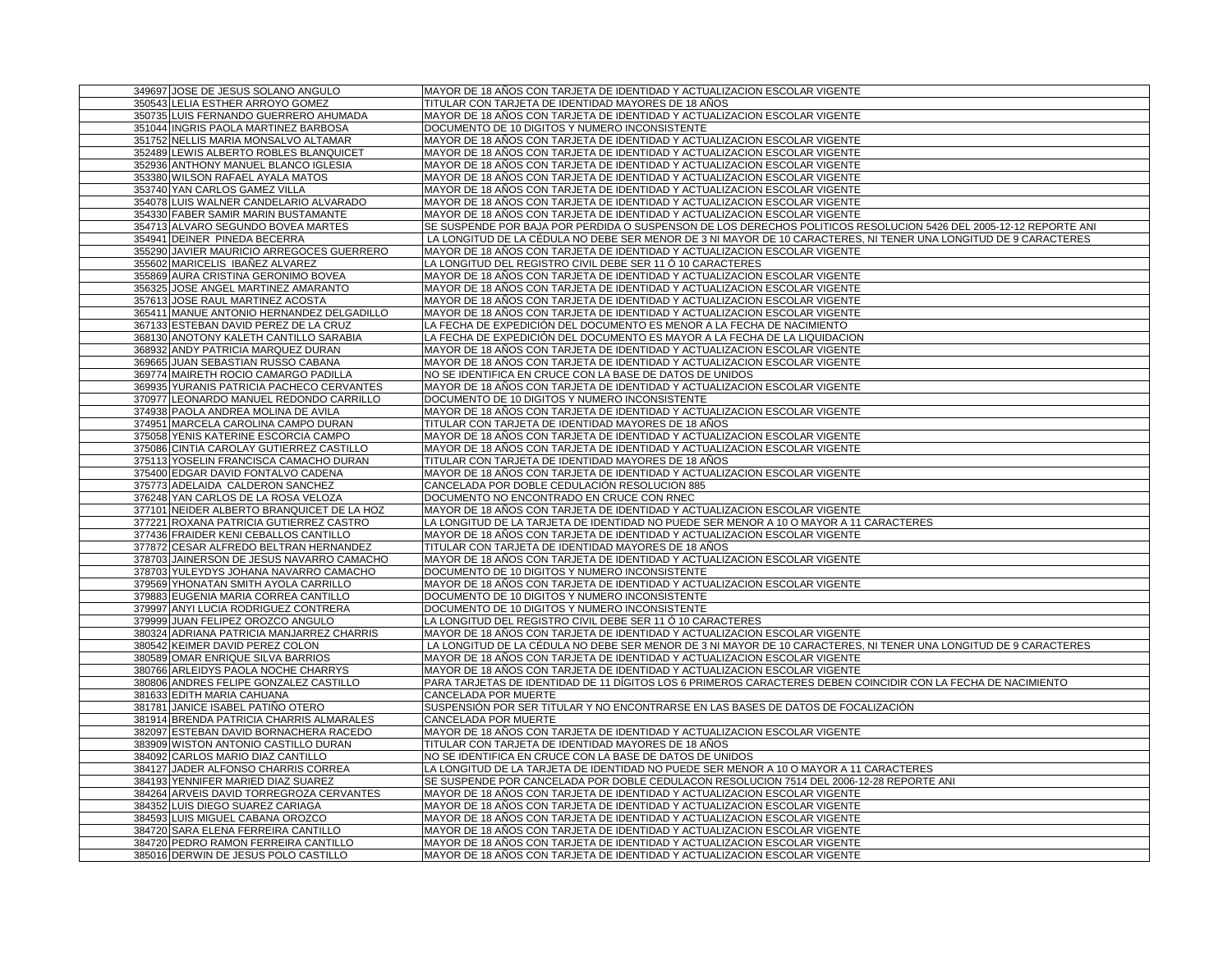| 385463 VICTOR DAVID BENITES CARDENAS         | PARA TARJETAS DE IDENTIDAD DE 11 DÍGITOS LOS 6 PRIMEROS CARACTERES DEBEN COINCIDIR CON LA FECHA DE NACIMIENTO    |
|----------------------------------------------|------------------------------------------------------------------------------------------------------------------|
| 385463 EMILETH BENITES CARDENAS              | MAYOR DE 18 AÑOS CON TARJETA DE IDENTIDAD Y ACTUALIZACION ESCOLAR VIGENTE                                        |
| 385539 EMEL ALFONSO JIMENEZ CAMARGO          | LA LONGITUD DE LA CÉDULA NO DEBE SER MENOR DE 3 NI MAYOR DE 10 CARACTERES, NI TENER UNA LONGITUD DE 9 CARACTERES |
| 385720 GUSTAVO JUNIOR AHUMADA CUELLO         | MAYOR DE 18 AÑOS CON TARJETA DE IDENTIDAD Y ACTUALIZACION ESCOLAR VIGENTE                                        |
| 385946 LUIS ANGEL ESTRADA CARREAZO           | MAYOR DE 18 AÑOS CON TARJETA DE IDENTIDAD Y ACTUALIZACION ESCOLAR VIGENTE                                        |
| 387249 JHON MAURICIO ZAPATA CASTILLO         | POSIBLE DUPLICIDAD CON EL CODBENEFICIARIO 9472069 EN EL CODFAMILIA 3196865                                       |
| 387704 JEISON LEANDRO CABAS CORONADO         | TITULAR CON TARJETA DE IDENTIDAD MAYORES DE 18 AÑOS                                                              |
| 389366 ANDREA CAROLINA CORREA TETE           | MAYOR DE 18 AÑOS CON TARJETA DE IDENTIDAD Y ACTUALIZACION ESCOLAR VIGENTE                                        |
| 389994 WILFRIDO SEGUNDO ROBLES CASTRO        | PERSONA FALLECIDA REPORTADAD POR EL MINISTERIO DE SALUD                                                          |
| 390038 YESENIA DE LA PEÑA CODINA             | SUSPENSIÓN POR SER TITULAR Y NO ENCONTRARSE EN LAS BASES DE DATOS DE FOCALIZACIÓN                                |
| 390517 ANDRES FELIPE VARELA MANGA            | MAYOR DE 18 AÑOS CON TARJETA DE IDENTIDAD Y ACTUALIZACION ESCOLAR VIGENTE                                        |
| 391000 ALVARO ALFONSO CERPA HERNANDEZ        | MAYOR DE 18 AÑOS CON TARJETA DE IDENTIDAD Y ACTUALIZACION ESCOLAR VIGENTE                                        |
| 392389 ARLINTON DE JESUS CERVANTES HERNANDEZ | LA LONGITUD DE LA CÉDULA NO DEBE SER MENOR DE 3 NI MAYOR DE 10 CARACTERES, NI TENER UNA LONGITUD DE 9 CARACTERES |
| 392840 NAIRY MILETH OSPINA CASTRO            | PARA TARJETAS DE IDENTIDAD DE 11 DÍGITOS LOS 6 PRIMEROS CARACTERES DEBEN COINCIDIR CON LA FECHA DE NACIMIENTO    |
| 392841 DILIA MARIA CASTRO CASTRO             | CANCELADA POR MUERTE                                                                                             |
| 392992 AMED MARIA CAÑAS ORTIZ                | CANCELADA POR MUERTE RESOLUCION 10409                                                                            |
|                                              | MAYOR DE 18 AÑOS CON TARJETA DE IDENTIDAD Y ACTUALIZACION ESCOLAR VIGENTE                                        |
| 394465 JOSE FRANCISCO DURAN DE LA CRUZ       |                                                                                                                  |
| 395266 JESUS ALBERTO VILLALOBOS CARREÑO      | MAYOR DE 18 AÑOS CON TARJETA DE IDENTIDAD Y ACTUALIZACION ESCOLAR VIGENTE                                        |
| 395643 WENDY PAOLA AGUIRRE CADENA            | DOCUMENTO DE 10 DIGITOS Y NUMERO INCONSISTENTE                                                                   |
| 396925 ENITH MANUELA DE LA CRUZ BARROS       | Cancelada por Muerte Resolucion 771                                                                              |
| 397374 VICTOR DAVID MARTINEZ DE LA ROSA      | MAYOR DE 18 AÑOS CON TARJETA DE IDENTIDAD Y ACTUALIZACIÓN ESCOLAR VIGENTE                                        |
| 397916 KARINA ESTHER TONCEL DELAROSA         | MAYOR DE 18 AÑOS CON TARJETA DE IDENTIDAD Y ACTUALIZACION ESCOLAR VIGENTE                                        |
| 398548 ESTEFANIA PATRICIA RESLEM CHARRIS     | POSIBLE DUPLICIDAD CON EL CODBENEFICIARIO 9523589 EN EL CODFAMILIA 583427                                        |
| 399783 KEVIN DANIEL MENDOZA CASTRILLO        | MAYOR DE 18 AÑOS CON TARJETA DE IDENTIDAD Y ACTUALIZACION ESCOLAR VIGENTE                                        |
| 400005 YALENIS JOHANA MUNIVE DE LA ROSA      | MAYOR DE 18 AÑOS CON TARJETA DE IDENTIDAD Y ACTUALIZACION ESCOLAR VIGENTE                                        |
| 400163 MARINA YIRETH TONCEL DE LA HOZ        | PERSONA FALLECIDA REGISTRO CIVIL RCD                                                                             |
| 400458 ROSA KARINA YANES CARBONO             | MAYOR DE 18 AÑOS CON TARJETA DE IDENTIDAD Y ACTUALIZACION ESCOLAR VIGENTE                                        |
| 400529 BRAYAN MAURICIO BAYONA CORRO          | MAYOR DE 18 AÑOS CON TARJETA DE IDENTIDAD Y ACTUALIZACION ESCOLAR VIGENTE                                        |
| 402111 ALVARO GUILLERMO CANDANOZA GONZALEZ   | BAJA POR PERDIDA O SUSPENSION DE LOS DERECHOS POLITICOS                                                          |
| 402333 SHIRLEY MARIA OROZCO CASTRO           | MAYOR DE 18 ANOS CON TARJETA DE IDENTIDAD Y ACTUALIZACION ESCOLAR VIGENTE                                        |
| 403031 DARLEYDIS DALILA DOMINGUEZ DE ALBA    | DOCUMENTO DE 10 DIGITOS Y NUMERO INCONSISTENTE                                                                   |
| 403165 LEIBER AUGUSTO LOZANO CRUZ            | MAYOR DE 18 AÑOS CON TARJETA DE IDENTIDAD Y ACTUALIZACION ESCOLAR VIGENTE                                        |
| 403327 JESUS ALBERTO PEINADO DELATORRE       | MAYOR DE 18 AÑOS CON TARJETA DE IDENTIDAD Y ACTUALIZACION ESCOLAR VIGENTE                                        |
| 403729 JHEFERSON JOSE FANDINO DE AVILA       | LA LONGITUD DE LA TARJETA DE IDENTIDAD NO PUEDE SER MENOR A 10 O MAYOR A 11 CARACTERES                           |
| 403757 WILMAN SEGUNDO HERNANDEZ CORONADO     | MAYOR DE 18 AÑOS CON TARJETA DE IDENTIDAD Y ACTUALIZACION ESCOLAR VIGENTE                                        |
| 403811 ANGIE CAROLAY CONRADO OTERO           | TITULAR CON TARJETA DE IDENTIDAD MAYORES DE 18 AÑOS                                                              |
| 403872 ERICA YOHANA CALDERON PIEDRAHITA      | TITULAR CON TARJETA DE IDENTIDAD MAYORES DE 18 AÑOS                                                              |
| 403885 LUIS ELADIO CABRERA VALENCIA          | TITULAR CON TARJETA DE IDENTIDAD MAYORES DE 18 AÑOS                                                              |
| 404822 YERSON DUVAN PALMERA CANTILLO         | MAYOR DE 18 AÑOS CON TARJETA DE IDENTIDAD Y ACTUALIZACION ESCOLAR VIGENTE                                        |
| 405039 YEISON ALFONSO GUTIERREZ CANTILLO     | DOCUMENTO DE 10 DIGITOS Y NUMERO INCONSISTENTE                                                                   |
| 405145 JENIFER GISEL CANTILLO CANTILLO       | MAYOR DE 18 AÑOS CON TARJETA DE IDENTIDAD Y ACTUALIZACION ESCOLAR VIGENTE                                        |
| 406144 SMITH MANUEL ALTAHONA VALDES          | CANCELADA POR MUERTE RESOLUCION 11658                                                                            |
| 406417 LAURA CRISTINA HERRERA DIAZ           | MAYOR DE 18 AÑOS CON TARJETA DE IDENTIDAD Y ACTUALIZACION ESCOLAR VIGENTE                                        |
| 406909 JEAN CARLOS TETTE CAMACHO             | MAYOR DE 18 AÑOS CON TARJETA DE IDENTIDAD Y ACTUALIZACION ESCOLAR VIGENTE                                        |
| 407057 EILEN MARGARITA MONTENEGRO CANTILLO   | MAYOR DE 18 ANOS CON TARJETA DE IDENTIDAD Y ACTUALIZACION ESCOLAR VIGENTE                                        |
| 407202 TANIA MERCEDES URIELES CORREA         | MAYOR DE 18 AÑOS CON TARJETA DE IDENTIDAD Y ACTUALIZACION ESCOLAR VIGENTE                                        |
| 407396 MARIA DEL PILAR BARRIOSNUEVO CHOLE    | MAYOR DE 18 AÑOS CON TARJETA DE IDENTIDAD Y ACTUALIZACION ESCOLAR VIGENTE                                        |
| 412956 LEONARDO EMIRO FONTALVO MARQUEZ       | SE SUSPENDE POR DUPLICIDAD CON EL CODBENEFICIARIO 945542 DEL CODFAMILIA 327725                                   |
| 413519 OSCAR DANILO GUTIERREZ GUTIERREZ      | MAYOR DE 18 AÑOS CON TARJETA DE IDENTIDAD Y ACTUALIZACION ESCOLAR VIGENTE                                        |
| 413596 MARYURIS CAROLINA EGUIS SANJUAN       | MAYOR DE 18 AÑOS CON TARJETA DE IDENTIDAD Y ACTUALIZACION ESCOLAR VIGENTE                                        |
| 413758 EDWIN ANTONIO MANCILLA GUTIERREZ      | MAYOR DE 18 AÑOS CON TARJETA DE IDENTIDAD Y ACTUALIZACION ESCOLAR VIGENTE                                        |
| 414962 YARITZA MARIA LOPEZ GUILLOT           | MAYOR DE 18 AÑOS CON TARJETA DE IDENTIDAD Y ACTUALIZACION ESCOLAR VIGENTE                                        |
| 415108 EDUARDO LUIS DE LA ROSA GARCIA        | PARA TARJETAS DE IDENTIDAD DE 11 DÍGITOS LOS 6 PRIMEROS CARACTERES DEBEN COINCIDIR CON LA FECHA DE NACIMIENTO    |
| 415955 EDUARDO MANUEL BRAVO GALVAN           | MAYOR DE 18 AÑOS CON TARJETA DE IDENTIDAD Y ACTUALIZACION ESCOLAR VIGENTE                                        |
| 416028 RAFAEL DAVID PEREZ MARTINEZ           | MAYOR DE 18 AÑOS CON TARJETA DE IDENTIDAD Y ACTUALIZACION ESCOLAR VIGENTE                                        |
| 417269 TATIANA PATRICIA GALLARDO BERMEJO     | TITULAR CON TARJETA DE IDENTIDAD MAYORES DE 18 AÑOS                                                              |
| 417269 BAIRON JUNIOR SILVERA GALLARDO        | LA FECHA DE EXPEDICIÓN DEL DOCUMENTO ES MAYOR A LA FECHA DE LA LIQUIDACION                                       |
| 417736 ROBINSON JOSE GOMEZ LOPEZ             | BAJA POR PéRDIDA O SUSPENSIêN DE LOS DERECHOS POLA-TICOS RESOLUCION                                              |
| 419174 SAMIR ANDRES PEREZ ESCORCIA           | MAYOR DE 18 AÑOS CON TARJETA DE IDENTIDAD Y ACTUALIZACION ESCOLAR VIGENTE                                        |
| 420609 YERNIN JOSE LOPEZ FORNARIS            | MAYOR DE 18 AÑOS CON TARJETA DE IDENTIDAD Y ACTUALIZACION ESCOLAR VIGENTE                                        |
| 420767 YARITZA FIGUEROA ACOSTA               | MAYOR DE 18 AÑOS CON TARJETA DE IDENTIDAD Y ACTUALIZACION ESCOLAR VIGENTE                                        |
| 420845 JAN CARLOS FONTALVO FELIPE            | MAYOR DE 18 AÑOS CON TARJETA DE IDENTIDAD Y ACTUALIZACION ESCOLAR VIGENTE                                        |
| 421756 LEYDYS MARIA MIRANDA FELIPE           | MAYOR DE 18 AÑOS CON TARJETA DE IDENTIDAD Y ACTUALIZACION ESCOLAR VIGENTE                                        |
|                                              |                                                                                                                  |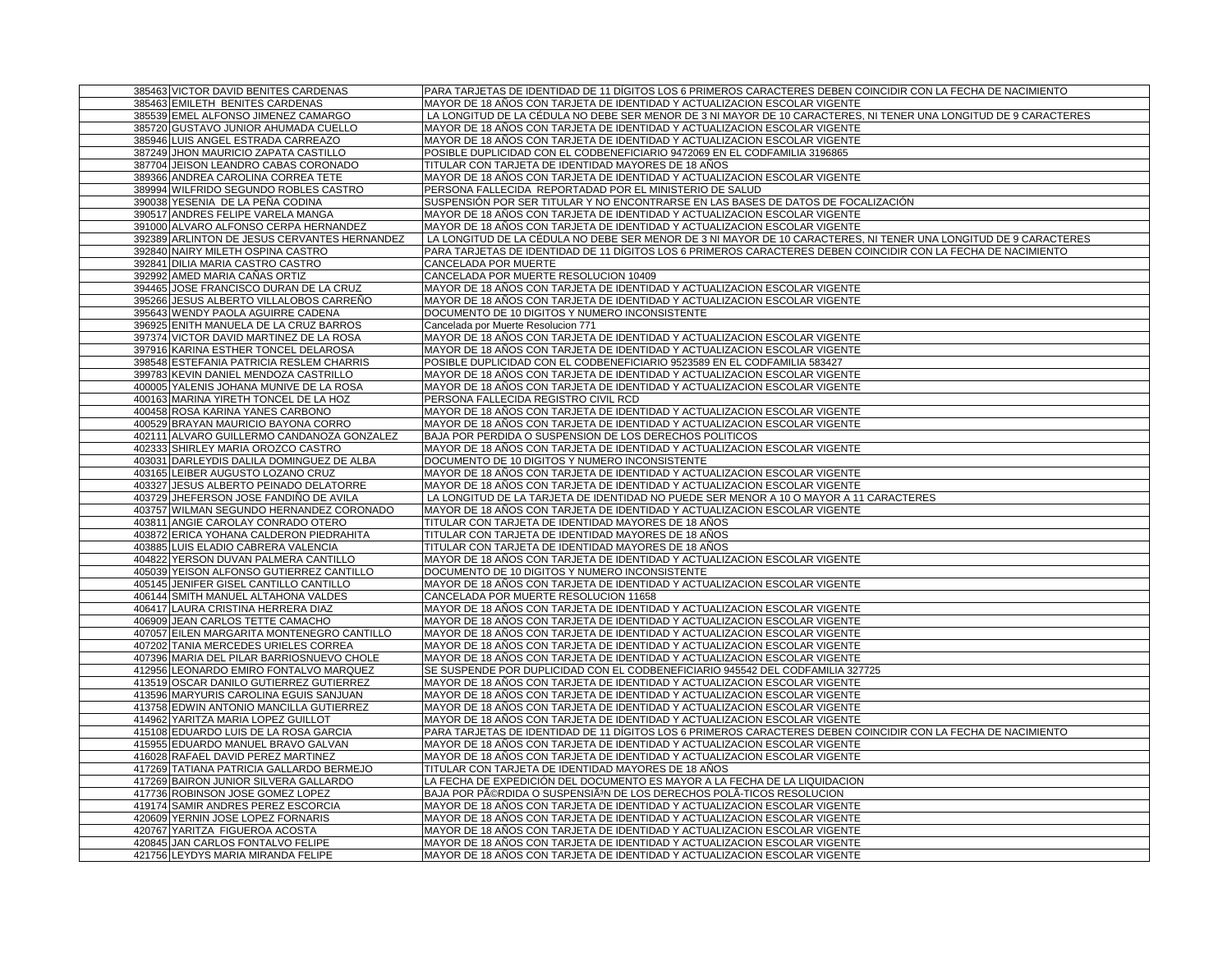| 422207 SARA RAQUEL PEREZ DE GRANADOS                                      | NO SE IDENTIFICA EN CRUCE CON LA BASE DE DATOS DE SISBEN                                                                                               |
|---------------------------------------------------------------------------|--------------------------------------------------------------------------------------------------------------------------------------------------------|
| 423049 YUSNEIDIS PAOLA FERNANDEZ DE CASTRO                                | TITULAR CON TARJETA DE IDENTIDAD MAYORES DE 18 ANOS                                                                                                    |
| 423838 LUIS MIGUEL DIAZ GAMARRA                                           | MAYOR DE 18 AÑOS CON TARJETA DE IDENTIDAD Y ACTUALIZACION ESCOLAR VIGENTE                                                                              |
| 424352 KATHERINE ANGUCHO ARIAS                                            | LA LONGITUD DE LA TARJETA DE IDENTIDAD NO PUEDE SER MENOR A 10 O MAYOR A 11 CARACTERES                                                                 |
| 424619 YULIS PAULIN DE AVILA SUAREZ                                       | NO SE IDENTIFICA EN CRUCE CON LA BASE DE DATOS DE SISBEN                                                                                               |
| 427163 RONAL SMITH ANGARITA ESPINOSA                                      | LA LONGITUD DE LA TARJETA DE IDENTIDAD NO PUEDE SER MENOR A 10 O MAYOR A 11 CARACTERES                                                                 |
| 427818 MARBEL CAROLINA CHARRIS FLOREZ                                     | MAYOR DE 18 AÑOS CON TARJETA DE IDENTIDAD Y ACTUALIZACION ESCOLAR VIGENTE                                                                              |
| 428387 ELIAS MOISES SANJUAN REYES                                         | MAYOR DE 18 AÑOS CON TARJETA DE IDENTIDAD Y ACTUALIZACION ESCOLAR VIGENTE                                                                              |
| 428425 MANUEL DE JESUS AREVALO GAMEZ                                      | DOCUMENTO DE 10 DIGITOS Y NUMERO INCONSISTENTE                                                                                                         |
| 429248 EDWIN GUILLERMO PALACIO GUEVARA                                    | MAYOR DE 18 AÑOS CON TARJETA DE IDENTIDAD Y ACTUALIZACION ESCOLAR VIGENTE                                                                              |
| 429402 RICHAR ANDRES EGEA CUAO                                            | LA LONGITUD DE LA CÉDULA NO DEBE SER MENOR DE 3 NI MAYOR DE 10 CARACTERES, NI TENER UNA LONGITUD DE 9 CARACTERES                                       |
| 430013 SINDIS ZAMBRANO FIGUEROA                                           | MAYOR DE 18 AÑOS CON TARJETA DE IDENTIDAD Y ACTUALIZACION ESCOLAR VIGENTE                                                                              |
| 431362 MAYERLIS DAYANA ANDRADE GUTIERREZ                                  | MAYOR DE 18 AÑOS CON TARJETA DE IDENTIDAD Y ACTUALIZACION ESCOLAR VIGENTE                                                                              |
| 431625 TALIANA CAROLINA SANDOVAL ESTRADA                                  | PERSONA FALLECIDA DE ACUERDO AL REGISTRO CIVIL DE DEFUNCION                                                                                            |
| 432074 YULIS YULIETH HERNANDEZ GONZALEZ                                   | MAYOR DE 18 AÑOS CON TARJETA DE IDENTIDAD Y ACTUALIZACION ESCOLAR VIGENTE                                                                              |
| 433021 MAYERLI DAYANA GUTIERREZ GUTIERREZ                                 | MAYOR DE 18 AÑOS CON TARJETA DE IDENTIDAD Y ACTUALIZACION ESCOLAR VIGENTE                                                                              |
| 433021 JHON JAIRO GUTIERREZ GUTIERREZ                                     | MAYOR DE 18 AÑOS CON TARJETA DE IDENTIDAD Y ACTUALIZACION ESCOLAR VIGENTE                                                                              |
| 433147 JESUS DAVID SANDOVAL GALAN                                         | MAYOR DE 18 AÑOS CON TARJETA DE IDENTIDAD Y ACTUALIZACION ESCOLAR VIGENTE                                                                              |
| 433544 YISELA KATERINE JOMEZ BOJATO                                       | CANCELADA POR MUERTE RESOLUCION 13270                                                                                                                  |
| 434262 JAIME LUIS GUTIERREZ IGIRIO                                        | DOCUMENTO DE 10 DIGITOS Y NUMERO INCONSISTENTE                                                                                                         |
| 436663 YUREIDIS VANNESA CANTILLO ESCORCIA                                 | MAYOR DE 18 AÑOS CON TARJETA DE IDENTIDAD Y ACTUALIZACION ESCOLAR VIGENTE                                                                              |
| 436987 DANIEL EDUARDO PABON GARCIA                                        | MAYOR DE 18 AÑOS CON TARJETA DE IDENTIDAD Y ACTUALIZACION ESCOLAR VIGENTE                                                                              |
| 437003 PEDRO ANTONIO PEREZ GUTIERREZ                                      | MAYOR DE 18 AÑOS CON TARJETA DE IDENTIDAD Y ACTUALIZACION ESCOLAR VIGENTE                                                                              |
| 437262 EIDER JOSE CALDERON BECERRA                                        | MAYOR DE 18 AÑOS CON TARJETA DE IDENTIDAD Y ACTUALIZACION ESCOLAR VIGENTE                                                                              |
| 437456 JULIO CESAR ALTAMAR GARISABALO                                     | MAYOR DE 18 AÑOS CON TARJETA DE IDENTIDAD Y ACTUALIZACION ESCOLAR VIGENTE                                                                              |
| 437654 AMIR ALEXIS ZAMBRANO GUTIERREZ                                     | MAYOR DE 18 AÑOS CON TARJETA DE IDENTIDAD Y ACTUALIZACION ESCOLAR VIGENTE                                                                              |
| 438116 ANA ISABEL BONILLA NAVARRO                                         |                                                                                                                                                        |
| 438324 YURLEYDIS PATRICIA ALTAMAR GUTIERREZ                               | MAYOR DE 18 AÑOS CON TARJETA DE IDENTIDAD Y ACTUALIZACION ESCOLAR VIGENTE<br>MAYOR DE 18 AÑOS CON TARJETA DE IDENTIDAD Y ACTUALIZACION ESCOLAR VIGENTE |
| 439698 STEPHANY JULIETH GUETTE ARAUJO                                     | TITULAR CON TARJETA DE IDENTIDAD MAYORES DE 18 AÑOS                                                                                                    |
|                                                                           |                                                                                                                                                        |
| 439745 ANA YULITSA GONZALEZ RODRIGUEZ                                     | TITULAR CON TARJETA DE IDENTIDAD MAYORES DE 18 AÑOS                                                                                                    |
| 440217 JOSE JAMEX GAITAN LEAL<br>440974 FERNANDO RAFAEL AURELA GARIZABALO | MAYOR DE 18 AÑOS CON TARJETA DE IDENTIDAD Y ACTUALIZACION ESCOLAR VIGENTE                                                                              |
|                                                                           | MAYOR DE 18 AÑOS CON TARJETA DE IDENTIDAD Y ACTUALIZACION ESCOLAR VIGENTE<br>MAYOR DE 18 AÑOS CON TARJETA DE IDENTIDAD Y ACTUALIZACION ESCOLAR VIGENTE |
| 440974 RONALDO RAFAEL AURELA GARIZABALO                                   |                                                                                                                                                        |
| 442317 LIZ LEIDYS CUESTAS GARIZABALO                                      | MAYOR DE 18 AÑOS CON TARJETA DE IDENTIDAD Y ACTUALIZACION ESCOLAR VIGENTE                                                                              |
| 443164 RICARDO JOSE EPIEYU EPIAYU                                         | MAYOR DE 18 AÑOS CON TARJETA DE IDENTIDAD Y ACTUALIZACION ESCOLAR VIGENTE                                                                              |
| 443251 YURIS PAOLA MORENO GARIZABALO                                      | PARA TARJETAS DE IDENTIDAD DE 11 DÍGITOS LOS 6 PRIMEROS CARACTERES DEBEN COINCIDIR CON LA FECHA DE NACIMIENTO                                          |
| 443922 ORLANDO DANIEL VILLEGAS GAMERO                                     | MAYOR DE 18 AÑOS CON TARJETA DE IDENTIDAD Y ACTUALIZACION ESCOLAR VIGENTE                                                                              |
| 443925 ESLENDYS SALOMED GARIZABALO MORALES                                | TITULAR CON TARJETA DE IDENTIDAD MAYORES DE 18 AÑOS                                                                                                    |
| 443992 LILIAN PAOLA DELAROSA GARCIA                                       | MAYOR DE 18 AÑOS CON TARJETA DE IDENTIDAD Y ACTUALIZACION ESCOLAR VIGENTE                                                                              |
| 444538 LUIS DIEGO CAMACHO HERRERA                                         | MAYOR DE 18 AÑOS CON TARJETA DE IDENTIDAD Y ACTUALIZACION ESCOLAR VIGENTE                                                                              |
| 444666 DEIVIS BANER ACOSTA GUTIERREZ                                      | MAYOR DE 18 AÑOS CON TARJETA DE IDENTIDAD Y ACTUALIZACION ESCOLAR VIGENTE                                                                              |
| 444903 WENDYS LORAINIS GOMEZ MOGOLLON                                     | DOCUMENTO DE 10 DIGITOS Y NUMERO INCONSISTENTE                                                                                                         |
| 445025 ALFONSO JUNIOR FANDINO VILLAMIL                                    | TITULAR CON TARJETA DE IDENTIDAD MAYORES DE 18 AÑOS                                                                                                    |
| 445138 JOSE CARLOS RANGEL GRANADOS                                        | MAYOR DE 18 AÑOS CON TARJETA DE IDENTIDAD Y ACTUALIZACION ESCOLAR VIGENTE                                                                              |
| 445351 WILLIAN ANDRES OLAYA GALVIS                                        | MAYOR DE 18 AÑOS CON TARJETA DE IDENTIDAD Y ACTUALIZACION ESCOLAR VIGENTE                                                                              |
| 445574 JESUS DAVID FLOREZ GALLON                                          | MAYOR DE 18 AÑOS CON TARJETA DE IDENTIDAD Y ACTUALIZACION ESCOLAR VIGENTE                                                                              |
| 446056 DAINNER JAVIER PADILLA GONZALEZ                                    | MAYOR DE 18 AÑOS CON TARJETA DE IDENTIDAD Y ACTUALIZACION ESCOLAR VIGENTE                                                                              |
| 446192 LOREINIS PAOLA NAVAS GONZALEZ                                      | CANCELADA POR MUERTE                                                                                                                                   |
| 447120 CENERIS ESTER GAMERO MORENO                                        | DOCUMENTO DE 10 DIGITOS Y NUMERO INCONSISTENTE                                                                                                         |
| 448288 KEILA MARIA GUERRERO OROZCO                                        | MAYOR DE 18 AÑOS CON TARJETA DE IDENTIDAD Y ACTUALIZACION ESCOLAR VIGENTE                                                                              |
| 448294 ESTEFANI MARIA LEIVA HERNANDEZ                                     | MAYOR DE 18 AÑOS CON TARJETA DE IDENTIDAD Y ACTUALIZACION ESCOLAR VIGENTE                                                                              |
| 448675 DIMALDINA ESMITH NAVARRO GUTIERREZ                                 | DOCUMENTO DE 10 DIGITOS Y NUMERO INCONSISTENTE                                                                                                         |
| 449245 LEANDRO DE JESUS ORTIZ LARA                                        | PARA TARJETAS DE IDENTIDAD DE 11 DÍGITOS LOS 6 PRIMEROS CARACTERES DEBEN COINCIDIR CON LA FECHA DE NACIMIENTO                                          |
| 449298 LIGIA DIAZ ROMERO                                                  | CANCELADA POR MUERTE RESOLUCION 8864                                                                                                                   |
| 449894 CARLOS JAVIER PABON GARCIA                                         | MAYOR DE 18 AÑOS CON TARJETA DE IDENTIDAD Y ACTUALIZACION ESCOLAR VIGENTE                                                                              |
| 449956 MARIA KARINA GERONIMO CANTILLO                                     | MAYOR DE 18 AÑOS CON TARJETA DE IDENTIDAD Y ACTUALIZACION ESCOLAR VIGENTE                                                                              |
| 450895 JOSE ALBERTO AGUIRRE GERONIMO                                      | MAYOR DE 18 AÑOS CON TARJETA DE IDENTIDAD Y ACTUALIZACION ESCOLAR VIGENTE                                                                              |
| 451021 ROSA PATRICIA GUETTE CADENA                                        | SE SUSPENDE POR CANCELADA POR MUERTE RESOLUCION 4969 DEL 2010-04-16 REPORTE ANI                                                                        |
| 451237 CARLOS ANDRES VARELA AVENDAÑO                                      | MAYOR DE 18 AÑOS CON TARJETA DE IDENTIDAD Y ACTUALIZACION ESCOLAR VIGENTE                                                                              |
| 451925 ANGIE MARCELA GERONIMO GAMEZ                                       | PARA TARJETAS DE IDENTIDAD DE 11 DÍGITOS LOS 6 PRIMEROS CARACTERES DEBEN COINCIDIR CON LA FECHA DE NACIMIENTO                                          |
| 451934 MILADYS TETE MORALES                                               | CANCELADA POR MUERTE                                                                                                                                   |
| 452246 YEREMIS DAVID ALMARALES MORENO                                     | MAYOR DE 18 AÑOS CON TARJETA DE IDENTIDAD Y ACTUALIZACION ESCOLAR VIGENTE                                                                              |
| 452610 OMAR DAMIAN HERNANDEZ LARA                                         | MAYOR DE 18 AÑOS CON TARJETA DE IDENTIDAD Y ACTUALIZACION ESCOLAR VIGENTE                                                                              |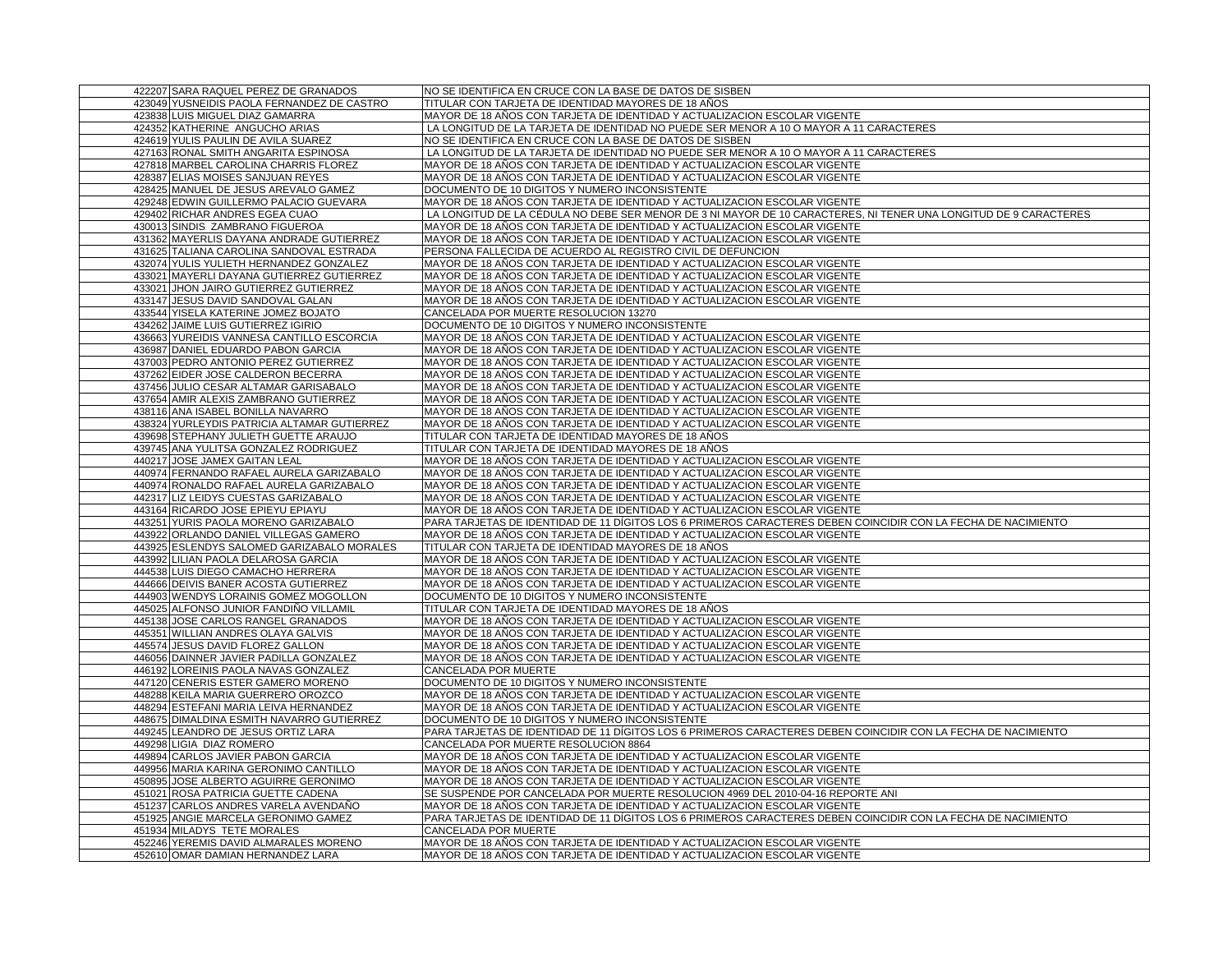| 453262 DANIEL ANDRES GALAN AGUILAR                                     | TITULAR CON TARJETA DE IDENTIDAD MAYORES DE 18 AÑOS                                                                                                                                           |
|------------------------------------------------------------------------|-----------------------------------------------------------------------------------------------------------------------------------------------------------------------------------------------|
| 454141 TATIANA MARCELA GAMEZ HERNANDEZ                                 | MAYOR DE 18 AÑOS CON TARJETA DE IDENTIDAD Y ACTUALIZACION ESCOLAR VIGENTE                                                                                                                     |
| 454409 DUVAN ANTONIO DEALVA URQUIJO                                    | TITULAR CON TARJETA DE IDENTIDAD MAYORES DE 18 AÑOS                                                                                                                                           |
| 454760 ANA ROSA GUTIERREZ BRAVO                                        | BAJA POR PERDIDA O SUSPENSION DE LOS DERECHOS POLITICOS                                                                                                                                       |
| 454933 TIVISAYS YOHANA GLEN ECHEVERRIA                                 | MAYOR DE 18 AÑOS CON TARJETA DE IDENTIDAD Y ACTUALIZACION ESCOLAR VIGENTE                                                                                                                     |
| 455058 OSNEIDER ALFONSO JIMENEZ MERCADO                                | MAYOR DE 18 AÑOS CON TARJETA DE IDENTIDAD Y ACTUALIZACION ESCOLAR VIGENTE                                                                                                                     |
| 455638 KELLY ROCIO SUAREZ LADINO                                       | MAYOR DE 18 AÑOS CON TARJETA DE IDENTIDAD Y ACTUALIZACION ESCOLAR VIGENTE                                                                                                                     |
| 455638 DORAINE LETICIA SUAREZ LADINO                                   | SE SUSPENDE POR DUPLICIDAD CON EL CODBENEFICIARIO 9152566 DEL CODFAMILIA 3102921                                                                                                              |
| 458712 YANELIS ALCIRA GARCIA FLOREZ                                    | MAYOR DE 18 AÑOS CON TARJETA DE IDENTIDAD Y ACTUALIZACION ESCOLAR VIGENTE                                                                                                                     |
| 458712 LUIS GABY GARCIA FLOREZ                                         | MAYOR DE 18 AÑOS CON TARJETA DE IDENTIDAD Y ACTUALIZACION ESCOLAR VIGENTE                                                                                                                     |
| 460381 ANA DEL CARMEN GORDILLO BRAVO                                   | MAYOR DE 18 AÑOS CON TARJETA DE IDENTIDAD Y ACTUALIZACION ESCOLAR VIGENTE                                                                                                                     |
| 461728 GREVIN ESNEIDER HINCAPIE GALVAN                                 | MAYOR DE 18 AÑOS CON TARJETA DE IDENTIDAD Y ACTUALIZACION ESCOLAR VIGENTE                                                                                                                     |
| 461931 YURITZA QUIROZ MOYA                                             | LA LONGITUD DE LA TARJETA DE IDENTIDAD NO PUEDE SER MENOR A 10 O MAYOR A 11 CARACTERES                                                                                                        |
| 461931 SUGEY QUIROZ MOYA                                               | EL REGISTRO CIVIL NO PUEDE INICIAR CON CERO, A EXCEPCION DE LOS NACIDOS EN 2000 Y 2011 CON NIT                                                                                                |
| 462159 CRISTIAN RODRIGUEZ HORTUA                                       | PARA TARJETAS DE IDENTIDAD DE 11 DÍGITOS LOS 6 PRIMEROS CARACTERES DEBEN COINCIDIR CON LA FECHA DE NACIMIENTO                                                                                 |
| 462194 DARWIN DAVID MONTES SILVA                                       | MAYOR DE 18 AÑOS CON TARJETA DE IDENTIDAD Y ACTUALIZACION ESCOLAR VIGENTE                                                                                                                     |
| 462287 SANDRA MILENA CIFUENTES SIERRA                                  | PERSONA FALLECIDA REPORTADAD POR EL MINISTERIO DE SALUD                                                                                                                                       |
| 463367 SORANI ATEHURTUA MARQUEZ                                        | MAYOR DE 18 AÑOS CON TARJETA DE IDENTIDAD Y ACTUALIZACION ESCOLAR VIGENTE                                                                                                                     |
| 463582 ALEXIS GONZALEZ BEDOYA                                          | BAJA POR PéRDIDA O SUSPENSIêN DE LOS DERECHOS POLA-TICOS RESOLUCION 1784                                                                                                                      |
| 463723 MEDARDO VALLEJO JAIME                                           | SE SUSPENDE POR BAJA POR PERDIDA O SUSPENSON DE LOS DERECHOS POLITICOS RESOLUCION 8016 DEL 2011-09-05 REPORTE ANI                                                                             |
| 463820 MARIA FERNANDA LOPEZ MENZOZA                                    | MAYOR DE 18 AÑOS CON TARJETA DE IDENTIDAD Y ACTUALIZACION ESCOLAR VIGENTE                                                                                                                     |
| 464098 ANGY CARINA ROLON ORTEGA                                        | LA LONGITUD DEL REGISTRO CIVIL DEBE SER 11 Ó 10 CARACTERES                                                                                                                                    |
| 472022 MARIA ISABEL PARDO VELASQUEZ                                    | SE SUSPENDE POR BAJA POR PERDIDA O SUSPENSON DE LOS DERECHOS POLITICOS RESOLUCION 4014 DEL 2012-05-30 REPORTE ANI                                                                             |
| 472029 LEONITH JUNIOR YEPEZ LOPEZ                                      | MAYOR DE 18 AÑOS CON TARJETA DE IDENTIDAD Y ACTUALIZACION ESCOLAR VIGENTE                                                                                                                     |
| 472115 MARYIS MARGARITA MEEK MARTINEZ                                  | MAYOR DE 18 AÑOS CON TARJETA DE IDENTIDAD Y ACTUALIZACION ESCOLAR VIGENTE                                                                                                                     |
| 473749 REINALDO JAVIER HERNANDEZ SANTODOMINGO                          | MAYOR DE 18 AÑOS CON TARJETA DE IDENTIDAD Y ACTUALIZACION ESCOLAR VIGENTE                                                                                                                     |
| 474211 SHIRLEY MATILDE MORALES CAMPO                                   | MAYOR DE 18 AÑOS CON TARJETA DE IDENTIDAD Y ACTUALIZACION ESCOLAR VIGENTE                                                                                                                     |
| 474310 CESIA JAEL BUSTAMANTE MANJARRES                                 | MAYOR DE 18 ANOS CON TARJETA DE IDENTIDAD Y ACTUALIZACION ESCOLAR VIGENTE                                                                                                                     |
| 474644 JOSE CARLOS MEZA JIMENEZ                                        | MAYOR DE 18 AÑOS CON TARJETA DE IDENTIDAD Y ACTUALIZACION ESCOLAR VIGENTE                                                                                                                     |
| 474828 LORAINE TATIANA TORRES MAZZILLI                                 | MAYOR DE 18 AÑOS CON TARJETA DE IDENTIDAD Y ACTUALIZACION ESCOLAR VIGENTE                                                                                                                     |
| 475067 ANGIE MARCELA ORTEGA MARTINEZ                                   | MAYOR DE 18 AÑOS CON TARJETA DE IDENTIDAD Y ACTUALIZACION ESCOLAR VIGENTE                                                                                                                     |
| 476483 ESTEFANY LICET ORJUELA MELO                                     | DOCUMENTO DE 10 DIGITOS Y NUMERO INCONSISTENTE                                                                                                                                                |
|                                                                        |                                                                                                                                                                                               |
|                                                                        |                                                                                                                                                                                               |
| 477016 YESICA PAOLA MANZANO MARIN                                      | TITULAR CON TARJETA DE IDENTIDAD MAYORES DE 18 AÑOS                                                                                                                                           |
| 477408 ALEXIS DE JESUS MARTINEZ GUTIERREZ                              | Cancelada por Muerte Resolucion 792                                                                                                                                                           |
| 478708 LISNEDIS TABARES VARGAS                                         | PARA TARJETAS DE IDENTIDAD DE 11 DÍGITOS LOS 6 PRIMEROS CARACTERES DEBEN COINCIDIR CON LA FECHA DE NACIMIENTO                                                                                 |
| 479873 SOLANGEL MELENDEZ FUENTES                                       | SE SUSPENDE POR FALLECIMIENTO.                                                                                                                                                                |
| 480475 DANEISIS VALENCIA CANTILLO                                      | SUSPENSIÓN POR SER TITULAR Y NO ENCONTRARSE EN LAS BASES DE DATOS DE FOCALIZACIÓN                                                                                                             |
| 481031 JAMET DAVID MONSALVO MARQUEZ                                    | MAYOR DE 18 AÑOS CON TARJETA DE IDENTIDAD Y ACTUALIZACION ESCOLAR VIGENTE                                                                                                                     |
| 482076 LILIANA PAOLA HERNANDEZ OROZCO                                  | CANCELADA POR MUERTE                                                                                                                                                                          |
| 482297 MANUEL SALVADOR JIMENEZ MESA                                    | CANCELADA POR MUERTE RESOLUCION 14147                                                                                                                                                         |
| 482901 DIANA PAOLA CADENA MURILLO                                      | PARA TARJETAS DE IDENTIDAD DE 11 DÍGITOS LOS 6 PRIMEROS CARACTERES DEBEN COINCIDIR CON LA FECHA DE NACIMIENTO                                                                                 |
| 483531 WALMMER GAMARRA FLOREZ                                          | MAYOR DE 18 AÑOS CON TARJETA DE IDENTIDAD Y ACTUALIZACION ESCOLAR VIGENTE                                                                                                                     |
| 483982 MODESTO ANTONIO BOJATO MIRANDA                                  | MAYOR DE 18 AÑOS CON TARJETA DE IDENTIDAD Y ACTUALIZACION ESCOLAR VIGENTE                                                                                                                     |
| 484044 DAVID MANUEL MARTINEZ URIELES                                   | TITULAR CON TARJETA DE IDENTIDAD MAYORES DE 18 AÑOS                                                                                                                                           |
| 484503 JUDITH MARIA GARCIA JARAMILLO                                   | MAYOR DE 18 AÑOS CON TARJETA DE IDENTIDAD Y ACTUALIZACION ESCOLAR VIGENTE                                                                                                                     |
| 485949 DAVID NEIDER VEGA MAYORCA                                       | LA LONGITUD DEL REGISTRO CIVIL DEBE SER 11 Ó 10 CARACTERES                                                                                                                                    |
| 487343 CRISTIAN ALBERTO ACOSTA REALES                                  | MAYOR DE 18 AÑOS CON TARJETA DE IDENTIDAD Y ACTUALIZACION ESCOLAR VIGENTE                                                                                                                     |
| 487343 ANGIE PAOLA ACOSTA REALES                                       | MAYOR DE 18 AÑOS CON TARJETA DE IDENTIDAD Y ACTUALIZACION ESCOLAR VIGENTE                                                                                                                     |
| 488452 AIMAR SEGUNDO MARQUEZ THOMAS                                    | TITULAR CON TARJETA DE IDENTIDAD MAYORES DE 18 AÑOS                                                                                                                                           |
| 488523 ANA MARIA JULIO PEREZ                                           | TITULAR CON TARJETA DE IDENTIDAD MAYORES DE 18 AÑOS                                                                                                                                           |
| 489343 LINA ADRIANA GIL MONTERO                                        | PARA REGISTROS CIVILES DE 11 DÍGITOS LOS 6 PRIMEROS CARACTERES DEBEN COINCIDIR CON LA FECHA DE NACIMIENTO                                                                                     |
| 489576 JUAN MANUEL MARTINEZ TORRES                                     | SE SUSPENDE POR CANCELADA POR MUERTE RESOLUCION 6285 DEL 2011-07-29 REPORTE ANI                                                                                                               |
| 489850 DEIMER DARIO HOYOS CONRADO                                      | MAYOR DE 18 AÑOS CON TARJETA DE IDENTIDAD Y ACTUALIZACION ESCOLAR VIGENTE                                                                                                                     |
| 490530 RAFAEL ANTONIO LAVALLE ROBLES                                   | PARA TARJETAS DE IDENTIDAD DE 11 DÍGITOS LOS 6 PRIMEROS CARACTERES DEBEN COINCIDIR CON LA FECHA DE NACIMIENTO                                                                                 |
| 490610 MANUEL SEGUNDO JUVINAO HENRIQUEZ                                | SE SUSPENDE POR BAJA POR PERDIDA O SUSPENSON DE LOS DERECHOS POLITICOS RESOLUCION 9472 DEL 2011-09-28 REPORTE ANI                                                                             |
| 490766 ANGELICA MARIA CANTILLO MANGA                                   | MAYOR DE 18 AÑOS CON TARJETA DE IDENTIDAD Y ACTUALIZACION ESCOLAR VIGENTE                                                                                                                     |
| 490864 NELLIS PAOLA MARROQUIN GALVIS                                   | TITULAR CON TARJETA DE IDENTIDAD MAYORES DE 18 AÑOS                                                                                                                                           |
| 491004 LEONARDO FABIO MONTERROSA MORELO                                | MAYOR DE 18 AÑOS CON TARJETA DE IDENTIDAD Y ACTUALIZACION ESCOLAR VIGENTE                                                                                                                     |
| 491065 VICTOR ALFONSO ANGULO GUTIERREZ                                 | MAYOR DE 18 AÑOS CON TARJETA DE IDENTIDAD Y ACTUALIZACION ESCOLAR VIGENTE                                                                                                                     |
| 492662 ELIANA CECILIA HERNANDEZ GOMEZ                                  | Cancelada por Muerte Resolucion 771                                                                                                                                                           |
| 492807 GELVER ANDRES CUELLO LORA                                       | MAYOR DE 18 AÑOS CON TARJETA DE IDENTIDAD Y ACTUALIZACION ESCOLAR VIGENTE                                                                                                                     |
| 493689 NORETZY YISEL MEZA ROMAN<br>494063 KEILA JOANA MARTINES FANDIÑO | LA LONGITUD DE LA CÉDULA NO DEBE SER MENOR DE 3 NI MAYOR DE 10 CARACTERES, NI TENER UNA LONGITUD DE 9 CARACTERES<br>MAYOR DE 18 AÑOS CON TARJETA DE IDENTIDAD Y ACTUALIZACION ESCOLAR VIGENTE |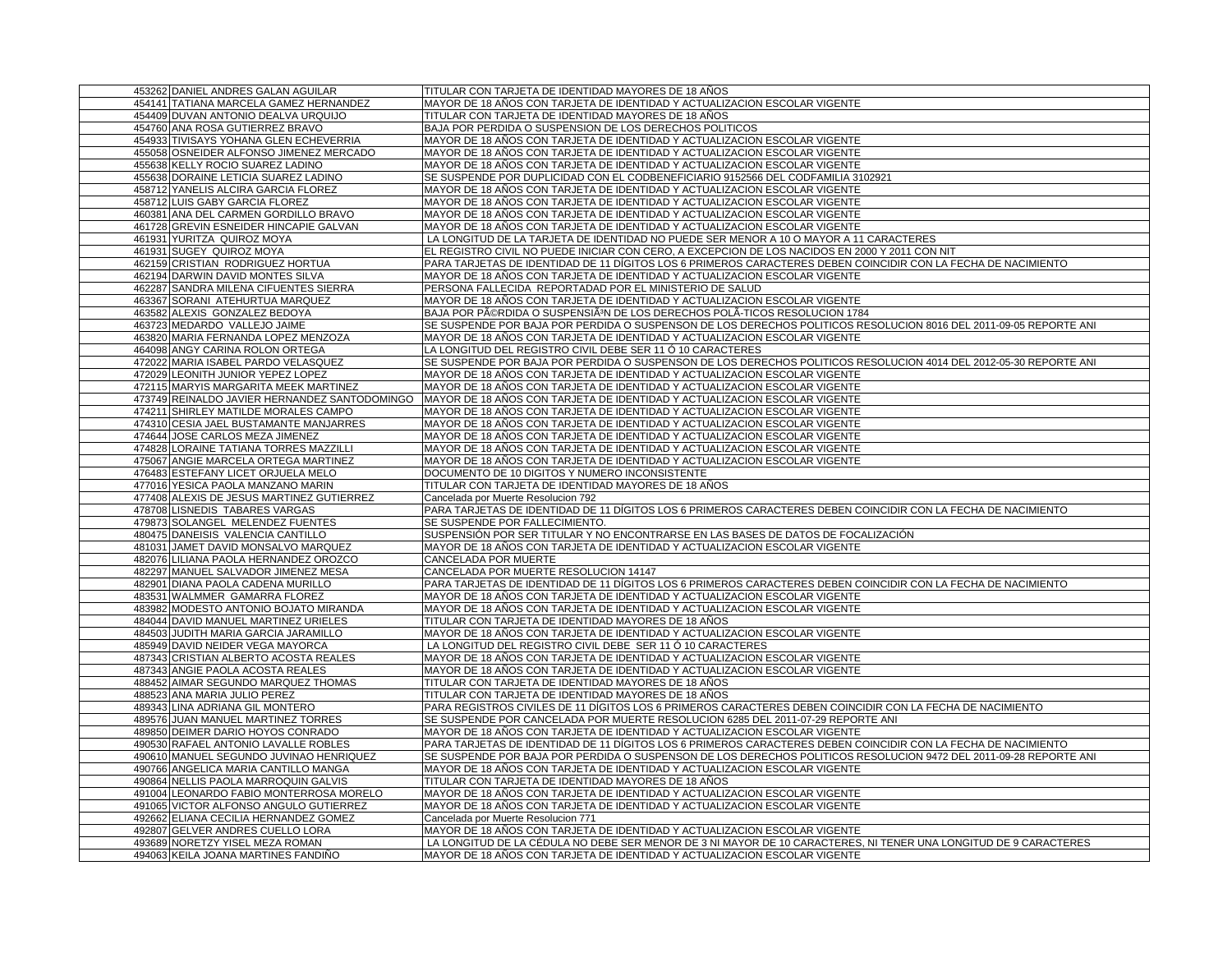| 494194 ANGELICA ISABEL PEREZ LOPEZ                                              | MAYOR DE 18 AÑOS CON TARJETA DE IDENTIDAD Y ACTUALIZACION ESCOLAR VIGENTE                                                                              |
|---------------------------------------------------------------------------------|--------------------------------------------------------------------------------------------------------------------------------------------------------|
| 494909 YAN CARLOS GOMEZ LIZCANO                                                 | MAYOR DE 18 AÑOS CON TARJETA DE IDENTIDAD Y ACTUALIZACION ESCOLAR VIGENTE                                                                              |
| 495409 YAMILE PAOLIS LLANOS PEREZ                                               | Cancelada por Muerte Resolucion 15931                                                                                                                  |
| 495438 LUIS FERNANDO LOPEZ ACUÑA                                                | MAYOR DE 18 AÑOS CON TARJETA DE IDENTIDAD Y ACTUALIZACION ESCOLAR VIGENTE                                                                              |
| 495490 GUISELLE JOHARIS HORTA LEAL                                              | MAYOR DE 18 AÑOS CON TARJETA DE IDENTIDAD Y ACTUALIZACION ESCOLAR VIGENTE                                                                              |
| 495714 CRISTIAN RENE HERRERA MEJIA                                              | MAYOR DE 18 AÑOS CON TARJETA DE IDENTIDAD Y ACTUALIZACION ESCOLAR VIGENTE                                                                              |
| 495861 LUIS FERNANDO MEZA FLOREZ                                                | DOCUMENTO DE 10 DIGITOS Y NUMERO INCONSISTENTE                                                                                                         |
| 495876 FRAY DAVID MANGA OROZCO                                                  | TITULAR CON TARJETA DE IDENTIDAD MAYORES DE 18 AÑOS                                                                                                    |
| 496034 JHON FREDY MARQUEZ REYES                                                 | DOCUMENTO DE 10 DIGITOS Y NUMERO INCONSISTENTE                                                                                                         |
| 496415 SINTIA ESMITH GARCIA MARTINEZ                                            | MAYOR DE 18 AÑOS CON TARJETA DE IDENTIDAD Y ACTUALIZACION ESCOLAR VIGENTE                                                                              |
| 496440 YARISET PAOLA MARQUEZ MAURI                                              | MAYOR DE 18 AÑOS CON TARJETA DE IDENTIDAD Y ACTUALIZACION ESCOLAR VIGENTE                                                                              |
| 496523 YUSARIS ENITH ROCA ACOSTA                                                | TITULAR CON TARJETA DE IDENTIDAD MAYORES DE 18 AÑOS                                                                                                    |
| 496672 MIREYDIS DURAN PEREZ                                                     | CANCELADA POR MUERTE                                                                                                                                   |
| 496675 YESEYLE KARINA MENDOZA PAREJO                                            | BAJA POR PERDIDA O SUSPENSION DE LOS DERECHOS POLITICOS                                                                                                |
| 497005 JESUS MANUEL MUÑOZ RODRIGUEZ                                             | MAYOR DE 18 AÑOS CON TARJETA DE IDENTIDAD Y ACTUALIZACION ESCOLAR VIGENTE                                                                              |
| 497028 ELIANIS DAYANA ORCINES MARTINEZ                                          | MAYOR DE 18 AÑOS CON TARJETA DE IDENTIDAD Y ACTUALIZACION ESCOLAR VIGENTE                                                                              |
| 498717 FREDY JOSE HERNANDEZ GRANADOS                                            | MAYOR DE 18 AÑOS CON TARJETA DE IDENTIDAD Y ACTUALIZACION ESCOLAR VIGENTE                                                                              |
| 498865 ALBERTO MARIO MARTINEZ HERNANDEZ                                         | MAYOR DE 18 AÑOS CON TARJETA DE IDENTIDAD Y ACTUALIZACION ESCOLAR VIGENTE                                                                              |
| 500810 DAYANA CAROLINA MONTENEGRO ALEMAN                                        | MAYOR DE 18 AÑOS CON TARJETA DE IDENTIDAD Y ACTUALIZACION ESCOLAR VIGENTE                                                                              |
| 501597 BRAYAN ALFONSO MERIÑO AHUMADA                                            | MAYOR DE 18 AÑOS CON TARJETA DE IDENTIDAD Y ACTUALIZACION ESCOLAR VIGENTE                                                                              |
| 501611 ITIANIS MARCELA MORALES LARA                                             | TITULAR CON TARJETA DE IDENTIDAD MAYORES DE 18 AÑOS                                                                                                    |
| 502074 YEIFER DANIEL GARCIA MARTINEZ                                            | MAYOR DE 18 AÑOS CON TARJETA DE IDENTIDAD Y ACTUALIZACION ESCOLAR VIGENTE                                                                              |
| 502346 AYLIN DAYANIS HERNANDEZ VIZCAINO                                         | MAYOR DE 18 AÑOS CON TARJETA DE IDENTIDAD Y ACTUALIZACION ESCOLAR VIGENTE                                                                              |
| 502652 LUIS ANGEL NOCHE JIMENEZ                                                 | MAYOR DE 18 AÑOS CON TARJETA DE IDENTIDAD Y ACTUALIZACION ESCOLAR VIGENTE                                                                              |
| 502677 MARIA PAOLA URIELES BUSTAMANTE                                           | MAYOR DE 18 AÑOS CON TARJETA DE IDENTIDAD Y ACTUALIZACION ESCOLAR VIGENTE                                                                              |
| 502955 KELIS SANDRID BARANDICA MORA                                             | MAYOR DE 18 AÑOS CON TARJETA DE IDENTIDAD Y ACTUALIZACION ESCOLAR VIGENTE                                                                              |
| 503081 JESICA DE JESUS IGLESIAS MANOTAS                                         | MAYOR DE 18 AÑOS CON TARJETA DE IDENTIDAD Y ACTUALIZACION ESCOLAR VIGENTE                                                                              |
| 503308 JAN CARLOS DURAN HERNANDEZ                                               | PARA TARJETAS DE IDENTIDAD DE 11 DÍGITOS LOS 6 PRIMEROS CARACTERES DEBEN COINCIDIR CON LA FECHA DE NACIMIENTO                                          |
| 503374 DIANA CAROLINA MARRIAGA MARTINEZ                                         | DOCUMENTO DE 10 DIGITOS Y NUMERO INCONSISTENTE                                                                                                         |
| 503651 PATRICIA ALEJANDRA ORTEGA MENDOZA                                        | LA LONGITUD DEL REGISTRO CIVIL DEBE SER 11 Ó 10 CARACTERES                                                                                             |
| 503662 MAITEE CAROLINA CASTAÑEDA LEA                                            | MAYOR DE 18 AÑOS CON TARJETA DE IDENTIDAD Y ACTUALIZACION ESCOLAR VIGENTE                                                                              |
|                                                                                 |                                                                                                                                                        |
|                                                                                 |                                                                                                                                                        |
| 503958 LUISA FERNANDA MONSALVO JIMENEZ                                          | DOCUMENTO DE 10 DIGITOS Y NUMERO INCONSISTENTE                                                                                                         |
| 503958 KELLY JOHANA MONSALVO JIMENEZ                                            | LA LONGITUD DE LA CÉDULA NO DEBE SER MENOR DE 3 NI MAYOR DE 10 CARACTERES, NI TENER UNA LONGITUD DE 9 CARACTERES                                       |
| 504051 CARLOS ANDRES REDONDO HERRERA                                            | MAYOR DE 18 AÑOS CON TARJETA DE IDENTIDAD Y ACTUALIZACION ESCOLAR VIGENTE                                                                              |
| 504079 JESUS ADRIAN GALINDO PEREZ                                               | MAYOR DE 18 AÑOS CON TARJETA DE IDENTIDAD Y ACTUALIZACION ESCOLAR VIGENTE                                                                              |
| 504496 DAIRIS KEYS VIVERO LOPEZ                                                 | MAYOR DE 18 AÑOS CON TARJETA DE IDENTIDAD Y ACTUALIZACION ESCOLAR VIGENTE                                                                              |
| 504534 EUDER YAIR HERNANDEZ RODRIGUEZ                                           | MAYOR DE 18 AÑOS CON TARJETA DE IDENTIDAD Y ACTUALIZACION ESCOLAR VIGENTE                                                                              |
| 504856 KETTY LORAINES MARQUEZ IGLESIA                                           | MAYOR DE 18 AÑOS CON TARJETA DE IDENTIDAD Y ACTUALIZACION ESCOLAR VIGENTE                                                                              |
| 504883 DUVAN FELIPE MACIAS ORTIZ                                                | MAYOR DE 18 AÑOS CON TARJETA DE IDENTIDAD Y ACTUALIZACION ESCOLAR VIGENTE                                                                              |
| 505351 YUDISETH BERMUDEZ MONSALVO                                               | MAYOR DE 18 AÑOS CON TARJETA DE IDENTIDAD Y ACTUALIZACION ESCOLAR VIGENTE                                                                              |
| 505551 GUSTAVO ADOLFO PERALTA HERNANDEZ                                         | DOCUMENTO DE 10 DIGITOS Y NUMERO INCONSISTENTE                                                                                                         |
| 505643 KARINA YULIET CAMARGO MANCILLA                                           | MAYOR DE 18 AÑOS CON TARJETA DE IDENTIDAD Y ACTUALIZACION ESCOLAR VIGENTE                                                                              |
| 506352 MARIA ELENA MARIN MARTINEZ                                               | NO SE IDENTIFICA EN CRUCE CON LA BASE DE DATOS DE UNIDOS                                                                                               |
| 506366 ALVEIRO DEL CARMEN RADA LOZANO                                           | DOCUMENTO DE 10 DIGITOS Y NUMERO INCONSISTENTE                                                                                                         |
| 506534 KATERIN PAOLA LONDOÑO MIRANDA                                            | POSIBLE DUPLICIDAD CON EL CODBENEFICIARIO 9641542 EN EL CODFAMILIA 3248790                                                                             |
| 507365 ANDERSON STID BORNACHERA MUÑOZ                                           | MAYOR DE 18 AÑOS CON TARJETA DE IDENTIDAD Y ACTUALIZACION ESCOLAR VIGENTE                                                                              |
| 507692 BELKIS JOHANIS MERCADO ZARATE                                            | TITULAR CON TARJETA DE IDENTIDAD MAYORES DE 18 AÑOS                                                                                                    |
| 507953 YEINER ELIECER PEÑARANDA SARAVIA                                         | TITULAR CON TARJETA DE IDENTIDAD MAYORES DE 18 AÑOS                                                                                                    |
| 508644 CARLOS ALBERTO BONETH MERCADO                                            | MAYOR DE 18 AÑOS CON TARJETA DE IDENTIDAD Y ACTUALIZACION ESCOLAR VIGENTE                                                                              |
| 508694 JESUS DAVID JIMENEZ GARCIA                                               | MAYOR DE 18 AÑOS CON TARJETA DE IDENTIDAD Y ACTUALIZACION ESCOLAR VIGENTE                                                                              |
| 508847 YESITH MIGUEL CARRILLO HERNANDEZ<br>509074 FREDA ANDREA MORENO HERNANDEZ | MAYOR DE 18 AÑOS CON TARJETA DE IDENTIDAD Y ACTUALIZACION ESCOLAR VIGENTE<br>MAYOR DE 18 AÑOS CON TARJETA DE IDENTIDAD Y ACTUALIZACION ESCOLAR VIGENTE |
| 509355 JOSE DE JESUS OROZCO MARTINEZ                                            | MAYOR DE 18 AÑOS CON TARJETA DE IDENTIDAD Y ACTUALIZACION ESCOLAR VIGENTE                                                                              |
| 511029 KEINER ESMITH BARRERA CANTILLO                                           | PARA REGISTROS CIVILES DE 11 DÍGITOS LOS 6 PRIMEROS CARACTERES DEBEN COINCIDIR CON LA FECHA DE NACIMIENTO                                              |
| 511707 ANGIE PAOLA MARTINEZ MELENDEZ                                            | MAYOR DE 18 AÑOS CON TARJETA DE IDENTIDAD Y ACTUALIZACION ESCOLAR VIGENTE                                                                              |
| 512467 GERMAN DAVID CUADRADO LOPEZ                                              | MAYOR DE 18 AÑOS CON TARJETA DE IDENTIDAD Y ACTUALIZACION ESCOLAR VIGENTE                                                                              |
| 513117 KELLYS PAOLA YANES JIMENEZ                                               | MAYOR DE 18 AÑOS CON TARJETA DE IDENTIDAD Y ACTUALIZACION ESCOLAR VIGENTE                                                                              |
| 515162 JOHAN EGIDIO JIMENEZ QUINCENO                                            |                                                                                                                                                        |
| 515162 GEOVANI ALBEIRO JIMENEZ QUINCENO                                         | MAYOR DE 18 ANOS CON TARJETA DE IDENTIDAD Y ACTUALIZACION ESCOLAR VIGENTE<br>MAYOR DE 18 AÑOS CON TARJETA DE IDENTIDAD Y ACTUALIZACION ESCOLAR VIGENTE |
| 515424 LEDYS MARINA DIAZ RACINES                                                | NO SE IDENTIFICA EN CRUCE CON LA BASE DE DATOS DE SISBEN                                                                                               |
| 515447 YAN CARLOS MONSALVO MAZA                                                 | MAYOR DE 18 ANOS CON TARJETA DE IDENTIDAD Y ACTUALIZACION ESCOLAR VIGENTE                                                                              |
| 515447 ANA TERESA MASA PADILLA                                                  | CANCELADA POR MUERTE RESOLUCION                                                                                                                        |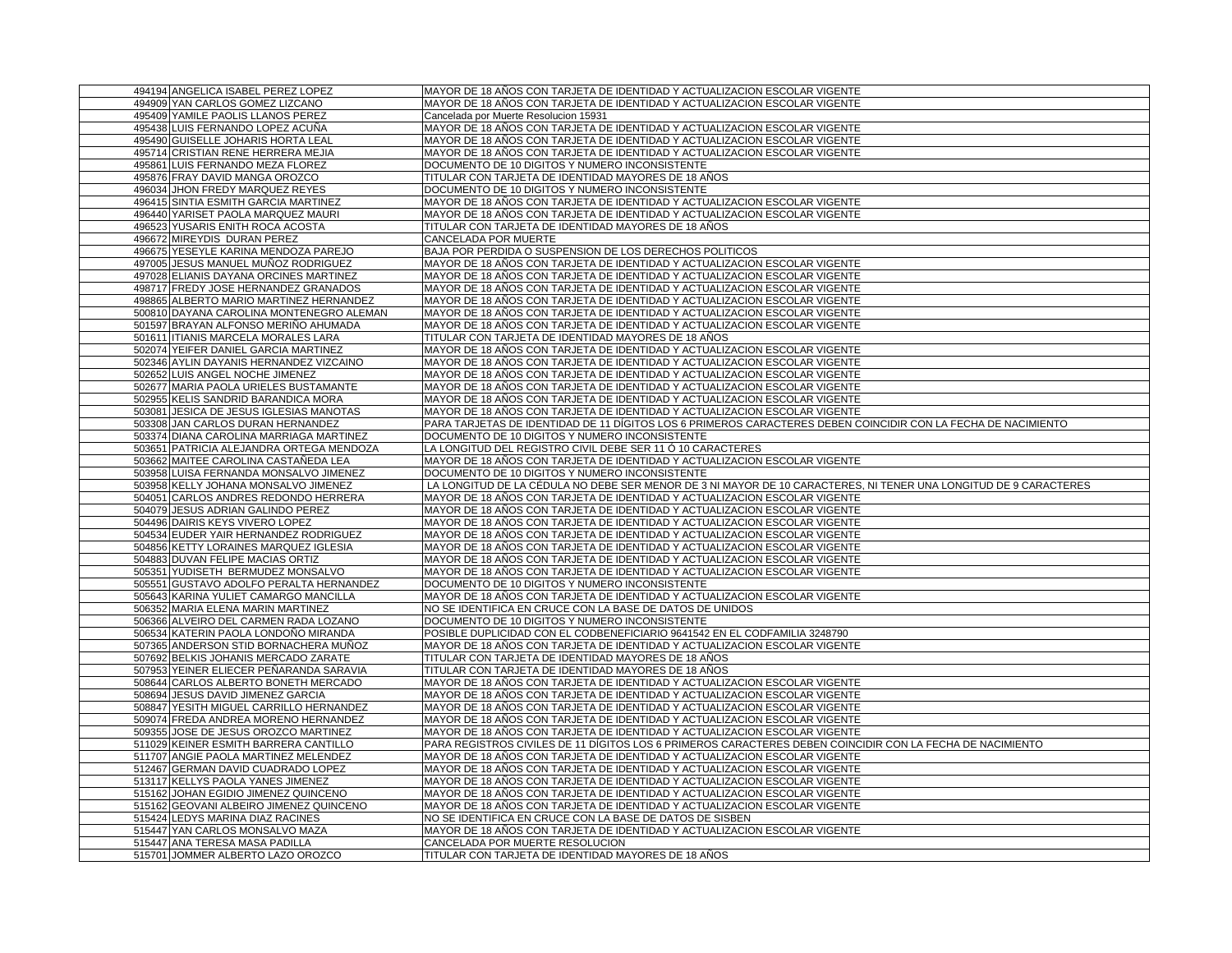| 516139 ROBIN RAFAEL MARQUEZ CASTILLO        | PERSONA FALLECIDA REPORTADAD POR EL MINISTERIO DE SALUD                                  |
|---------------------------------------------|------------------------------------------------------------------------------------------|
| 517004 FARIDES ESTHER MARTINEZ SIERRA       | Baja por Pérdida o SuspensiÂ <sup>3</sup> n de los Derechos PolÂ-ticos Resolucion 812    |
| 517187 DIOSELINA ORTIZ SANCHEZ              | <b>CANCELADA POR MUERTE</b>                                                              |
| 517275 ROSICELA CANTILLO MARTINEZ           | MAYOR DE 18 AÑOS CON TARJETA DE IDENTIDAD Y ACTUALIZACION ESCOLAR VIGENTE                |
| 517751 WILIAM JOSE GUTIERREZ MEJIA          | MAYOR DE 18 AÑOS CON TARJETA DE IDENTIDAD Y ACTUALIZACION ESCOLAR VIGENTE                |
| 517817 LEONEL DE JESUS LOPEZ MELENDEZ       | TITULAR CON TARJETA DE IDENTIDAD MAYORES DE 18 AÑOS                                      |
| 517991 RONIS DAVID YEPEZ MANGA              | MAYOR DE 18 AÑOS CON TARJETA DE IDENTIDAD Y ACTUALIZACION ESCOLAR VIGENTE                |
| 518862 LAURA VANESSA CHARRIS MANGA          | MAYOR DE 18 AÑOS CON TARJETA DE IDENTIDAD Y ACTUALIZACION ESCOLAR VIGENTE                |
| 519425 MARIA ANDREA PADILLA PEREZ           | NO SE IDENTIFICA EN CRUCE CON LA BASE DE DATOS DE UNIDOS                                 |
| 519465 MAGALIS ESTER HURTADO ANDRADES       | NO SE IDENTIFICA EN CRUCE CON LA BASE DE DATOS DE SISBEN                                 |
| 519733 CARMEN EDITH NAVAS MORENO            | MAYOR DE 18 AÑOS CON TARJETA DE IDENTIDAD Y ACTUALIZACION ESCOLAR VIGENTE                |
| 519744 JUAN CAMILO DIAZ MERCADO             | MAYOR DE 18 AÑOS CON TARJETA DE IDENTIDAD Y ACTUALIZACION ESCOLAR VIGENTE                |
| 520252 LUZ MARY MONTAÑO IBAÑEZ              | BAJA POR PéRDIDA O SUSPENSIÃ <sup>3</sup> N DE LOS DERECHOS POLÃ-TICOS RESOLUCION 14223  |
| 520256 SIXTO TULIO SANCHEZ MELENDEZ         | MAYOR DE 18 AÑOS CON TARJETA DE IDENTIDAD Y ACTUALIZACION ESCOLAR VIGENTE                |
| 520677 YANELIS YULIETH AREVALO MORENO       | TITULAR CON TARJETA DE IDENTIDAD MAYORES DE 18 AÑOS                                      |
| 520752 INES DOLORES MELENDEZ GUILLOT        | CANCELADA POR MUERTE                                                                     |
| 520960 CRISTIAN MANUEL LOPEZ MOLINA         | MAYOR DE 18 AÑOS CON TARJETA DE IDENTIDAD Y ACTUALIZACION ESCOLAR VIGENTE                |
| 521248 BRAYAN ESMITH REALES LARA            | MAYOR DE 18 AÑOS CON TARJETA DE IDENTIDAD Y ACTUALIZACION ESCOLAR VIGENTE                |
| 521480 JULIETH PAOLA MANGA MEJIA            | MAYOR DE 18 AÑOS CON TARJETA DE IDENTIDAD Y ACTUALIZACION ESCOLAR VIGENTE                |
| 521480 BRAYAN DE JESUS MANGA MEJIA          | MAYOR DE 18 AÑOS CON TARJETA DE IDENTIDAD Y ACTUALIZACION ESCOLAR VIGENTE                |
| 521601 YEFRITH ANTONIO ESCOBAR JUVINAO      | MAYOR DE 18 AÑOS CON TARJETA DE IDENTIDAD Y ACTUALIZACION ESCOLAR VIGENTE                |
| 521786 ADELFA MARIA LOPEZ ARIZA             | SE SUSPENDE POR CANCELADA POR DOBLE CEDULACON RESOLUCION 1064 DEL 2010-02-11 REPORTE ANI |
| 521824 YAJAIRA MARIA MARTINEZ MARTINEZ      | DOCUMENTO DE 10 DIGITOS Y NUMERO INCONSISTENTE                                           |
| 521850 ALEXANDRA GOMEZ HERNANDEZ            | MAYOR DE 18 AÑOS CON TARJETA DE IDENTIDAD Y ACTUALIZACION ESCOLAR VIGENTE                |
| 522056 NELLYS ESTHER OSPINO MOVILLA         | MAYOR DE 18 AÑOS CON TARJETA DE IDENTIDAD Y ACTUALIZACION ESCOLAR VIGENTE                |
| 522210 YURLEIDIS CLAUDETH LOPEZ PERALTA     | LA LONGITUD DE LA TARJETA DE IDENTIDAD NO PUEDE SER MENOR A 10 O MAYOR A 11 CARACTERES   |
| 522353 YULIANA MARIA CAMACHO MUÑOZ          | TITULAR CON TARJETA DE IDENTIDAD MAYORES DE 18 AÑOS                                      |
| 522746 RODOLFO ENRIQUE MONTENEGRO CARRILLO  | Cancelada por Muerte Resolucion 14614                                                    |
| 523111 ABRAHAN DAVID DURAN IBAÑEZ           | MAYOR DE 18 AÑOS CON TARJETA DE IDENTIDAD Y ACTUALIZACION ESCOLAR VIGENTE                |
| 523225 SANDRA MILENA ORTEGA PACHECO         | TITULAR CON TARJETA DE IDENTIDAD MAYORES DE 18 AÑOS                                      |
| 523377 ROGER EDUARDO FLOREZ LAZCANO         | MAYOR DE 18 AÑOS CON TARJETA DE IDENTIDAD Y ACTUALIZACION ESCOLAR VIGENTE                |
| 524099 ADRIANA LUCIA BERDUGO HURTADO        | MAYOR DE 18 AÑOS CON TARJETA DE IDENTIDAD Y ACTUALIZACION ESCOLAR VIGENTE                |
| 524523 JHON FREDY VILLALOBOS DE LA HOZ      | MAYOR DE 18 AÑOS CON TARJETA DE IDENTIDAD Y ACTUALIZACION ESCOLAR VIGENTE                |
| 524584 INGRID PAOLA CHARRIS MANJARREZ       | MAYOR DE 18 AÑOS CON TARJETA DE IDENTIDAD Y ACTUALIZACION ESCOLAR VIGENTE                |
| 525051 JEINER DE JESUS VILLALOBOS MANJARREZ | MAYOR DE 18 AÑOS CON TARJETA DE IDENTIDAD Y ACTUALIZACION ESCOLAR VIGENTE                |
| 525092 DORIS MARINA GONZALEZ BORNACHERA     | CANCELADA POR MUERTE                                                                     |
| 525583 WILSON ALFONSO OROZCO GUTIERREZ      | TITULAR CON TARJETA DE IDENTIDAD MAYORES DE 18 AÑOS                                      |
| 525809 FRANCISCO JAVIER CERVANTES BARROS    | TITULAR CON TARJETA DE IDENTIDAD MAYORES DE 18 AÑOS                                      |
|                                             |                                                                                          |
| 525866 SANDALY CECILIA HERNANDEZ CABALLERO  | MAYOR DE 18 AÑOS CON TARJETA DE IDENTIDAD Y ACTUALIZACION ESCOLAR VIGENTE                |
| 525868 JESUS DAVID CANTILLO LLANOS          | MAYOR DE 18 AÑOS CON TARJETA DE IDENTIDAD Y ACTUALIZACION ESCOLAR VIGENTE                |
| 525961 XIRLENA MILEY POLO LOPEZ             | MAYOR DE 18 AÑOS CON TARJETA DE IDENTIDAD Y ACTUALIZACION ESCOLAR VIGENTE                |
| 526005 YANINIS ISABEL PAYARES LOPEZ         | MAYOR DE 18 AÑOS CON TARJETA DE IDENTIDAD Y ACTUALIZACION ESCOLAR VIGENTE                |
| 526176 CARLOS JOSE ZARATE MENDEZ            | MAYOR DE 18 AÑOS CON TARJETA DE IDENTIDAD Y ACTUALIZACION ESCOLAR VIGENTE                |
| 526244 ERIK ENRIQUE CABARCAS CHARRIS        | TITULAR CON TARJETA DE IDENTIDAD MAYORES DE 18 AÑOS                                      |
| 526341 ANGI LORENA MANGA CANTILLO           | MAYOR DE 18 AÑOS CON TARJETA DE IDENTIDAD Y ACTUALIZACIÓN ESCOLAR VIGENTE                |
| 526552 EVELIN FERNANDA GONZALES MALDONADO   | CEDULA NO VALIDAS EN VERIFICACION.                                                       |
| 526569 JHON JAIRO ALGARIN IBARRA            | MAYOR DE 18 AÑOS CON TARJETA DE IDENTIDAD Y ACTUALIZACION ESCOLAR VIGENTE                |
| 526691 YACELA MARIETH VILLAMIL LUGO         | MAYOR DE 18 AÑOS CON TARJETA DE IDENTIDAD Y ACTUALIZACION ESCOLAR VIGENTE                |
| 527048 YINA FERNANDA VELASCO MARTINEZ       | MAYOR DE 18 AÑOS CON TARJETA DE IDENTIDAD Y ACTUALIZACION ESCOLAR VIGENTE                |
| 527314 JOVANYS ALBERTO ESCORCIA MANJARREZ   | MAYOR DE 18 AÑOS CON TARJETA DE IDENTIDAD Y ACTUALIZACION ESCOLAR VIGENTE                |
| 527493 YORELVIS PAOLA PEDROZA CARO          | MAYOR DE 18 AÑOS CON TARJETA DE IDENTIDAD Y ACTUALIZACION ESCOLAR VIGENTE                |
| 527553 HARLINTON JOSE POLO PEÑA             | CANCELADA POR MUERTE                                                                     |
| 527664 CRISTAIN DAVID PACHECO HERNANDEZ     | MAYOR DE 18 AÑOS CON TARJETA DE IDENTIDAD Y ACTUALIZACION ESCOLAR VIGENTE                |
| 527800 EYDER ALONSO CANTILO OROZCO          | DOCUMENTO DE 10 DIGITOS Y NUMERO INCONSISTENTE                                           |
| 530411 LEVIS CECILIA SIERRA ESPINOZA        | CANCELADA POR MUERTE                                                                     |
| 530619 ARMANDO MANUEL NORIEGA ESCOBAR       | BAJA POR PéRDIDA O SUSPENSIÃ <sup>3</sup> N DE LOS DERECHOS POLA-TICOS                   |
| 530729 WILMER ENRIQUE PARDO RODRIGUEZ       | MAYOR DE 18 AÑOS CON TARJETA DE IDENTIDAD Y ACTUALIZACION ESCOLAR VIGENTE                |
| 530756 MARGOTH ESTHER ESPINOSA HERNANDEZ    | DOCUMENTO NO ENCONTRADO EN CRUCE CON RNEC                                                |
| 531158 JORGE MARIO REDONDO PERTUZ           | DOCUMENTO DE 10 DIGITOS Y NUMERO INCONSISTENTE                                           |
| 531177 DAYANA MARCELA CARRASCAL PEREZ       | MAYOR DE 18 AÑOS CON TARJETA DE IDENTIDAD Y ACTUALIZACION ESCOLAR VIGENTE                |
| 531392 FERNANDO ANTONIO SIERRA SERNA        | MAYOR DE 18 AÑOS CON TARJETA DE IDENTIDAD Y ACTUALIZACION ESCOLAR VIGENTE                |
| 531839 TATIANA CAROLINA CARDOZO CANCHANO    | TITULAR CON TARJETA DE IDENTIDAD MAYORES DE 18 AÑOS                                      |
| 531952 CRISTIAN JOSE SARMIENTO ALVAREZ      | MAYOR DE 18 AÑOS CON TARJETA DE IDENTIDAD Y ACTUALIZACION ESCOLAR VIGENTE                |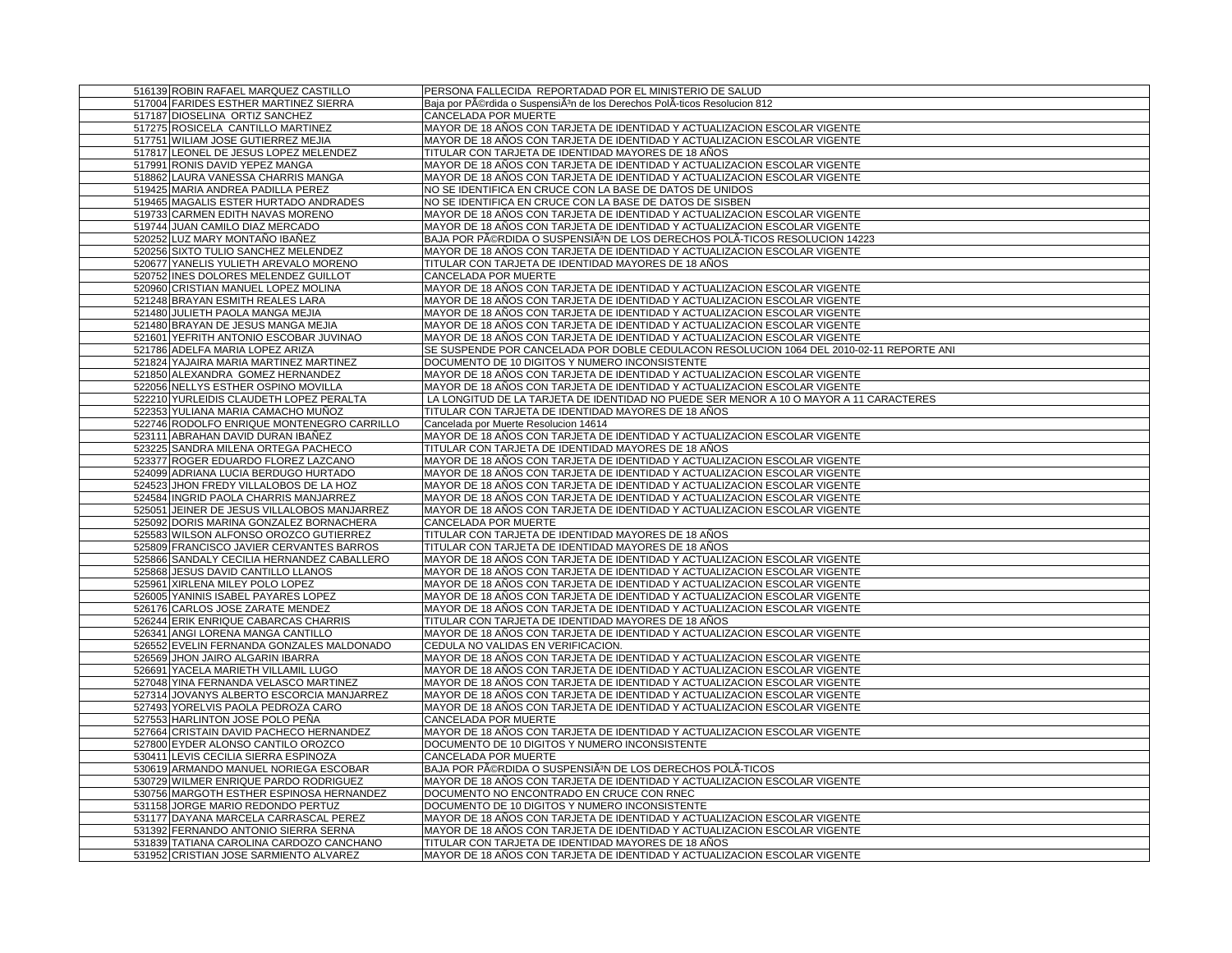| 532749 JHON WILLIAM HERNANDEZ SOLORZA                                            | TITULAR CON TARJETA DE IDENTIDAD MAYORES DE 18 AÑOS                                                                                                                                            |
|----------------------------------------------------------------------------------|------------------------------------------------------------------------------------------------------------------------------------------------------------------------------------------------|
| 532889 YAMELIS PAOLA PEREZ OROZCO                                                | TITULAR CON TARJETA DE IDENTIDAD MAYORES DE 18 AÑOS                                                                                                                                            |
| 532982 BRIGITH CAROLINA MENDOZA ORTEGA                                           | DOCUMENTO DE 10 DIGITOS Y NUMERO INCONSISTENTE                                                                                                                                                 |
| 534058 JHON JERSON BARRIOS ORTEGA                                                | MAYOR DE 18 AÑOS CON TARJETA DE IDENTIDAD Y ACTUALIZACION ESCOLAR VIGENTE                                                                                                                      |
| 534058 JERSON JESUS BARRIOS ORTEGA                                               | MAYOR DE 18 AÑOS CON TARJETA DE IDENTIDAD Y ACTUALIZACION ESCOLAR VIGENTE                                                                                                                      |
| 534478 MARIA FERNANDA GUTIERREZ RUIZ                                             | INCONSISTENCIA EN LA FECHA DE NACIMIENTO Y DOCUMENTO DE 11 DIGITOS                                                                                                                             |
| 534982 ILSE MILENA HERNANDEZ PABON                                               | DOCUMENTO DE 10 DIGITOS Y NUMERO INCONSISTENTE                                                                                                                                                 |
| 535637 CARLOS JOSE DE ORO ORTEGA                                                 | DOCUMENTO DE 10 DIGITOS Y NUMERO INCONSISTENTE                                                                                                                                                 |
| 536179 LAURA BANESA ACOSTA MENDOZA                                               | TITULAR CON TARJETA DE IDENTIDAD MAYORES DE 18 AÑOS                                                                                                                                            |
| 536319 RAFAEL DAVID PEREZ PADILLA                                                | MAYOR DE 18 AÑOS CON TARJETA DE IDENTIDAD Y ACTUALIZACION ESCOLAR VIGENTE                                                                                                                      |
| 536404 ZORAIMA SAMIRA PACHECO GOMEZ                                              | BAJA POR PÉRDIDA O SUSPENSIÓN DE LOS DERECHOS POLÍTICOS RESOLUCION                                                                                                                             |
| 536645 YOSELIN VANESA ROBLES MERIÑO                                              | MAYOR DE 18 AÑOS CON TARJETA DE IDENTIDAD Y ACTUALIZACION ESCOLAR VIGENTE                                                                                                                      |
| 537183 ANDERSON EMILIO MONTOYA OROZCO                                            | MAYOR DE 18 AÑOS CON TARJETA DE IDENTIDAD Y ACTUALIZACION ESCOLAR VIGENTE                                                                                                                      |
| 537805 CLOTILDE NORIEGA DE DAVILA                                                | CANCELADA POR MUERTE RESOLUCION 14143                                                                                                                                                          |
| 538769 YINA KARINA GONZALES ORELLANO                                             | MAYOR DE 18 AÑOS CON TARJETA DE IDENTIDAD Y ACTUALIZACION ESCOLAR VIGENTE                                                                                                                      |
| 539450 ANDRES FERNANDO OVALLE GALVIS                                             | LA FECHA DE EXPEDICIÓN DEL DOCUMENTO ES MAYOR A LA FECHA DE LA LIQUIDACION                                                                                                                     |
| 540291 JEYSON DE JESUS LOPEZ OVIEDO                                              | MAYOR DE 18 AÑOS CON TARJETA DE IDENTIDAD Y ACTUALIZACION ESCOLAR VIGENTE                                                                                                                      |
| 540415 CRISTIAN DAVID PEREZ PEREZ                                                | LA FECHA DE EXPEDICIÓN DEL DOCUMENTO ES MAYOR A LA FECHA DE LA LIQUIDACION                                                                                                                     |
| 541765 DEIVIS JESUS ALEMAN VILLAMIL                                              | MAYOR DE 18 AÑOS CON TARJETA DE IDENTIDAD Y ACTUALIZACION ESCOLAR VIGENTE                                                                                                                      |
| 542575 PEDRO LUIS PADILLA SAMBRANO                                               | MAYOR DE 18 AÑOS CON TARJETA DE IDENTIDAD Y ACTUALIZACION ESCOLAR VIGENTE                                                                                                                      |
| 543191 YEISON FERNANDEZ GALVIS                                                   | TITULAR CON TARJETA DE IDENTIDAD MAYORES DE 18 AÑOS                                                                                                                                            |
| 543279 MAYERLYS PATRICIA POLO PASTRANA                                           | MAYOR DE 18 AÑOS CON TARJETA DE IDENTIDAD Y ACTUALIZACION ESCOLAR VIGENTE                                                                                                                      |
| 543351 MAIRA ALEJANDRA PADILLA PEREZ                                             | TITULAR CON TARJETA DE IDENTIDAD MAYORES DE 18 AÑOS                                                                                                                                            |
| 544309 DANNA SHARITH CARO PASTRANA                                               | LA FECHA DE EXPEDICIÓN DEL DOCUMENTO ES MAYOR A LA FECHA DE LA LIQUIDACION                                                                                                                     |
| 544402 RAFAEL RICARDO TOLOZA ORTIZ                                               | MAYOR DE 18 AÑOS CON TARJETA DE IDENTIDAD Y ACTUALIZACION ESCOLAR VIGENTE                                                                                                                      |
| 545526 JUAN CARLOS BARROS PEDROZA                                                | MAYOR DE 18 AÑOS CON TARJETA DE IDENTIDAD Y ACTUALIZACION ESCOLAR VIGENTE                                                                                                                      |
| 545912 LIYINETH PAOLA GOMEZ PERTUZ                                               | MAYOR DE 18 AÑOS CON TARJETA DE IDENTIDAD Y ACTUALIZACIÓN ESCOLAR VIGENTE                                                                                                                      |
| 545972 JAIDER JOSE POLO LOPEZ                                                    | DOCUMENTO DE 10 DIGITOS Y NUMERO INCONSISTENTE                                                                                                                                                 |
| 546161 SERGIO ANDRES LOPEZ ORTIZ                                                 | MAYOR DE 18 AÑOS CON TARJETA DE IDENTIDAD Y ACTUALIZACION ESCOLAR VIGENTE                                                                                                                      |
| 547201 OSNAIDER ORTIZ MARTINEZ                                                   | TITULAR CON TARJETA DE IDENTIDAD MAYORES DE 18 AÑOS                                                                                                                                            |
| 548485 KATIANA MENDOZA DIAZ                                                      | TITULAR CON TARJETA DE IDENTIDAD MAYORES DE 18 AÑOS                                                                                                                                            |
| 548646 CARLOS ANDRES HERNANDEZ OSPINO                                            | TITULAR CON TARJETA DE IDENTIDAD MAYORES DE 18 AÑOS                                                                                                                                            |
| 549030 MARI MAR OROZCO ACOSTA                                                    | TITULAR CON TARJETA DE IDENTIDAD MAYORES DE 18 AÑOS                                                                                                                                            |
| 549498 MARIA JOSE MIRANDA HERNANDEZ                                              | PARA TARJETAS DE IDENTIDAD DE 11 DÍGITOS LOS 6 PRIMEROS CARACTERES DEBEN COINCIDIR CON LA FECHA DE NACIMIENTO                                                                                  |
| 549515 BEATRIZ HELENA PEÑA COTES                                                 | SUSPENSIÓN POR SER TITULAR Y NO ENCONTRARSE EN LAS BASES DE DATOS DE FOCALIZACIÓN                                                                                                              |
| 549936 YEIMIS ELENA NIETO CORRO                                                  | SE SUSPENDE POR FALLECIMIENTO.                                                                                                                                                                 |
| 550424 OLGA CAROLAY PABON POLO                                                   | MAYOR DE 18 AÑOS CON TARJETA DE IDENTIDAD Y ACTUALIZACION ESCOLAR VIGENTE                                                                                                                      |
| 550666 INGRIS PAOLA CONTRERAS POLO                                               | PARA TARJETAS DE IDENTIDAD DE 11 DÍGITOS LOS 6 PRIMEROS CARACTERES DEBEN COINCIDIR CON LA FECHA DE NACIMIENTO                                                                                  |
|                                                                                  |                                                                                                                                                                                                |
| 550718 YURANIS PAOLA RUIZ OSPINO<br>550718 YAN CARLOS RUIZ OSPINO                | MAYOR DE 18 AÑOS CON TARJETA DE IDENTIDAD Y ACTUALIZACION ESCOLAR VIGENTE<br>MAYOR DE 18 AÑOS CON TARJETA DE IDENTIDAD Y ACTUALIZACION ESCOLAR VIGENTE                                         |
|                                                                                  |                                                                                                                                                                                                |
| 550976 CINDY PAOLA PEÑA DE ALBA                                                  | TITULAR CON TARJETA DE IDENTIDAD MAYORES DE 18 AÑOS                                                                                                                                            |
| 551271 RUBIEL ALFONSO BOJATO NIETO<br>551320 SANDRA PAOLA PAREJO OROZCO          | MAYOR DE 18 AÑOS CON TARJETA DE IDENTIDAD Y ACTUALIZACION ESCOLAR VIGENTE<br>MAYOR DE 18 AÑOS CON TARJETA DE IDENTIDAD Y ACTUALIZACION ESCOLAR VIGENTE                                         |
|                                                                                  |                                                                                                                                                                                                |
| 551496 RUBEN ALFONSO PEÑA GAMEZ                                                  | SE SUSPENDE POR BAJA POR PERDIDA O SUSPENSON DE LOS DERECHOS POLITICOS RESOLUCION 3886 DEL 2007-07-27 REPORTE ANI<br>MAYOR DE 18 AÑOS CON TARJETA DE IDENTIDAD Y ACTUALIZACION ESCOLAR VIGENTE |
| 551718 CARLOS ELIECER DE LA HOZ PALLARES                                         |                                                                                                                                                                                                |
| 551806 JUDITH BEATRIZ ACOSTA OROZCO<br>552552 JOSE MIGUEL CALABRIA OROZCO        | MAYOR DE 18 AÑOS CON TARJETA DE IDENTIDAD Y ACTUALIZACION ESCOLAR VIGENTE<br>MAYOR DE 18 AÑOS CON TARJETA DE IDENTIDAD Y ACTUALIZACION ESCOLAR VIGENTE                                         |
|                                                                                  |                                                                                                                                                                                                |
| 552641 GLADIS JUDITH CASTILLO ORTEGA                                             | MAYOR DE 18 AÑOS CON TARJETA DE IDENTIDAD Y ACTUALIZACION ESCOLAR VIGENTE                                                                                                                      |
| 552684 NATALIZ PATRICIA OROZCO RAMIREZ<br>552912 ANGIE VANESSA FRAGOZO PINEDA    | MAYOR DE 18 ANOS CON TARJETA DE IDENTIDAD Y ACTUALIZACION ESCOLAR VIGENTE<br>DOCUMENTO DE 10 DIGITOS Y NUMERO INCONSISTENTE                                                                    |
|                                                                                  |                                                                                                                                                                                                |
| 552967 BREYNER DE JESUS MORENO OROZCO<br>552986 ESTEBAN SEGUNDO MANJARRES SIERRA | MAYOR DE 18 AÑOS CON TARJETA DE IDENTIDAD Y ACTUALIZACION ESCOLAR VIGENTE<br>TITULAR CON TARJETA DE IDENTIDAD MAYORES DE 18 AÑOS                                                               |
| 554349 WENDY YURANIS GUTIERREZ PEREZ                                             | MAYOR DE 18 AÑOS CON TARJETA DE IDENTIDAD Y ACTUALIZACION ESCOLAR VIGENTE                                                                                                                      |
| 554490 NOHELIS ISABEL MERINO LOPEZ                                               | MAYOR DE 18 AÑOS CON TARJETA DE IDENTIDAD Y ACTUALIZACION ESCOLAR VIGENTE                                                                                                                      |
| 555116 CESAR JUNIOR PEREZ CONDE                                                  | TITULAR CON TARJETA DE IDENTIDAD MAYORES DE 18 AÑOS                                                                                                                                            |
|                                                                                  | BAJA POR PéRDIDA O SUSPENSIÃ <sup>3</sup> N DE LOS DERECHOS POLÃ-TICOS                                                                                                                         |
| 555145 YANET PATRICIA PEREIRA MALDONADO<br>555267 ALEYDA ANAIS MARTES HERNANDEZ  | NO SE IDENTIFICA EN CRUCE CON LA BASE DE DATOS DE SISBEN                                                                                                                                       |
|                                                                                  |                                                                                                                                                                                                |
| 555669 GLORIA ELENA MUÑOZ MARIN                                                  | TITULAR CON TARJETA DE IDENTIDAD MAYORES DE 18 AÑOS                                                                                                                                            |
| 555928 MARY SOL HERNANDEZ DURAN                                                  | TITULAR CON TARJETA DE IDENTIDAD MAYORES DE 18 AÑOS                                                                                                                                            |
| 556107 SNAIDER DE JESUS MELENDEZ SANDOVAL                                        | MAYOR DE 18 AÑOS CON TARJETA DE IDENTIDAD Y ACTUALIZACION ESCOLAR VIGENTE                                                                                                                      |
| 556111 OSNAIDER JESUS GUTIERREZ SUAREZ                                           | MAYOR DE 18 AÑOS CON TARJETA DE IDENTIDAD Y ACTUALIZACION ESCOLAR VIGENTE                                                                                                                      |
| 556292 FEDERICO JAVIER PEREIRA SALCEDO                                           | MAYOR DE 18 AÑOS CON TARJETA DE IDENTIDAD Y ACTUALIZACION ESCOLAR VIGENTE                                                                                                                      |
| 556682 LAURA MARCELA NAVARRO NAVARRO                                             | TITULAR CON TARJETA DE IDENTIDAD MAYORES DE 18 AÑOS                                                                                                                                            |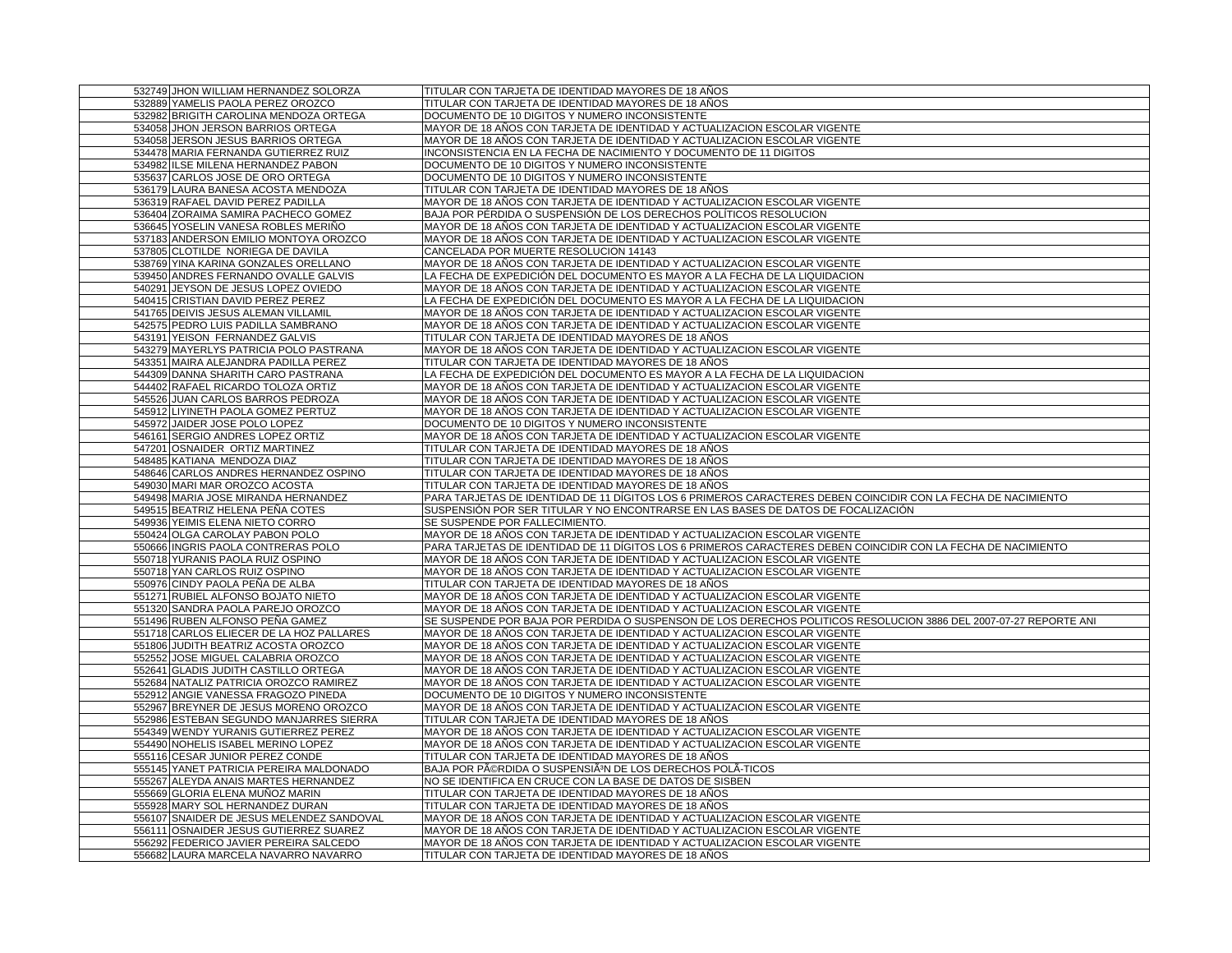| 556790 CRISTIAN JOSE NOCHE URUETA        |                                          | MAYOR DE 18 AÑOS CON TARJETA DE IDENTIDAD Y ACTUALIZACION ESCOLAR VIGENTE                                         |
|------------------------------------------|------------------------------------------|-------------------------------------------------------------------------------------------------------------------|
| 557149 YEISON JOSE SANCHEZ OROZCO        |                                          | MAYOR DE 18 AÑOS CON TARJETA DE IDENTIDAD Y ACTUALIZACION ESCOLAR VIGENTE                                         |
| 557568 AIDA VICTORIA ESCORCIA PASSO      |                                          | TITULAR CON TARJETA DE IDENTIDAD MAYORES DE 18 AÑOS                                                               |
|                                          | 557577 OSNAIDER EUCLIDES OROZCO QUIROZ   | TITULAR CON TARJETA DE IDENTIDAD MAYORES DE 18 AÑOS                                                               |
| 557749 JUDITH ESTER OROZCO PERALTA       |                                          | CANCELADA POR MUERTE                                                                                              |
|                                          | 557925 WILFRAN RAFAEL OROZCO NAVARRO     | MAYOR DE 18 AÑOS CON TARJETA DE IDENTIDAD Y ACTUALIZACION ESCOLAR VIGENTE                                         |
| 557925 BRAYAN JOSE OROZCO NAVARRO        |                                          | MAYOR DE 18 AÑOS CON TARJETA DE IDENTIDAD Y ACTUALIZACION ESCOLAR VIGENTE                                         |
| 557998 DORIS ISABEL OLIVEROS NIETO       |                                          | MAYOR DE 18 AÑOS CON TARJETA DE IDENTIDAD Y ACTUALIZACION ESCOLAR VIGENTE                                         |
| 558284 ADRIANA CRISTINA PEREZ SERRANO    |                                          | MAYOR DE 18 AÑOS CON TARJETA DE IDENTIDAD Y ACTUALIZACION ESCOLAR VIGENTE                                         |
| 558470 NELSON JOSE MEDINA OLIVERO        |                                          | DOCUMENTO DE 10 DIGITOS Y NUMERO INCONSISTENTE                                                                    |
| 558499 LUIS ENRIQUE DELAPENA OLIVA       |                                          | MAYOR DE 18 AÑOS CON TARJETA DE IDENTIDAD Y ACTUALIZACION ESCOLAR VIGENTE                                         |
| 558695 JHON KEINER POLO TONCEL           |                                          | CANCELADA POR MUERTE RESOLUCION 1501                                                                              |
| 558746 IVON ANDREA VARELA RADA           |                                          | MAYOR DE 18 AÑOS CON TARJETA DE IDENTIDAD Y ACTUALIZACION ESCOLAR VIGENTE                                         |
|                                          | 558842 LEONIDAS SEGUNDO OROZCO MORENO    | MAYOR DE 18 AÑOS CON TARJETA DE IDENTIDAD Y ACTUALIZACION ESCOLAR VIGENTE                                         |
| 559008 ROSA MARIA OROZCO DURAN           |                                          | MAYOR DE 18 AÑOS CON TARJETA DE IDENTIDAD Y ACTUALIZACION ESCOLAR VIGENTE                                         |
| 559037 WILMER ENRIQUE RANGEL MOLINA      |                                          | MAYOR DE 18 AÑOS CON TARJETA DE IDENTIDAD Y ACTUALIZACION ESCOLAR VIGENTE                                         |
| 559118 LUIS CARLOS PEREIRA MERIÑO        |                                          | TITULAR CON TARJETA DE IDENTIDAD MAYORES DE 18 AÑOS                                                               |
| 559329 ANTONY SEGUNDO POLO PAREJO        |                                          | MAYOR DE 18 AÑOS CON TARJETA DE IDENTIDAD Y ACTUALIZACION ESCOLAR VIGENTE                                         |
| 559409 ELIECER JULIO MERCADO PACHECO     |                                          | MAYOR DE 18 AÑOS CON TARJETA DE IDENTIDAD Y ACTUALIZACION ESCOLAR VIGENTE                                         |
| 559756 BEATRIZ ELENA MORENO GOMEZ        |                                          | NO SE IDENTIFICA EN CRUCE CON LA BASE DE DATOS DE UNIDOS                                                          |
| 559900 YADIMITH DE JESUS PABON ORTEGA    |                                          | MAYOR DE 18 AÑOS CON TARJETA DE IDENTIDAD Y ACTUALIZACION ESCOLAR VIGENTE                                         |
| 559979 MILTON JOSE CANTILLO NORIEGA      |                                          | TITULAR CON TARJETA DE IDENTIDAD MAYORES DE 18 AÑOS                                                               |
| 560121 JUAN DAVID VILLAMIL PERALES       |                                          | MAYOR DE 18 AÑOS CON TARJETA DE IDENTIDAD Y ACTUALIZACION ESCOLAR VIGENTE                                         |
| 560273 ZOILA MARY POLANCO PEREZ          |                                          | MAYOR DE 18 AÑOS CON TARJETA DE IDENTIDAD Y ACTUALIZACION ESCOLAR VIGENTE                                         |
| 560276 ELVIRA EDITH MARTINEZ OROZCO      |                                          | MAYOR DE 18 AÑOS CON TARJETA DE IDENTIDAD Y ACTUALIZACION ESCOLAR VIGENTE                                         |
| 560570 ANGIE LUZ NIEBLES LOPEZ           |                                          | MAYOR DE 18 AÑOS CON TARJETA DE IDENTIDAD Y ACTUALIZACION ESCOLAR VIGENTE                                         |
| 561016 HAROLD ORTEGA ORTEGA              |                                          | SE SUSPENDE POR BAJA POR PERDIDA O SUSPENSON DE LOS DERECHOS POLITICOS RESOLUCION 3844 DEL 2007-07-26 REPORTE ANI |
| 561117 THAYRI DAETH RUIZ AREVALO         |                                          | MAYOR DE 18 AÑOS CON TARJETA DE IDENTIDAD Y ACTUALIZACION ESCOLAR VIGENTE                                         |
| 561163 GREIDYS YOLITH POLO TONCEL        |                                          | SE SUSPENDE POR SER TITULAR Y NO ESTAR EN LAS BASES DE DATOS DE FOCALIZACIÓN                                      |
|                                          | 561332 RODRIGO DE JESUS VASQUEZ PABON    | MAYOR DE 18 AÑOS CON TARJETA DE IDENTIDAD Y ACTUALIZACION ESCOLAR VIGENTE                                         |
|                                          | 561736 ERIKSON YESID GONZALEZ GUERRERO   | MAYOR DE 18 AÑOS CON TARJETA DE IDENTIDAD Y ACTUALIZACION ESCOLAR VIGENTE                                         |
| 561980 YOLEIMIS PAOLA MUÑOZ BARRERA      |                                          | TITULAR CON TARJETA DE IDENTIDAD MAYORES DE 18 AÑOS                                                               |
| 562191 ARLEY EFRAIN RODRIGUEZ OLIVERO    |                                          | MAYOR DE 18 AÑOS CON TARJETA DE IDENTIDAD Y ACTUALIZACION ESCOLAR VIGENTE                                         |
| 562236 YANIRIS ESTHER PEREZ CAHUANA      |                                          | SUSPENSIÓN POR SER TITULAR Y NO ENCONTRARSE EN LAS BASES DE DATOS DE FOCALIZACIÓN                                 |
| 562286 DARIN JOSE VASQUEZ NUÑEZ          |                                          | MAYOR DE 18 AÑOS CON TARJETA DE IDENTIDAD Y ACTUALIZACION ESCOLAR VIGENTE                                         |
|                                          | 562464 ANDREINA ISABEL CABALLERO PEREZ   | MAYOR DE 18 AÑOS CON TARJETA DE IDENTIDAD Y ACTUALIZACION ESCOLAR VIGENTE                                         |
| 562689 ALEXANDER GARAVITO PONZON         |                                          | MAYOR DE 18 AÑOS CON TARJETA DE IDENTIDAD Y ACTUALIZACION ESCOLAR VIGENTE                                         |
| 563319 JORGE ANDRES ROMAÑA PEREZ         |                                          | PARA TARJETAS DE IDENTIDAD DE 11 DÍGITOS LOS 6 PRIMEROS CARACTERES DEBEN COINCIDIR CON LA FECHA DE NACIMIENTO     |
|                                          | 563583 MANUEL JOAQUIN MIRANDA TOSCANO    | MAYOR DE 18 AÑOS CON TARJETA DE IDENTIDAD Y ACTUALIZACION ESCOLAR VIGENTE                                         |
|                                          | 563653 ALEXANDER JUNIOR PACHECO CAMARGO  | TITULAR CON TARJETA DE IDENTIDAD MAYORES DE 18 AÑOS                                                               |
| 563701 ORLANDO JUNIOR PEREZ PEREZ        |                                          | MAYOR DE 18 AÑOS CON TARJETA DE IDENTIDAD Y ACTUALIZACION ESCOLAR VIGENTE                                         |
| 563789 LUZ ELENA TORREGROZA OTERO        |                                          | LA FECHA DE EXPEDICIÓN DEL DOCUMENTO ES MENOR A LA FECHA DE NACIMIENTO                                            |
| 564234 EDUARDO LUIS ROBLES ORTIZ         |                                          | MAYOR DE 18 AÑOS CON TARJETA DE IDENTIDAD Y ACTUALIZACION ESCOLAR VIGENTE                                         |
| 564365 JESUS ALBERTO GARCIA TAPIA        |                                          | MAYOR DE 18 AÑOS CON TARJETA DE IDENTIDAD Y ACTUALIZACION ESCOLAR VIGENTE                                         |
| 564573 TATIANA PAOLA PERALTA OROZCO      |                                          | TITULAR CON TARJETA DE IDENTIDAD MAYORES DE 18 AÑOS                                                               |
|                                          | 564701 FRANKLIN SEGUNDO GAMERO ANDRADE   | MAYOR DE 18 AÑOS CON TARJETA DE IDENTIDAD Y ACTUALIZACION ESCOLAR VIGENTE                                         |
| 564764 FLOR MARINA CANTILLO POLO         |                                          | MAYOR DE 18 AÑOS CON TARJETA DE IDENTIDAD Y ACTUALIZACION ESCOLAR VIGENTE                                         |
|                                          | 564798 ROBERT EDUARDO RODRIGUEZ NUÑEZ    | MAYOR DE 18 AÑOS CON TARJETA DE IDENTIDAD Y ACTUALIZACION ESCOLAR VIGENTE                                         |
| 566066 PAVEL FERNANDO MOLINA FANDINO     |                                          | NO SE IDENTIFICA EN CRUCE CON LA BASE DE DATOS DE SISBEN                                                          |
|                                          | 566568 SARA MATILDE PEÑARANDA ALTAMAR    | TITULAR CON TARJETA DE IDENTIDAD MAYORES DE 18 ANOS                                                               |
| 566638 YEINIS PATRICIA FORNARIS VILLAMIL |                                          | MAYOR DE 18 AÑOS CON TARJETA DE IDENTIDAD Y ACTUALIZACION ESCOLAR VIGENTE                                         |
| 566658 YISELA CAROLINA CARO SALCEDO      |                                          | MAYOR DE 18 AÑOS CON TARJETA DE IDENTIDAD Y ACTUALIZACION ESCOLAR VIGENTE                                         |
|                                          | 566755 ESTEBAN DE JESUS SANDOVAL MANOTAS | MAYOR DE 18 AÑOS CON TARJETA DE IDENTIDAD Y ACTUALIZACION ESCOLAR VIGENTE                                         |
| 566791 PEDRO LUIS CANTILLO MAZZILLI      |                                          | MAYOR DE 18 AÑOS CON TARJETA DE IDENTIDAD Y ACTUALIZACION ESCOLAR VIGENTE                                         |
| 566884 CAMPO ELIAS MARQUEZ PLATA         |                                          | MAYOR DE 18 AÑOS CON TARJETA DE IDENTIDAD Y ACTUALIZACION ESCOLAR VIGENTE                                         |
|                                          | 567088 JEFERSON RAFAEL BARRERA RODRIGUEZ | MAYOR DE 18 AÑOS CON TARJETA DE IDENTIDAD Y ACTUALIZACION ESCOLAR VIGENTE                                         |
| 567279 ANDREA CAROLINA BLANCO PLATA      |                                          | LA LONGITUD DEL REGISTRO CIVIL DEBE SER 11 Ó 10 CARACTERES                                                        |
| 567448 ANDREA PAOLA PARDO RIASCOS        |                                          | LA LONGITUD DE LA TARJETA DE IDENTIDAD NO PUEDE SER MENOR A 10 O MAYOR A 11 CARACTERES                            |
| 567570 GLEIDYS MARIA OROZCO ARRIETA      |                                          | SE SUSPENDE POR CANCELADA POR MUERTE RESOLUCION 444 DEL 2013-01-18 REPORTE ANI                                    |
|                                          | 567570 RICARDO ANDRES DE LA CRUZ OROZCO  | SUSPENSIÓN POR SER TITULAR Y NO ENCONTRARSE EN LAS BASES DE DATOS DE FOCALIZACIÓN                                 |
| 567582 YANCARLOS JOSE RAMIREZ OSPINO     |                                          | MAYOR DE 18 AÑOS CON TARJETA DE IDENTIDAD Y ACTUALIZACION ESCOLAR VIGENTE                                         |
| 567946 YULISA PAOLA MOZO AMARANTO        |                                          | MAYOR DE 18 AÑOS CON TARJETA DE IDENTIDAD Y ACTUALIZACION ESCOLAR VIGENTE                                         |
| 568074 KEILA PATRICIA LAMILLA PEDROZA    |                                          | MAYOR DE 18 AÑOS CON TARJETA DE IDENTIDAD Y ACTUALIZACION ESCOLAR VIGENTE                                         |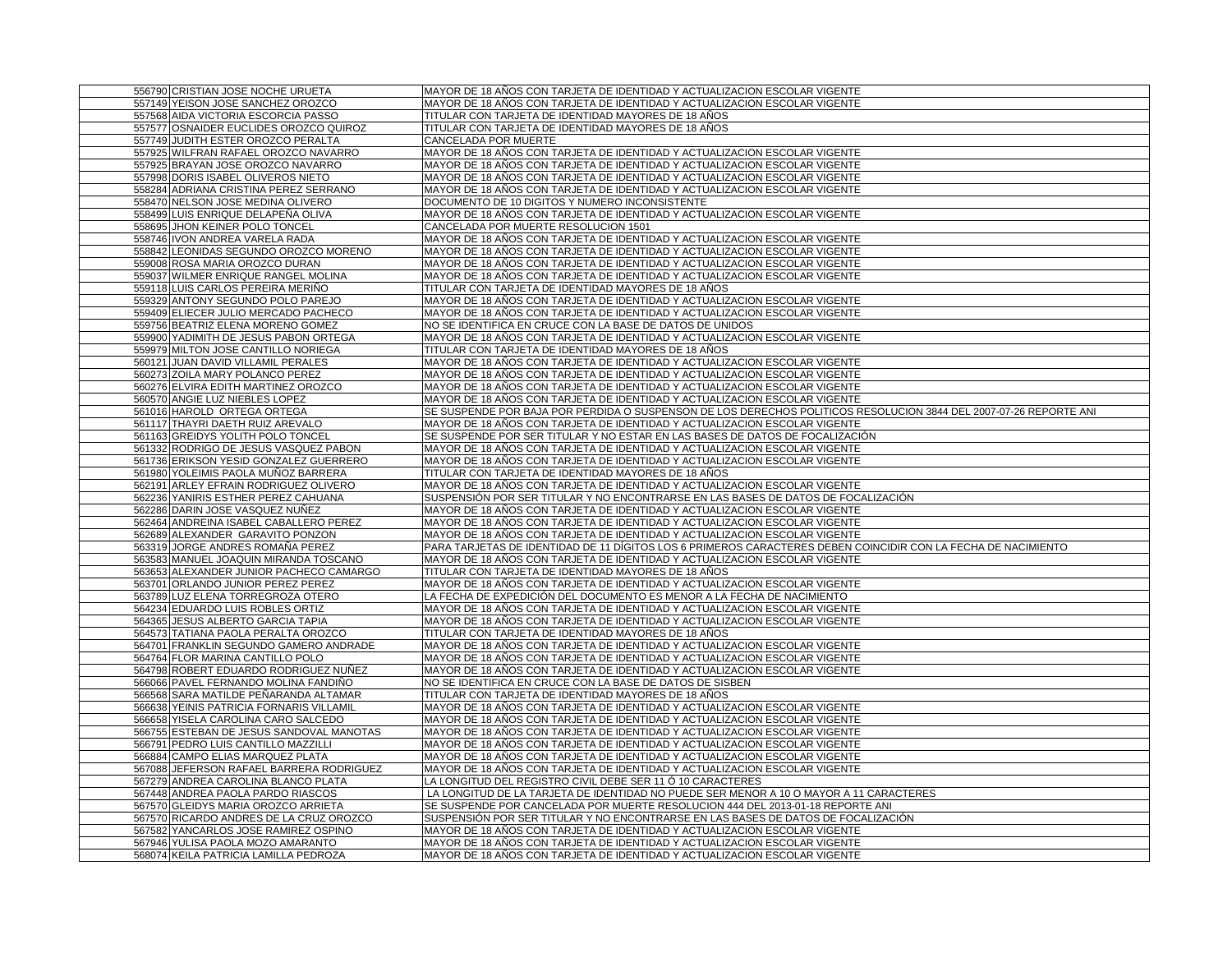| 568074 NURIS ESTHER PEDROZA CAMACHO                                    | NO SE IDENTIFICA EN CRUCE CON LA BASE DE DATOS DE DESPLAZADOS                                                                                                                          |
|------------------------------------------------------------------------|----------------------------------------------------------------------------------------------------------------------------------------------------------------------------------------|
| 568266 VICKY MARCELA MANGA CABANA                                      | LA LONGITUD DE LA TARJETA DE IDENTIDAD NO PUEDE SER MENOR A 10 O MAYOR A 11 CARACTERES                                                                                                 |
| 568635 MARIA DEL OS ANGELES ORSINIS SARMIENTO                          | MAYOR DE 18 AÑOS CON TARJETA DE IDENTIDAD Y ACTUALIZACION ESCOLAR VIGENTE                                                                                                              |
| 568665 LEIDIS LAURA DE LA CRUZ TORRES                                  | MAYOR DE 18 AÑOS CON TARJETA DE IDENTIDAD Y ACTUALIZACION ESCOLAR VIGENTE                                                                                                              |
| 568803 MAURICIO SANCHEZ BAYENA                                         | CANCELADA POR MUERTE                                                                                                                                                                   |
| 569058 DAYANIS ZULAY ALCENDRA PAZ                                      | MAYOR DE 18 AÑOS CON TARJETA DE IDENTIDAD Y ACTUALIZACION ESCOLAR VIGENTE                                                                                                              |
| 569339 LAURA VANESSA MANJARRES RUIZ                                    | MAYOR DE 18 AÑOS CON TARJETA DE IDENTIDAD Y ACTUALIZACION ESCOLAR VIGENTE                                                                                                              |
| 569433 STEFANY MARIA PEREZ TORRES                                      | TITULAR CON TARJETA DE IDENTIDAD MAYORES DE 18 AÑOS                                                                                                                                    |
| 569846 GLADYS ESTELLA SARABIA CAÑIZARES                                | CANCELADA POR MUERTE                                                                                                                                                                   |
| 570059 LUZ SAIRETH CABARCA FRAGROSO                                    | LA LONGITUD DEL REGISTRO CIVIL DEBE SER 11 Ó 10 CARACTERES                                                                                                                             |
| 570318 CRISTIAN DAVID DIAZ SILVA                                       | TITULAR CON TARJETA DE IDENTIDAD MAYORES DE 18 AÑOS                                                                                                                                    |
| 570657 ANGELA YISETH OQUENDO MENDOZA                                   | MAYOR DE 18 AÑOS CON TARJETA DE IDENTIDAD Y ACTUALIZACION ESCOLAR VIGENTE                                                                                                              |
| 570880 WENDY VANESSA JIMENEZ PEREZ                                     | DOCUMENTO DE 10 DIGITOS Y NUMERO INCONSISTENTE                                                                                                                                         |
| 570932 CARLOS JULIO SANCHEZ MURILLO                                    | MAYOR DE 18 AÑOS CON TARJETA DE IDENTIDAD Y ACTUALIZACION ESCOLAR VIGENTE                                                                                                              |
| 570940 YULIETH ENYTH GOMEZ DE LA ROSA                                  | TITULAR CON TARJETA DE IDENTIDAD MAYORES DE 18 AÑOS                                                                                                                                    |
| 570958 ERICA PATRICIA TORRES                                           | MAYOR DE 18 AÑOS CON TARJETA DE IDENTIDAD Y ACTUALIZACION ESCOLAR VIGENTE                                                                                                              |
| 570989 ANDRES FELIPE GIRALDO RODRIGUEZ                                 | LA LONGITUD DEL REGISTRO CIVIL DEBE SER 11 Ó 10 CARACTERES                                                                                                                             |
| 571005 VERONICA MENDOZA DIAZ                                           | PARA TARJETAS DE IDENTIDAD DE 11 DÍGITOS LOS 6 PRIMEROS CARACTERES DEBEN COINCIDIR CON LA FECHA DE NACIMIENTO                                                                          |
| 571005 LINA MARIA MENDOZA DIAZ                                         | LA FECHA DE EXPEDICIÓN DEL DOCUMENTO ES MENOR A LA FECHA DE NACIMIENTO                                                                                                                 |
| 571121 ELIECER MOYA CALA                                               | CANCELADA POR MUERTE RESOLUCION 12195                                                                                                                                                  |
| 571279 MARIA ANGELICA MALDONADO LEON                                   | MAYOR DE 18 AÑOS CON TARJETA DE IDENTIDAD Y ACTUALIZACION ESCOLAR VIGENTE                                                                                                              |
| 571333 WILMER PERTUZ SANTANA                                           | MAYOR DE 18 AÑOS CON TARJETA DE IDENTIDAD Y ACTUALIZACION ESCOLAR VIGENTE                                                                                                              |
| 571402 YEINER PERILLA SANDOVAL                                         | TITULAR CON TARJETA DE IDENTIDAD MAYORES DE 18 AÑOS                                                                                                                                    |
| 571548 KELLY JOHANA TRILLOS CAMACHO                                    | MAYOR DE 18 AÑOS CON TARJETA DE IDENTIDAD Y ACTUALIZACION ESCOLAR VIGENTE                                                                                                              |
| 571633 RAFAEL ANTONIO MENDOZA GUERRERO                                 | MAYOR DE 18 AÑOS CON TARJETA DE IDENTIDAD Y ACTUALIZACION ESCOLAR VIGENTE                                                                                                              |
| 571674 GUILLERMO ALFONSO COCA GUARIN                                   | MAYOR DE 18 AÑOS CON TARJETA DE IDENTIDAD Y ACTUALIZACION ESCOLAR VIGENTE                                                                                                              |
| 571694 DANIEL FABIAN CARDENAS MORA                                     | TITULAR CON TARJETA DE IDENTIDAD MAYORES DE 18 AÑOS                                                                                                                                    |
| 571698 LUZ MERY SILVA LEON                                             | MAYOR DE 18 AÑOS CON TARJETA DE IDENTIDAD Y ACTUALIZACION ESCOLAR VIGENTE                                                                                                              |
| 571858 JHON FREDY BOTERO RANGEL                                        | TITULAR CON TARJETA DE IDENTIDAD MAYORES DE 18 AÑOS                                                                                                                                    |
| 572078 YOBANIS ENRIQUE VILLANUEVA FLOREZ                               | MAYOR DE 18 AÑOS CON TARJETA DE IDENTIDAD Y ACTUALIZACION ESCOLAR VIGENTE                                                                                                              |
| 572167 ADRIAN ZAPATA SILVA                                             | MAYOR DE 18 AÑOS CON TARJETA DE IDENTIDAD Y ACTUALIZACION ESCOLAR VIGENTE                                                                                                              |
| 573474 YISELIS YOAHA MOVILLA ESPAÑA                                    | PARA TARJETAS DE IDENTIDAD DE 11 DÍGITOS LOS 6 PRIMEROS CARACTERES DEBEN COINCIDIR CON LA FECHA DE NACIMIENTO                                                                          |
| 573527 VICTOR ALFONSO BALLESTERO SARMIENTO                             | MAYOR DE 18 AÑOS CON TARJETA DE IDENTIDAD Y ACTUALIZACION ESCOLAR VIGENTE                                                                                                              |
| 574161 BREINER JOSE CASTILLO SAMPER                                    | MAYOR DE 18 AÑOS CON TARJETA DE IDENTIDAD Y ACTUALIZACION ESCOLAR VIGENTE                                                                                                              |
| 574338 VALENTINA MILETH VILLAMIL URIELES                               | DOCUMENTO DE 10 DIGITOS Y NUMERO INCONSISTENTE                                                                                                                                         |
| 574510 JOSE CARLOS MOLINA SILVA                                        | LA LONGITUD DE LA CÉDULA NO DEBE SER MENOR DE 3 NI MAYOR DE 10 CARACTERES, NI TENER UNA LONGITUD DE 9 CARACTERES                                                                       |
| 574792 JORGE LUIS CANDELARIO SIERRA                                    | TITULAR CON TARJETA DE IDENTIDAD MAYORES DE 18 AÑOS                                                                                                                                    |
| 575182 JEAN CARLOS SANCHEZ ARIZA                                       | MAYOR DE 18 AÑOS CON TARJETA DE IDENTIDAD Y ACTUALIZACION ESCOLAR VIGENTE                                                                                                              |
| 576178 MILEIDIS PAOLA HERNANDEZ SILVA                                  | MAYOR DE 18 AÑOS CON TARJETA DE IDENTIDAD Y ACTUALIZACION ESCOLAR VIGENTE                                                                                                              |
| 576463 WENDY PAOLA MEZA SANCHEZ                                        | MAYOR DE 18 AÑOS CON TARJETA DE IDENTIDAD Y ACTUALIZACION ESCOLAR VIGENTE                                                                                                              |
|                                                                        |                                                                                                                                                                                        |
| 576717 YULIETH VANESA RUIZ ROJAS<br>576800 JAIRO JOSE GRANADO QUINTERO | MAYOR DE 18 AÑOS CON TARJETA DE IDENTIDAD Y ACTUALIZACION ESCOLAR VIGENTE<br>MAYOR DE 18 AÑOS CON TARJETA DE IDENTIDAD Y ACTUALIZACION ESCOLAR VIGENTE                                 |
| 577831 SAIRIS MARIA PERTUZ RUIZ                                        | MAYOR DE 18 AÑOS CON TARJETA DE IDENTIDAD Y ACTUALIZACION ESCOLAR VIGENTE                                                                                                              |
|                                                                        |                                                                                                                                                                                        |
| 578499 LUZ DIVINA SCOTT GUILLOT<br>578855 ROSA ANGELICA PEÑA REALES    | MAYOR DE 18 AÑOS CON TARJETA DE IDENTIDAD Y ACTUALIZACION ESCOLAR VIGENTE<br>MAYOR DE 18 AÑOS CON TARJETA DE IDENTIDAD Y ACTUALIZACION ESCOLAR VIGENTE                                 |
| 579460 IGNACIO CARO MELO                                               | SE SUSPENDE POR CANCELADA POR MUERTE RESOLUCION 9606 DEL 2012-11-21 REPORTE ANI                                                                                                        |
| 579489 JOSE LUIS GALAN SAMPER                                          | MAYOR DE 18 AÑOS CON TARJETA DE IDENTIDAD Y ACTUALIZACION ESCOLAR VIGENTE                                                                                                              |
| 580168 JOSE DANIEL BARROS ORTIZ                                        |                                                                                                                                                                                        |
| 580651 LUIS FERNANDO MEJIA RIVERA                                      | MAYOR DE 18 AÑOS CON TARJETA DE IDENTIDAD Y ACTUALIZACION ESCOLAR VIGENTE<br>PARA REGISTROS CIVILES DE 11 DIGITOS LOS 6 PRIMEROS CARACTERES DEBEN COINCIDIR CON LA FECHA DE NACIMIENTO |
| 580989 JHONATAN DE JESUS LOPEZ SAMPER                                  | MAYOR DE 18 AÑOS CON TARJETA DE IDENTIDAD Y ACTUALIZACION ESCOLAR VIGENTE                                                                                                              |
| 581023 YEINILES PAOLA CEBALLOS SANDOVAL                                | LA FECHA DE EXPEDICIÓN DEL DOCUMENTO ES MENOR A LA FECHA DE NACIMIENTO                                                                                                                 |
| 581286 ANIDIS DEL SOCORRO MADRID BERRIO                                | SUSPENSIÓN POR SER TITULAR Y NO ENCONTRARSE EN LAS BASES DE DATOS DE FOCALIZACIÓN                                                                                                      |
| 581595 MARIA HELENA CANTILLO ZARATE                                    | MAYOR DE 18 AÑOS CON TARJETA DE IDENTIDAD Y ACTUALIZACION ESCOLAR VIGENTE                                                                                                              |
| 581684 EMILIS MILENA QUINTERO ROJAS                                    | LA LONGITUD DE LA TARJETA DE IDENTIDAD NO PUEDE SER MENOR A 10 O MAYOR A 11 CARACTERES                                                                                                 |
| 581942 ALICIA ESTHER SILVA POLO                                        | CANCELADA POR MUERTE RESOLUCION 2345                                                                                                                                                   |
| 581942 ISAAC JAVIER REALES SILVA                                       | MAYOR DE 18 AÑOS CON TARJETA DE IDENTIDAD Y ACTUALIZACION ESCOLAR VIGENTE                                                                                                              |
| 581972 MARIA FERNANDA VILLALOBO RAAD                                   | MAYOR DE 18 AÑOS CON TARJETA DE IDENTIDAD Y ACTUALIZACION ESCOLAR VIGENTE                                                                                                              |
| 582054 YINA LUZ LOPEZ CAMACHO                                          | MAYOR DE 18 AÑOS CON TARJETA DE IDENTIDAD Y ACTUALIZACION ESCOLAR VIGENTE                                                                                                              |
| 582249 ARMANDO RAFAEL RODRIGUEZ SUAREZ                                 | MAYOR DE 18 AÑOS CON TARJETA DE IDENTIDAD Y ACTUALIZACION ESCOLAR VIGENTE                                                                                                              |
| 583219 RONALD ALFONSO RIVAS PEÑA                                       | MAYOR DE 18 AÑOS CON TARJETA DE IDENTIDAD Y ACTUALIZACION ESCOLAR VIGENTE                                                                                                              |
| 583339 MAURA DAYANA REGUILLO JIMENEZ                                   | TITULAR CON TARJETA DE IDENTIDAD MAYORES DE 18 AÑOS                                                                                                                                    |
| 583427 ESTEFANIA PATRICIA RESLEM CHARRIS                               | POSIBLE DUPLICIDAD CON EL CODBENEFICIARIO 1150771 EN EL CODFAMILIA 398548                                                                                                              |
| 583458 YESICA PAOLA SANJUAN MAZA                                       | TITULAR CON TARJETA DE IDENTIDAD MAYORES DE 18 AÑOS                                                                                                                                    |
|                                                                        |                                                                                                                                                                                        |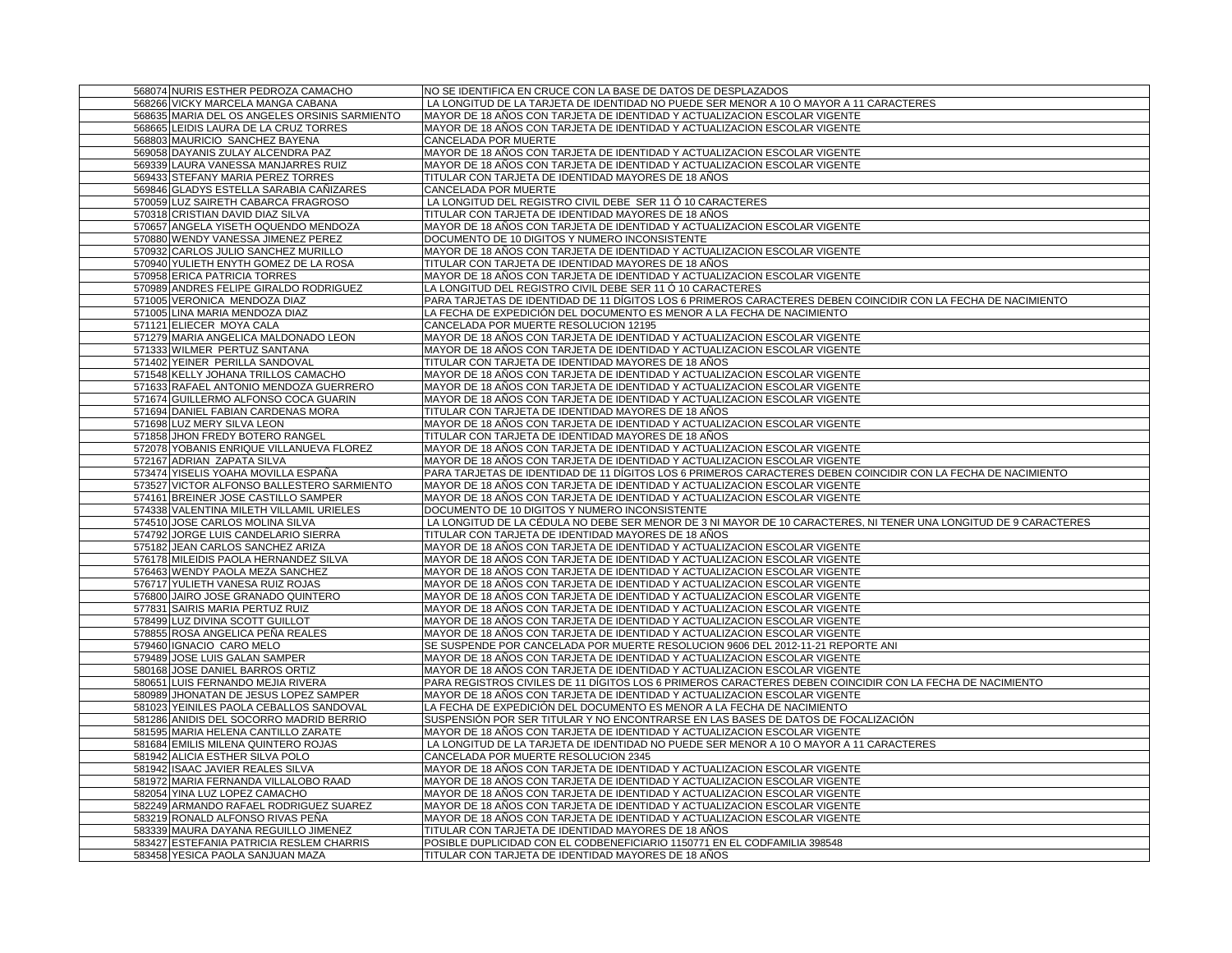| 583461 MELIDA AGRIPINO TOLEDO GOMEZ        | CANCELADA POR MUERTE                                                                                              |
|--------------------------------------------|-------------------------------------------------------------------------------------------------------------------|
| 583805 GLADYS ESTHER BURGOS SILVA          | MAYOR DE 18 AÑOS CON TARJETA DE IDENTIDAD Y ACTUALIZACION ESCOLAR VIGENTE                                         |
| 583832 ELMER ENRIQUE PEREZ SANCHEZ         | MAYOR DE 18 ANOS CON TARJETA DE IDENTIDAD Y ACTUALIZACION ESCOLAR VIGENTE                                         |
| 583905 MARCOS RAFAEL RODRIGUEZ ZARCO       | PARA REGISTROS CIVILES DE 11 DÍGITOS LOS 6 PRIMEROS CARACTERES DEBEN COINCIDIR CON LA FECHA DE NACIMIENTO         |
| 584125 OLGA PATRICIA AVENDANO SANJUAN      | MAYOR DE 18 AÑOS CON TARJETA DE IDENTIDAD Y ACTUALIZACION ESCOLAR VIGENTE                                         |
| 584416 WILFRIDO JOSE OROZCO CORONADO       | <b>CANCELADA POR MUERTE</b>                                                                                       |
| 584890 KENER SMITH VAZQUEZ RACINES         | MAYOR DE 18 AÑOS CON TARJETA DE IDENTIDAD Y ACTUALIZACION ESCOLAR VIGENTE                                         |
| 584963 WUALTER JOSE MARTINEZ CULZAT        | MAYOR DE 18 AÑOS CON TARJETA DE IDENTIDAD Y ACTUALIZACION ESCOLAR VIGENTE                                         |
| 585117 SAMUEL DAVID RIVAS RANGEL           | MAYOR DE 18 AÑOS CON TARJETA DE IDENTIDAD Y ACTUALIZACION ESCOLAR VIGENTE                                         |
| 585204 ELIZABETH ARIAS QUINTERO            | MAYOR DE 18 AÑOS CON TARJETA DE IDENTIDAD Y ACTUALIZACION ESCOLAR VIGENTE                                         |
| 585694 MIGUEL ANGEL SANTAMARIA SAMPER      | MAYOR DE 18 AÑOS CON TARJETA DE IDENTIDAD Y ACTUALIZACION ESCOLAR VIGENTE                                         |
| 585764 DAMIAN JOSE RUA PEREZ               | MAYOR DE 18 AÑOS CON TARJETA DE IDENTIDAD Y ACTUALIZACION ESCOLAR VIGENTE                                         |
| 586670 YENIS PAOLA MARTINEZ RUA            | MAYOR DE 18 AÑOS CON TARJETA DE IDENTIDAD Y ACTUALIZACION ESCOLAR VIGENTE                                         |
| 586977 DAIRO ANTONIO SANDOVAL SILVA        | MAYOR DE 18 AÑOS CON TARJETA DE IDENTIDAD Y ACTUALIZACION ESCOLAR VIGENTE                                         |
| 586977 CARLOS MANUEL SANDOVAL SILVA        | MAYOR DE 18 AÑOS CON TARJETA DE IDENTIDAD Y ACTUALIZACION ESCOLAR VIGENTE                                         |
| 587028 HONALDO ALBERTO QUINTO RESTREPO     | MAYOR DE 18 AÑOS CON TARJETA DE IDENTIDAD Y ACTUALIZACION ESCOLAR VIGENTE                                         |
| 587035 EDELBERTO DE JESUS MEZA REYES       | MAYOR DE 18 AÑOS CON TARJETA DE IDENTIDAD Y ACTUALIZACION ESCOLAR VIGENTE                                         |
| 587256 MIGUEL ANGEL SILVA CARRILLI         | MAYOR DE 18 AÑOS CON TARJETA DE IDENTIDAD Y ACTUALIZACION ESCOLAR VIGENTE                                         |
| 587948 MANUEL SEGUNDO RADA                 | SE SUSPENDE POR BAJA POR PERDIDA O SUSPENSON DE LOS DERECHOS POLITICOS RESOLUCION 4534 DEL 2012-06-12 REPORTE ANI |
| 588054 YULIBETH PAOLA PEREZ SUAREZ         | TITULAR CON TARJETA DE IDENTIDAD MAYORES DE 18 AÑOS                                                               |
| 588611 ROSABVA DEL CARMEN RUA FONTALVO     | TITULAR CON TARJETA DE IDENTIDAD MAYORES DE 18 AÑOS                                                               |
| 588655 LUIS MIGUEL ROSALES ARRIETA         | MAYOR DE 18 AÑOS CON TARJETA DE IDENTIDAD Y ACTUALIZACION ESCOLAR VIGENTE                                         |
| 588701 YULIS ESTHER RODRIGUEZ BARRIOS      | NO SE IDENTIFICA EN CRUCE CON LA BASE DE DATOS DE UNIDOS                                                          |
| 588870 ELIANA PAOLA FERNANDEZ SAMPER       | MAYOR DE 18 AÑOS CON TARJETA DE IDENTIDAD Y ACTUALIZACION ESCOLAR VIGENTE                                         |
| 588928 JOHAN ALFONSO NUÑEZ SOTO            | MAYOR DE 18 AÑOS CON TARJETA DE IDENTIDAD Y ACTUALIZACION ESCOLAR VIGENTE                                         |
| 588990 JUAN DAVID SUAREZ VIZCAINO          | TITULAR CON TARJETA DE IDENTIDAD MAYORES DE 18 AÑOS                                                               |
| 589151 IVAN ANDRES PERTUZ SANTIAGO         | MAYOR DE 18 AÑOS CON TARJETA DE IDENTIDAD Y ACTUALIZACION ESCOLAR VIGENTE                                         |
| 589345 HUGO DARIO CAMPO SANJUANELO         | MAYOR DE 18 AÑOS CON TARJETA DE IDENTIDAD Y ACTUALIZACION ESCOLAR VIGENTE                                         |
| 589423 EVER ENRIQUE GALARAGA RADA          | MAYOR DE 18 AÑOS CON TARJETA DE IDENTIDAD Y ACTUALIZACION ESCOLAR VIGENTE                                         |
| 589480 LUIS EDUARDO DE LA HOZ TAMAYO       | MAYOR DE 18 AÑOS CON TARJETA DE IDENTIDAD Y ACTUALIZACION ESCOLAR VIGENTE                                         |
| 589565 WILFRIDO ENRIQUE VILLAZON NAVARRO   | SE SUSPENDE POR BAJA POR PERDIDA O SUSPENSON DE LOS DERECHOS POLITICOS RESOLUCION 5235 DEL 2005-12-01 REPORTE ANI |
| 590026 JHERSON DANIEL CARRILLO ROCA        | MAYOR DE 18 AÑOS CON TARJETA DE IDENTIDAD Y ACTUALIZACION ESCOLAR VIGENTE                                         |
| 590190 LUIS ALBERTO VILLARREAL RODRIGUEZ   | MAYOR DE 18 AÑOS CON TARJETA DE IDENTIDAD Y ACTUALIZACION ESCOLAR VIGENTE                                         |
| 590338 YEINER JESUS ACOSTA TORREGROZA      | LA LONGITUD DEL REGISTRO CIVIL DEBE SER 11 Ó 10 CARACTERES                                                        |
| 590350 ALBERTO SEGUNDO RADA ALTAMAR        | NO SE IDENTIFICA EN CRUCE CON LA BASE DE DATOS DE DESPLAZADOS                                                     |
| 590531 KAREN DAYANNA TORRES ZUÑIGA         | MAYOR DE 18 AÑOS CON TARJETA DE IDENTIDAD Y ACTUALIZACION ESCOLAR VIGENTE                                         |
| 590622 MARIA JOSE RODRIGUEZ SALAZAR        | MAYOR DE 18 AÑOS CON TARJETA DE IDENTIDAD Y ACTUALIZACION ESCOLAR VIGENTE                                         |
| 590633 JORGE LUIS SANCHEZ ARIZA            | MAYOR DE 18 AÑOS CON TARJETA DE IDENTIDAD Y ACTUALIZACION ESCOLAR VIGENTE                                         |
| 590640 DIOMEDES DE JESUS REINO MOLINA      | MAYOR DE 18 AÑOS CON TARJETA DE IDENTIDAD Y ACTUALIZACION ESCOLAR VIGENTE                                         |
| 590698 FELIX GUILLERMO TORRIJO GUERRERO    | TITULAR CON TARJETA DE IDENTIDAD MAYORES DE 18 AÑOS                                                               |
| 590771 MARIA YORDANY AREVALO BARRANCO      | MAYOR DE 18 AÑOS CON TARJETA DE IDENTIDAD Y ACTUALIZACION ESCOLAR VIGENTE                                         |
| 591151 ESNEIDER JOSE GARIZABALO SANDOVAL   | MAYOR DE 18 AÑOS CON TARJETA DE IDENTIDAD Y ACTUALIZACION ESCOLAR VIGENTE                                         |
| 591740 ANDREINA VANESA RUA SILVA           | MAYOR DE 18 AÑOS CON TARJETA DE IDENTIDAD Y ACTUALIZACION ESCOLAR VIGENTE                                         |
| 591939 JORGE LUIS RUIZ PEREZ               | MAYOR DE 18 AÑOS CON TARJETA DE IDENTIDAD Y ACTUALIZACION ESCOLAR VIGENTE                                         |
| 592241 ELIUTH MARIA ROMERO CABANA          | Cancelada por Muerte Resolucion 16305                                                                             |
| 592355 NEIDER ENRIQUE ROBLES ANGARITA      | MAYOR DE 18 AÑOS CON TARJETA DE IDENTIDAD Y ACTUALIZACION ESCOLAR VIGENTE                                         |
| 592494 JUAN DAVID RODRIGUEZ CABANA         | MAYOR DE 18 AÑOS CON TARJETA DE IDENTIDAD Y ACTUALIZACION ESCOLAR VIGENTE                                         |
| 592682 WILFRAN SAUL TAFUR ROCA             | MAYOR DE 18 AÑOS CON TARJETA DE IDENTIDAD Y ACTUALIZACION ESCOLAR VIGENTE                                         |
| 593531 BRANDOWN DAVID PAZ ZARATE           | MAYOR DE 18 AÑOS CON TARJETA DE IDENTIDAD Y ACTUALIZACION ESCOLAR VIGENTE                                         |
| 594751 JOSE ARNANDO GUTIERREZ SUAREZ       | MAYOR DE 18 AÑOS CON TARJETA DE IDENTIDAD Y ACTUALIZACION ESCOLAR VIGENTE                                         |
| 594751 ANYIS MARCELA GUTIERREZ SUAREZ      | TITULAR CON TARJETA DE IDENTIDAD MAYORES DE 18 AÑOS                                                               |
| 594958 LILIA ROSA ROA REALES               | MAYOR DE 18 AÑOS CON TARJETA DE IDENTIDAD Y ACTUALIZACION ESCOLAR VIGENTE                                         |
| 595342 ORIANA VILLALOBOS SARMIENTO         | PERSONA FALLECIDA REPORTADAD POR EL MINISTERIO DE SALUD                                                           |
| 595495 JANFRAN JOSE PAREJO SANJUAN         | MAYOR DE 18 AÑOS CON TARJETA DE IDENTIDAD Y ACTUALIZACION ESCOLAR VIGENTE                                         |
| 595613 MANUEL JULIO GUTERREZ SANTIAGO      | MAYOR DE 18 AÑOS CON TARJETA DE IDENTIDAD Y ACTUALIZACION ESCOLAR VIGENTE                                         |
| 595667 VICTORIA PAOLA MUNIVE DIAZ          | MAYOR DE 18 AÑOS CON TARJETA DE IDENTIDAD Y ACTUALIZACION ESCOLAR VIGENTE                                         |
| 596032 ANA MARCELA TAFUR ROCA              | MAYOR DE 18 AÑOS CON TARJETA DE IDENTIDAD Y ACTUALIZACION ESCOLAR VIGENTE                                         |
| 596121 ALCY ALBERTO AGUILAR BATISTA        | Cancelada por Muerte Resolucion 5669                                                                              |
| 596288 JULIETH CAROLINA MERCADO PACHECO    | MAYOR DE 18 AÑOS CON TARJETA DE IDENTIDAD Y ACTUALIZACION ESCOLAR VIGENTE                                         |
| 596365 MIRELLA SUAREZ CASTRO               | Cancelada por Muerte Resolucion 6594<br>MAYOR DE 18 AÑOS CON TARJETA DE IDENTIDAD Y ACTUALIZACIÓN ESCOLAR VIGENTE |
| 596617 PATRICIA DEL SOCORRO PADILLA VARELA |                                                                                                                   |
| 597094 JESUS DAVID MOLINA RIOS             | MAYOR DE 18 AÑOS CON TARJETA DE IDENTIDAD Y ACTUALIZACION ESCOLAR VIGENTE                                         |
| 597606 JERRI MANUEL GUERRERO SANTAMARIA    | MAYOR DE 18 AÑOS CON TARJETA DE IDENTIDAD Y ACTUALIZACION ESCOLAR VIGENTE                                         |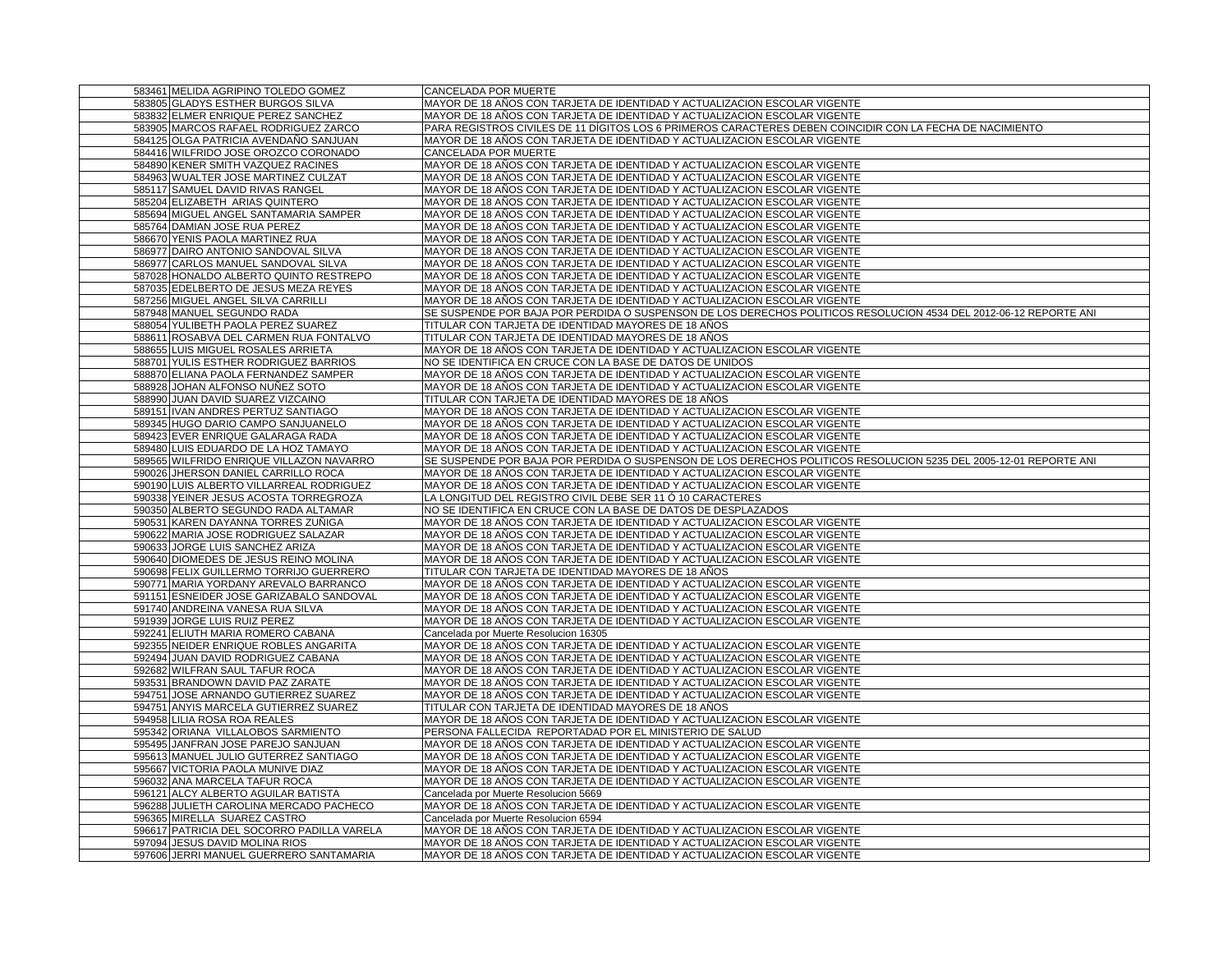| 597828 RUBEN ALFONSO SANTIAGO GUETTE                                        | MAYOR DE 18 AÑOS CON TARJETA DE IDENTIDAD Y ACTUALIZACION ESCOLAR VIGENTE                                                                              |
|-----------------------------------------------------------------------------|--------------------------------------------------------------------------------------------------------------------------------------------------------|
| 598147 IRENE CECILIA GUETTE THOMAS                                          | PARA TARJETAS DE IDENTIDAD DE 11 DÍGITOS LOS 6 PRIMEROS CARACTERES DEBEN COINCIDIR CON LA FECHA DE NACIMIENTO                                          |
| 598233 MIRLEY YOHANA PACHECO ESCORCIA                                       | MAYOR DE 18 AÑOS CON TARJETA DE IDENTIDAD Y ACTUALIZACION ESCOLAR VIGENTE                                                                              |
| 598348 ROXANA PATRICIA GUTIERREZ CASTRO                                     | SE SUSPENDE POR DUPLICIDAD CON EL CODBENEFICIARIO 1089030 DEL CODFAMILIA 377221                                                                        |
| 598445 ADRIAN RAFAEL TERAN OSPINO                                           | TITULAR CON TARJETA DE IDENTIDAD MAYORES DE 18 AÑOS                                                                                                    |
| 598605 LUCERO PAOLA CAMACHO                                                 | NO SE IDENTIFICA EN CRUCE CON LA BASE DE DATOS DE UNIDOS                                                                                               |
| 598620 JEAN CARLOS AGUILAR RUIZ                                             | MAYOR DE 18 AÑOS CON TARJETA DE IDENTIDAD Y ACTUALIZACION ESCOLAR VIGENTE                                                                              |
| 598622 MARIA IDALID CANTILLO RAMIREZ                                        | MAYOR DE 18 AÑOS CON TARJETA DE IDENTIDAD Y ACTUALIZACION ESCOLAR VIGENTE                                                                              |
| 598633 SAID DE JESUS BURGOS TETE                                            | MAYOR DE 18 AÑOS CON TARJETA DE IDENTIDAD Y ACTUALIZACION ESCOLAR VIGENTE                                                                              |
| 599408 WILSON GABRIEL PINEDA URUETA                                         | MAYOR DE 18 AÑOS CON TARJETA DE IDENTIDAD Y ACTUALIZACION ESCOLAR VIGENTE                                                                              |
| 600931 KEITTY PAOLA VILLAMIL RANGEL                                         | MAYOR DE 18 AÑOS CON TARJETA DE IDENTIDAD Y ACTUALIZACION ESCOLAR VIGENTE                                                                              |
| 601292 ANDRES CAMILO MARIÑO SANCHEZ                                         | TITULAR CON TARJETA DE IDENTIDAD MAYORES DE 18 AÑOS                                                                                                    |
| 601478 JESUS LEONARDO CAMACHO JAIMES                                        | MAYOR DE 18 AÑOS CON TARJETA DE IDENTIDAD Y ACTUALIZACION ESCOLAR VIGENTE                                                                              |
| 601544 DANIELA FERNANDA CALDERON BALAQUERA                                  | LA FECHA DE EXPEDICIÓN DEL DOCUMENTO ES MENOR A LA FECHA DE NACIMIENTO                                                                                 |
| 601552 MARLIS PAOLA MORALES PEREZ                                           | LA LONGITUD DE LA TARJETA DE IDENTIDAD NO PUEDE SER MENOR A 10 O MAYOR A 11 CARACTERES                                                                 |
| 601793 DEYNIS YARIANIS RAMIREZ DUQUE                                        | MAYOR DE 18 AÑOS CON TARJETA DE IDENTIDAD Y ACTUALIZACION ESCOLAR VIGENTE                                                                              |
| 602137 SANDRA MILENA VELEZ                                                  | DOCUMENTO NO ENCONTRADO EN CRUCE CON RNEC                                                                                                              |
| 602307 KAREN RAQUEL SUESCUN CORONEL                                         | PARA TARJETAS DE IDENTIDAD DE 11 DÍGITOS LOS 6 PRIMEROS CARACTERES DEBEN COINCIDIR CON LA FECHA DE NACIMIENTO                                          |
| 602443 LUIS ALBERTO PEREZ FLOREZ                                            | MAYOR DE 18 AÑOS CON TARJETA DE IDENTIDAD Y ACTUALIZACION ESCOLAR VIGENTE                                                                              |
| 603011 ERVIS FERNANDO CAMARGO REALES                                        | MAYOR DE 18 AÑOS CON TARJETA DE IDENTIDAD Y ACTUALIZACION ESCOLAR VIGENTE                                                                              |
| 603146 IRENY TORRES BLANCO                                                  | MAYOR DE 18 AÑOS CON TARJETA DE IDENTIDAD Y ACTUALIZACION ESCOLAR VIGENTE                                                                              |
| 603357 JONATAN DE JESUS FLOREZ TOBAR                                        | MAYOR DE 18 AÑOS CON TARJETA DE IDENTIDAD Y ACTUALIZACION ESCOLAR VIGENTE                                                                              |
| 603520 ALBENIS MARIA IGLESIA OROZCO                                         | SE SUSPENDE POR BAJA POR PERDIDA O SUSPENSON DE LOS DERECHOS POLITICOS RESOLUCION 9634 DEL 2011-09-30 REPORTE ANI                                      |
| 603520 HAROLD DAVID ROJAS FONTALVO                                          | PARA TARJETAS DE IDENTIDAD DE 11 DÍGITOS LOS 6 PRIMEROS CARACTERES DEBEN COINCIDIR CON LA FECHA DE NACIMIENTO                                          |
| 603692 GLADIS MARIA VILLAREAL RODRIGUEZ                                     | TITULAR CON TARJETA DE IDENTIDAD MAYORES DE 18 AÑOS                                                                                                    |
| 603697 ADRIANA MAYLU MARTINEZ VARGAS                                        | MAYOR DE 18 AÑOS CON TARJETA DE IDENTIDAD Y ACTUALIZACION ESCOLAR VIGENTE                                                                              |
| 603938 LUIS FERNANDO BABILONIA SILVA                                        | SE SUSPENDE POR BAJA POR PERDIDA O SUSPENSON DE LOS DERECHOS POLITICOS RESOLUCION 4020 DEL 2012-05-30 REPORTE ANI                                      |
| 604269 JHON JADER CONTRERAS VENTA                                           |                                                                                                                                                        |
| 604579 JAIDER ANDRES MOLINA RUEDA                                           | MAYOR DE 18 AÑOS CON TARJETA DE IDENTIDAD Y ACTUALIZACION ESCOLAR VIGENTE<br>MAYOR DE 18 AÑOS CON TARJETA DE IDENTIDAD Y ACTUALIZACION ESCOLAR VIGENTE |
| 606012 ROSA AMARILIS TORREGROSA MELENDEZ                                    | TITULAR CON TARJETA DE IDENTIDAD MAYORES DE 18 AÑOS                                                                                                    |
| 606068 WENDY PAOLA OROZCO NAVARRO                                           | TITULAR CON TARJETA DE IDENTIDAD MAYORES DE 18 AÑOS                                                                                                    |
| 606123 ELIZABETH CERON GOMEZ                                                | SUSPENSIÓN POR SER TITULAR Y NO ENCONTRARSE EN LAS BASES DE DATOS DE FOCALIZACIÓN                                                                      |
|                                                                             | TITULAR CON TARJETA DE IDENTIDAD MAYORES DE 18 AÑOS                                                                                                    |
| 606169 VANESSA PAOLA ZAMBRANO LEIVA<br>606174 RUDDY VANESSA PADILLA CHARRIS | SUSPENSIÓN POR SER TITULAR Y NO ENCONTRARSE EN LAS BASES DE DATOS DE FOCALIZACIÓN                                                                      |
| 606313 LUIS MARIA GUTIERREZ MORALES                                         | MAYOR DE 18 AÑOS CON TARJETA DE IDENTIDAD Y ACTUALIZACION ESCOLAR VIGENTE                                                                              |
| 606621 CARINA YULIET OROZCO ALVAREZ                                         | TITULAR CON TARJETA DE IDENTIDAD MAYORES DE 18 AÑOS                                                                                                    |
| 606675 ANDERSON YESID SUAREZ VIZCAINO                                       | MAYOR DE 18 AÑOS CON TARJETA DE IDENTIDAD Y ACTUALIZACION ESCOLAR VIGENTE                                                                              |
| 606928 DAVID DE JESUS LARA SARATE                                           | MAYOR DE 18 AÑOS CON TARJETA DE IDENTIDAD Y ACTUALIZACION ESCOLAR VIGENTE                                                                              |
| 607289 NEIDER ALFONSO PABON TRONCOSO                                        | MAYOR DE 18 AÑOS CON TARJETA DE IDENTIDAD Y ACTUALIZACION ESCOLAR VIGENTE                                                                              |
| 607303 JHONY ALBERTO VALDEZ THERAN                                          | MAYOR DE 18 AÑOS CON TARJETA DE IDENTIDAD Y ACTUALIZACION ESCOLAR VIGENTE                                                                              |
| 607431 ISABEL MARIA ARANGO TORRES                                           | MAYOR DE 18 AÑOS CON TARJETA DE IDENTIDAD Y ACTUALIZACION ESCOLAR VIGENTE                                                                              |
| 607502 JOSE ARMANDO LEAL PAREJO                                             | MAYOR DE 18 AÑOS CON TARJETA DE IDENTIDAD Y ACTUALIZACION ESCOLAR VIGENTE                                                                              |
| 608093 LORAINE SANDRITH BELTRAN ULLOA                                       | TITULAR CON TARJETA DE IDENTIDAD MAYORES DE 18 AÑOS                                                                                                    |
| 608128 JULIO ALFREDO VILLALOBOS ANDRADE                                     | MAYOR DE 18 AÑOS CON TARJETA DE IDENTIDAD Y ACTUALIZACION ESCOLAR VIGENTE                                                                              |
| 608267 ROSA ELENA THOMAS MARQUEZ                                            | MAYOR DE 18 AÑOS CON TARJETA DE IDENTIDAD Y ACTUALIZACION ESCOLAR VIGENTE                                                                              |
| 608410 ROMARIO ANDRES PADILLA TORREGROZA                                    | MAYOR DE 18 AÑOS CON TARJETA DE IDENTIDAD Y ACTUALIZACION ESCOLAR VIGENTE                                                                              |
| 608931 DANILO JOSE VANEGAS TORRES                                           | MAYOR DE 18 AÑOS CON TARJETA DE IDENTIDAD Y ACTUALIZACION ESCOLAR VIGENTE                                                                              |
| 609241 DAYANA MARCELA MORALES VIZCAINO                                      | MAYOR DE 18 AÑOS CON TARJETA DE IDENTIDAD Y ACTUALIZACION ESCOLAR VIGENTE                                                                              |
| 609302 YEINER ANTONIO CASTILLO TOMAS                                        | MAYOR DE 18 AÑOS CON TARJETA DE IDENTIDAD Y ACTUALIZACION ESCOLAR VIGENTE                                                                              |
| 609325 VERINICA DEL CARMEN RAMIREZ MARQUEZ                                  | SUSPENSIÓN POR SER TITULAR Y NO ENCONTRARSE EN LAS BASES DE DATOS DE FOCALIZACIÓN                                                                      |
| 609342 ADAN FARIB SILVERA URIELES                                           | MAYOR DE 18 AÑOS CON TARJETA DE IDENTIDAD Y ACTUALIZACION ESCOLAR VIGENTE                                                                              |
| 609516 YEIMIS LORIEL GALAN OLIVERO                                          | MAYOR DE 18 AÑOS CON TARJETA DE IDENTIDAD Y ACTUALIZACION ESCOLAR VIGENTE                                                                              |
| 609684 YOLEYDIS PATRICIA MANJARRES CEBALLOS                                 | MAYOR DE 18 AÑOS CON TARJETA DE IDENTIDAD Y ACTUALIZACION ESCOLAR VIGENTE                                                                              |
| 609847 LUIS EDUARDO SCOTT PERTUZ                                            | TITULAR CON TARJETA DE IDENTIDAD MAYORES DE 18 AÑOS                                                                                                    |
| 611117 YARLEDIS PAOLA CEBALLOS PERTUZ                                       | MAYOR DE 18 AÑOS CON TARJETA DE IDENTIDAD Y ACTUALIZACION ESCOLAR VIGENTE                                                                              |
| 611117 ANDRES JOSE CEBALLOS PERTUZ                                          | MAYOR DE 18 AÑOS CON TARJETA DE IDENTIDAD Y ACTUALIZACION ESCOLAR VIGENTE                                                                              |
| 611330 SULEIDYS MONTENEGRO DURAN                                            | TITULAR CON TARJETA DE IDENTIDAD MAYORES DE 18 AÑOS                                                                                                    |
| 611784 MARIA CAMILA CASTRO VALVERDE                                         | MAYOR DE 18 AÑOS CON TARJETA DE IDENTIDAD Y ACTUALIZACION ESCOLAR VIGENTE                                                                              |
| 612020 ANA ELVIRA LOPEZ BORJA                                               | CANCELADA POR MUERTE RESOLUCION 1901                                                                                                                   |
| 612105 MARIA ELOISA MENESES MUEGUES                                         | MAYOR DE 18 AÑOS CON TARJETA DE IDENTIDAD Y ACTUALIZACION ESCOLAR VIGENTE                                                                              |
| 612170 MARIA SANDRITH DIAZ OJEDA                                            | MAYOR DE 18 AÑOS CON TARJETA DE IDENTIDAD Y ACTUALIZACION ESCOLAR VIGENTE                                                                              |
| 612245 DAIWIR JAVIER GOMEZ TORRES                                           | MAYOR DE 18 AÑOS CON TARJETA DE IDENTIDAD Y ACTUALIZACION ESCOLAR VIGENTE                                                                              |
| 612245 DARCY LORENA GOMEZ TORRES                                            | MAYOR DE 18 AÑOS CON TARJETA DE IDENTIDAD Y ACTUALIZACION ESCOLAR VIGENTE                                                                              |
|                                                                             |                                                                                                                                                        |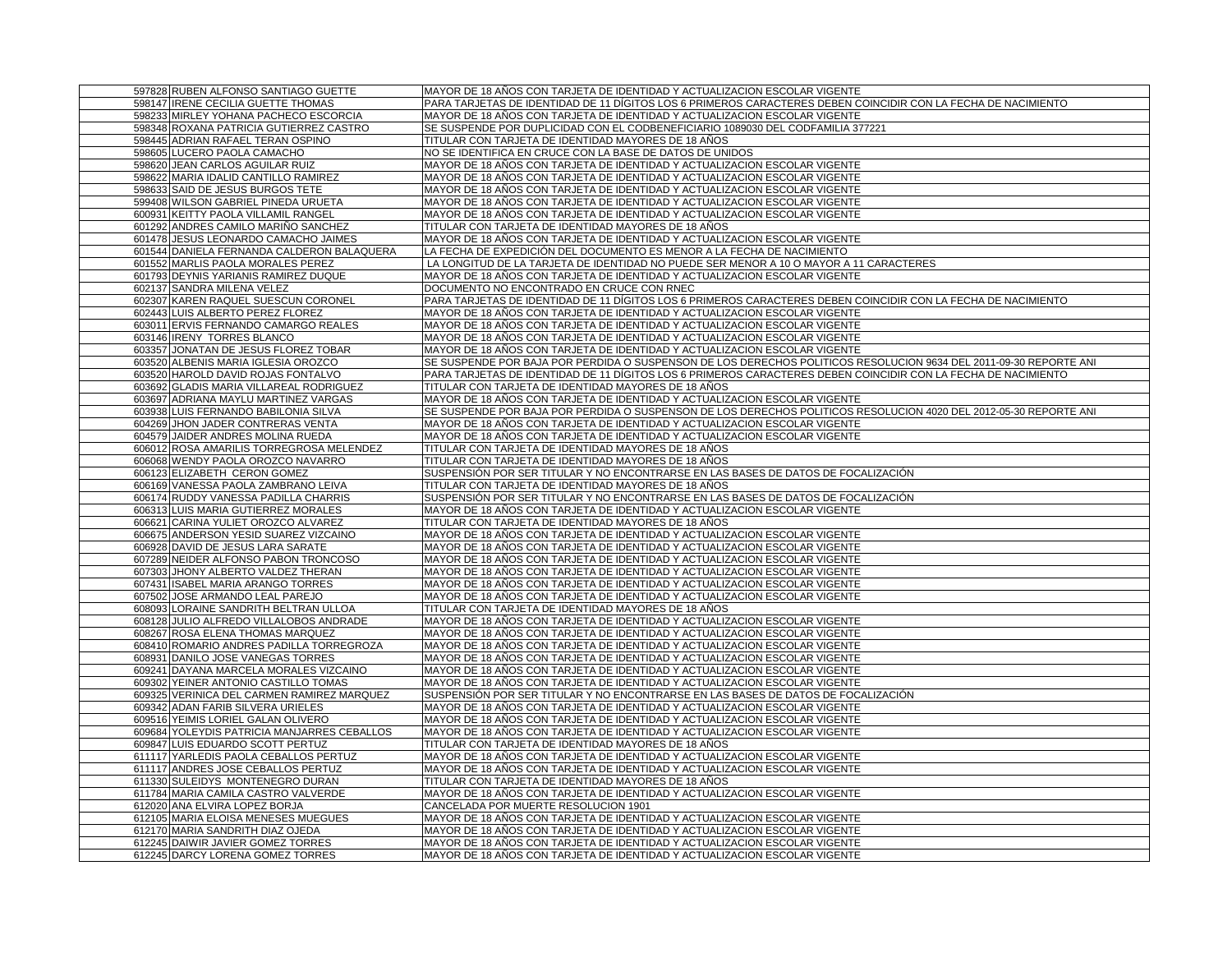| 612373 LILIANA MARIA VILLEGAS TERAN         | MAYOR DE 18 AÑOS CON TARJETA DE IDENTIDAD Y ACTUALIZACION ESCOLAR VIGENTE                                         |
|---------------------------------------------|-------------------------------------------------------------------------------------------------------------------|
| 613688 KEVIN ANCELMO AURELA CABARCA         | MAYOR DE 18 AÑOS CON TARJETA DE IDENTIDAD Y ACTUALIZACION ESCOLAR VIGENTE                                         |
| 613908 LESLEY DAYANNA SILVA PENA            | MAYOR DE 18 AÑOS CON TARJETA DE IDENTIDAD Y ACTUALIZACION ESCOLAR VIGENTE                                         |
| 614022 MARY CARMEN BOLAÑOS GRANADOS         | TITULAR CON TARJETA DE IDENTIDAD MAYORES DE 18 AÑOS                                                               |
| 614459 RAMONA MARIA VILLALOBOS VUELVAS      | CANCELADA POR MUERTE RESOLUCION 1417                                                                              |
| 614542 MELISSA YINETH VELASCO VELASCO       | MAYOR DE 18 AÑOS CON TARJETA DE IDENTIDAD Y ACTUALIZACION ESCOLAR VIGENTE                                         |
| 614951 DIANA CAROLINA BARRIOS URIELES       | MAYOR DE 18 AÑOS CON TARJETA DE IDENTIDAD Y ACTUALIZACION ESCOLAR VIGENTE                                         |
| 615051 ADRIANA PAOLA PARDO CRUZ             | MAYOR DE 18 AÑOS CON TARJETA DE IDENTIDAD Y ACTUALIZACION ESCOLAR VIGENTE                                         |
| 615172 FABIOLA ESTHER GRACIA ROBLES         | TITULAR CON TARJETA DE IDENTIDAD MAYORES DE 18 AÑOS                                                               |
| 615348 OSNAIDER JOSE CAMACHO CAGUANA        | MAYOR DE 18 AÑOS CON TARJETA DE IDENTIDAD Y ACTUALIZACION ESCOLAR VIGENTE                                         |
| 615400 ARACELY ELENA VASQUEZ BERMUDEZ       | SUSPENSIÓN POR SER TITULAR Y NO ENCONTRARSE EN LAS BASES DE DATOS DE FOCALIZACIÓN                                 |
| 615474 ANA MARIA VISCAINO AVILA             | MAYOR DE 18 AÑOS CON TARJETA DE IDENTIDAD Y ACTUALIZACION ESCOLAR VIGENTE                                         |
| 615520 ENMANUEL DE JESUS BOVEA LOPEZ        | TITULAR CON TARJETA DE IDENTIDAD MAYORES DE 18 AÑOS                                                               |
| 615612 VIVIANA PATRICIA PEDROZA SOSA        | SUSPENSIÓN POR SER TITULAR Y NO ENCONTRARSE EN LAS BASES DE DATOS DE FOCALIZACIÓN                                 |
| 615934 LUSILA BEATRIZ SIERRA GUTIERREZ      | SE SUSPENDE POR CANCELADA POR DOBLE CEDULACON RESOLUCION 4409 DEL 2012-06-08 REPORTE ANI                          |
| 616162 GUILLERMO JOSE IBARRA ELIAS          | LA FECHA DE EXPEDICIÓN DEL DOCUMENTO ES MENOR A LA FECHA DE NACIMIENTO                                            |
| 616480 NILSON DARIO CASTRO SOCARRAS         | MAYOR DE 18 AÑOS CON TARJETA DE IDENTIDAD Y ACTUALIZACION ESCOLAR VIGENTE                                         |
| 616856 CARLOS ALBERTO VARGAS PADILLA        | SE SUSPENDE POR CANCELADA POR DOBLE CEDULACON RESOLUCION 1423 DEL 2010-02-19 REPORTE ANI                          |
| 616901 KEINER STEVEN ARENAS RODRIGUEZ       | MAYOR DE 18 AÑOS CON TARJETA DE IDENTIDAD Y ACTUALIZACION ESCOLAR VIGENTE                                         |
| 617100 SARAI ESTEFANI MAHECHA RAMIREZ       | MAYOR DE 18 AÑOS CON TARJETA DE IDENTIDAD Y ACTUALIZACION ESCOLAR VIGENTE                                         |
| 617457 BLADIMIR REATIGA SANCHEZ             | TITULAR CON TARJETA DE IDENTIDAD MAYORES DE 18 AÑOS                                                               |
| 617749 LISETH CAROLINA IBAÑEZ LOPEZ         | MAYOR DE 18 AÑOS CON TARJETA DE IDENTIDAD Y ACTUALIZACION ESCOLAR VIGENTE                                         |
| 618021 YESSICA PATRICIA PEDRAZA SANCHEZ     | TITULAR CON TARJETA DE IDENTIDAD MAYORES DE 18 AÑOS                                                               |
| 618098 NIVIS JUDITH MARIN HERNANDEZ         | CANCELADA POR MUERTE RESOLUCION                                                                                   |
| 618433 YEISON DAVID CASIQUILLO BOLAÑO       | MAYOR DE 18 AÑOS CON TARJETA DE IDENTIDAD Y ACTUALIZACION ESCOLAR VIGENTE                                         |
| 618506 DARLING DAYANA URSULA GUTIERREZ      | MAYOR DE 18 AÑOS CON TARJETA DE IDENTIDAD Y ACTUALIZACION ESCOLAR VIGENTE                                         |
| 618583 JEAN EDUARD OROZCO PEÑA              | MAYOR DE 18 AÑOS CON TARJETA DE IDENTIDAD Y ACTUALIZACION ESCOLAR VIGENTE                                         |
| 618790 NORBERTO ENRIQUE OROZCO FANDIÑO      | SE SUSPENDE POR BAJA POR PERDIDA O SUSPENSON DE LOS DERECHOS POLITICOS RESOLUCION 5239 DEL 2005-12-01 REPORTE ANI |
| 618910 ELIBER BLANCO BLANCO                 | MAYOR DE 18 AÑOS CON TARJETA DE IDENTIDAD Y ACTUALIZACION ESCOLAR VIGENTE                                         |
| 619230 ANGIE PAOLA NAVARRO CASTAÑEDA        | MAYOR DE 18 AÑOS CON TARJETA DE IDENTIDAD Y ACTUALIZACION ESCOLAR VIGENTE                                         |
| 619785 LUIS CARLOS LAVALLE MARMOL           | CANCELADA POR MUERTE RESOLUCION 9312                                                                              |
| 619998 CIRA ISABEL CUELLO CAMACHO           | MAYOR DE 18 AÑOS CON TARJETA DE IDENTIDAD Y ACTUALIZACION ESCOLAR VIGENTE                                         |
| 620113 LUIS CARLOS RAMIREZ PEDROZA          | CANCELADA POR MUERTE                                                                                              |
| 620265 MARIA TERESA ACOSTA FRIA             | TITULAR CON TARJETA DE IDENTIDAD MAYORES DE 18 AÑOS                                                               |
| 620839 CESAR ANDRES MARTINEZ DE MOYA        | MAYOR DE 18 AÑOS CON TARJETA DE IDENTIDAD Y ACTUALIZACION ESCOLAR VIGENTE                                         |
| 621519 KELLY JOHANA MOJICA PACHECO          | TITULAR CON TARJETA DE IDENTIDAD MAYORES DE 18 AÑOS                                                               |
| 621593 YESSICA PAOLA AGUILAR VANEGAS        | TITULAR CON TARJETA DE IDENTIDAD MAYORES DE 18 AÑOS                                                               |
| 622104 YEINER ACOSTA LOPEZ                  | MAYOR DE 18 AÑOS CON TARJETA DE IDENTIDAD Y ACTUALIZACION ESCOLAR VIGENTE                                         |
| 622317 LUIS FRANCISCO RADA MELO             | TITULAR CON TARJETA DE IDENTIDAD MAYORES DE 18 AÑOS                                                               |
| 622517 SNEIDER ENRIQUE TORRES OROZCO        | PERSONA FALLECIDA DE ACUERDO AL REGISTRO CIVIL DE DEFUNCION                                                       |
| 622517 MANUEL DE JESUS TORRES OROZCO        | CANCELADA POR MUERTE                                                                                              |
| 622725 JULIO CESAR CASTRILLO REALES         | SUSPENSIÓN POR SER TITULAR Y NO ENCONTRARSE EN LAS BASES DE DATOS DE FOCALIZACIÓN                                 |
| 622888 ALEXA ARGENIDA GUERRERO RUA          | NO SE IDENTIFICA EN CRUCE CON LA BASE DE DATOS DE UNIDOS                                                          |
| 624141 ORLANDO ANDRES RIVERA CONTRERAS      | MAYOR DE 18 AÑOS CON TARJETA DE IDENTIDAD Y ACTUALIZACION ESCOLAR VIGENTE                                         |
| 624148 ANDREA CAROLINA VILLAR BLANCO        | TITULAR CON TARJETA DE IDENTIDAD MAYORES DE 18 AÑOS                                                               |
| 624230 CARLOS ALBERTO HERNANDEZ TORRIJO     | MAYOR DE 18 AÑOS CON TARJETA DE IDENTIDAD Y ACTUALIZACION ESCOLAR VIGENTE                                         |
| 624411 YANETH MALELY LOPEZ RAMIREZ          | SUSPENSIÓN POR SER TITULAR Y NO ENCONTRARSE EN LAS BASES DE DATOS DE FOCALIZACIÓN                                 |
| 625212 ANA CAROLINA ACOSTA PEREZ            | MAYOR DE 18 AÑOS CON TARJETA DE IDENTIDAD Y ACTUALIZACION ESCOLAR VIGENTE                                         |
| 625219 ANA FELICIA PEDROZA SOSA             | SUSPENSIÓN POR SER TITULAR Y NO ENCONTRARSE EN LAS BASES DE DATOS DE FOCALIZACIÓN                                 |
| 625455 UBIS MARINA MIRANDA MARTINEZ         | CANCELADA POR MUERTE                                                                                              |
| 625503 ANA SORALLA PEREZ ZAMBRANO           | MAYOR DE 18 AÑOS CON TARJETA DE IDENTIDAD Y ACTUALIZACION ESCOLAR VIGENTE                                         |
| 625584 LILIANA DEL PILAR GONZALEZ HERNANDEZ | BAJA POR PéRDIDA O SUSPENSIêN DE LOS DERECHOS POLA-TICOS RESOLUCION 1414                                          |
| 625792 ANGIE PATRICIA ESTRADA MUNIVE        | TITULAR CON TARJETA DE IDENTIDAD MAYORES DE 18 AÑOS                                                               |
| 625993 MARIA NOHEMI GRACIANO HIGUITA        | CANCELADA POR MUERTE                                                                                              |
| 626189 ADRIAN ALBERTO MUÑOZ BOJATO          | MAYOR DE 18 AÑOS CON TARJETA DE IDENTIDAD Y ACTUALIZACION ESCOLAR VIGENTE                                         |
| 626216 YULIZA MILEIDIS PIZARRO SIMANCA      | MAYOR DE 18 AÑOS CON TARJETA DE IDENTIDAD Y ACTUALIZACION ESCOLAR VIGENTE                                         |
| 626265 ARLEY ALFONSO ZUÑIGA MARIANO         | MAYOR DE 18 ANOS CON TARJETA DE IDENTIDAD Y ACTUALIZACION ESCOLAR VIGENTE                                         |
| 626416 RUSBEL JESUS TRILLOS CAMARGO         | MAYOR DE 18 AÑOS CON TARJETA DE IDENTIDAD Y ACTUALIZACION ESCOLAR VIGENTE                                         |
| 626637 TATIANA PAOLA RAMIREZ REVOLLEDO      | TITULAR CON TARJETA DE IDENTIDAD MAYORES DE 18 AÑOS                                                               |
| 626703 ALDEMAR SEVILLA CARRILLO             | NO SE IDENTIFICA EN CRUCE CON LA BASE DE DATOS DE UNIDOS                                                          |
| 626755 MARIA FERNANDA TORREGROZA ARREDONDO  | MAYOR DE 18 ANOS CON TARJETA DE IDENTIDAD Y ACTUALIZACION ESCOLAR VIGENTE                                         |
| 627055 LUIS FERNANDO SANCHEZ BOLAÑO         | NO SE IDENTIFICA EN CRUCE CON LA BASE DE DATOS DE UNIDOS                                                          |
| 627142 HADID DE JESUS MARTINEZ VELASQUEZ    | MAYOR DE 18 AÑOS CON TARJETA DE IDENTIDAD Y ACTUALIZACION ESCOLAR VIGENTE                                         |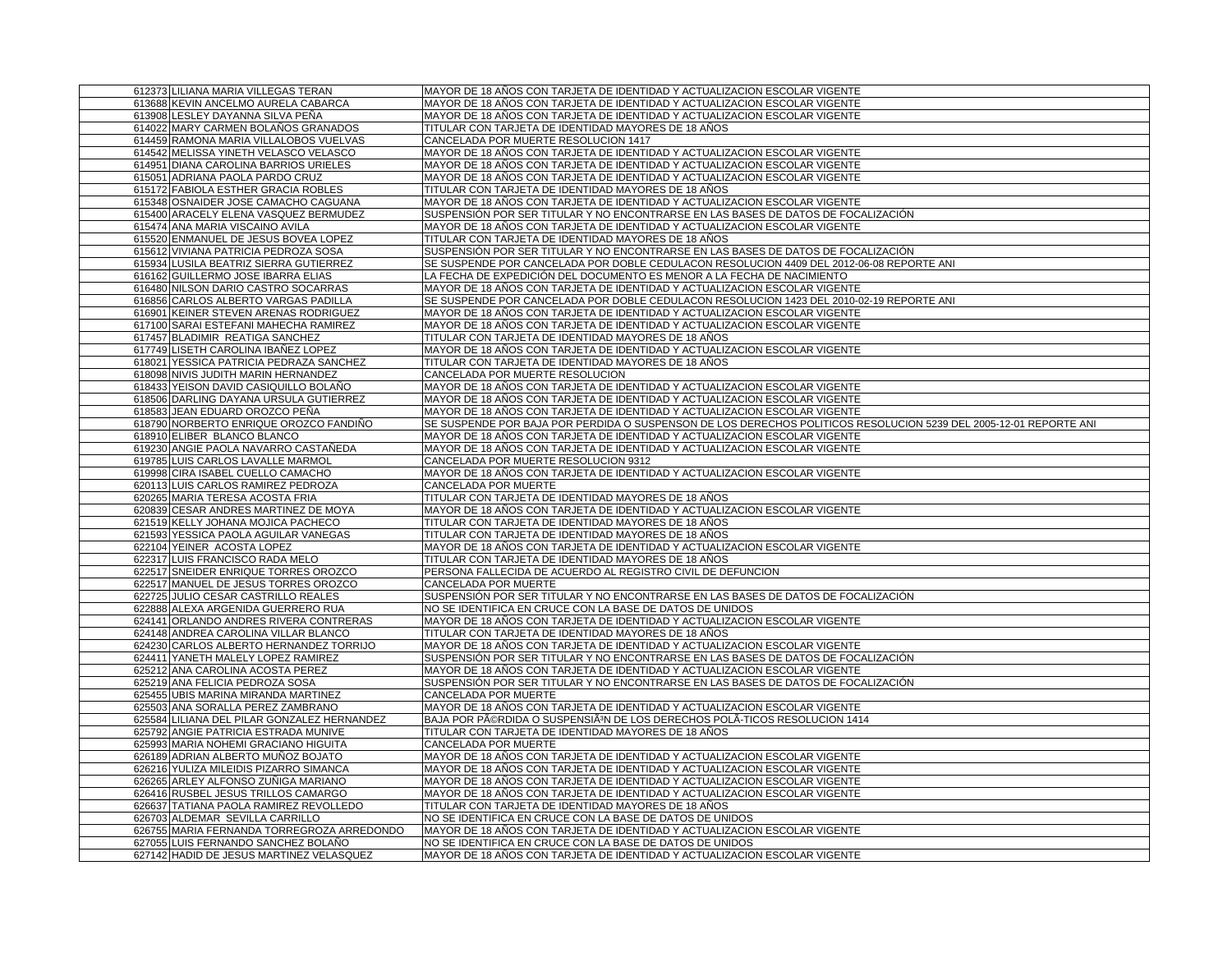| 627251 ELIO JOSE RADA MONTAÑO                                                  | SE SUSPENDE POR BAJA POR PERDIDA O SUSPENSON DE LOS DERECHOS POLITICOS RESOLUCION 4485 DEL 2007-08-22 REPORTE ANI                                              |
|--------------------------------------------------------------------------------|----------------------------------------------------------------------------------------------------------------------------------------------------------------|
| 627262 CARLOS DANIEL HERNANDEZ JIMENEZ                                         | PERSONA FALLECIDA RCD                                                                                                                                          |
| 627741 LUIS CARLOS ZABALA BALLESTA                                             | MAYOR DE 18 AÑOS CON TARJETA DE IDENTIDAD Y ACTUALIZACION ESCOLAR VIGENTE                                                                                      |
| 627793 JENIFER PAOLA ORTEGA MANGA                                              | MAYOR DE 18 AÑOS CON TARJETA DE IDENTIDAD Y ACTUALIZACION ESCOLAR VIGENTE                                                                                      |
| 628328 MAREVIS ESTHER FIGUEROA GARCIA                                          | TITULAR CON TARJETA DE IDENTIDAD MAYORES DE 18 AÑOS                                                                                                            |
| 628359 JOSE LUIS CORRO GONZALEZ                                                | MAYOR DE 18 AÑOS CON TARJETA DE IDENTIDAD Y ACTUALIZACION ESCOLAR VIGENTE                                                                                      |
| 628460 JOSE ANTONIO RINCONES ESTRADA                                           | NO SE IDENTIFICA EN CRUCE CON LA BASE DE DATOS DE UNIDOS                                                                                                       |
| 628832 DERSY VANESSA PINEDA DELAHOZ                                            | MAYOR DE 18 AÑOS CON TARJETA DE IDENTIDAD Y ACTUALIZACION ESCOLAR VIGENTE                                                                                      |
| 628858 SHIRLEY PATRICIA ROJANO BARRAGAN                                        | MAYOR DE 18 AÑOS CON TARJETA DE IDENTIDAD Y ACTUALIZACION ESCOLAR VIGENTE                                                                                      |
| 628950 CARLOS MANUEL FELIPE ZURMAY                                             | MAYOR DE 18 AÑOS CON TARJETA DE IDENTIDAD Y ACTUALIZACION ESCOLAR VIGENTE                                                                                      |
| 629050 DANETZI KARINA RACEDO RIOS                                              | MAYOR DE 18 AÑOS CON TARJETA DE IDENTIDAD Y ACTUALIZACION ESCOLAR VIGENTE                                                                                      |
| 629153 SEMEY ANTONIO RADA FAJARDO                                              | SE SUSPENDE POR CANCELADA POR MUERTE RESOLUCION 450 DEL 2013-01-18 REPORTE ANI                                                                                 |
| 629382 ODALIS BEATRIZ ECHEVERRIA SOCARRAS                                      | CANCELADA POR MUERTE                                                                                                                                           |
| 629402 YORIEL DE JESUS VASQUEZ VERDEZA                                         | MAYOR DE 18 AÑOS CON TARJETA DE IDENTIDAD Y ACTUALIZACION ESCOLAR VIGENTE                                                                                      |
| 629801 YADITH CAROLINA MELO ARCE                                               | TITULAR CON TARJETA DE IDENTIDAD MAYORES DE 18 AÑOS                                                                                                            |
| 629856 WALDYTRUDYS ESTHER MORENO DE MORENO                                     | Suspensión por ser titular y no encontrarse en las bases de datos de focalización                                                                              |
| 630264 JERRY JUNIOR AVILA GUERRERO                                             | MAYOR DE 18 AÑOS CON TARJETA DE IDENTIDAD Y ACTUALIZACION ESCOLAR VIGENTE                                                                                      |
| 630277 YERALDIN PAOLA MARQUEZ FORNARIS                                         | TITULAR CON TARJETA DE IDENTIDAD MAYORES DE 18 AÑOS                                                                                                            |
| 630319 ERISBAT ABEL ULLOA CARO                                                 | SUSPENSIÓN POR SER TITULAR Y NO ENCONTRARSE EN LAS BASES DE DATOS DE FOCALIZACIÓN                                                                              |
| 631517 CARMEN YULIETH BATISTA VILORIA                                          | TITULAR CON TARJETA DE IDENTIDAD MAYORES DE 18 AÑOS                                                                                                            |
| 631681 BREINER ESNEIDER CHARRIS SILVERA                                        | MAYOR DE 18 AÑOS CON TARJETA DE IDENTIDAD Y ACTUALIZACION ESCOLAR VIGENTE                                                                                      |
| 632022 LUIS JUNIOR LAVALLE CONTRERAS                                           | MAYOR DE 18 AÑOS CON TARJETA DE IDENTIDAD Y ACTUALIZACION ESCOLAR VIGENTE                                                                                      |
| 632131 CIRO ALFONSO DURAN GUERRERO                                             | MAYOR DE 18 AÑOS CON TARJETA DE IDENTIDAD Y ACTUALIZACION ESCOLAR VIGENTE                                                                                      |
| 632315 YENIFER DAYANA HERRERA JIMENEZ                                          | MAYOR DE 18 AÑOS CON TARJETA DE IDENTIDAD Y ACTUALIZACION ESCOLAR VIGENTE                                                                                      |
| 632456 JEISON JOSE SEVILLA CANTILLO                                            | TITULAR CON TARJETA DE IDENTIDAD MAYORES DE 18 AÑOS                                                                                                            |
| 632592 ANGEL SEGUNDO GONZALES MEJIA                                            | NO SE IDENTIFICA EN CRUCE CON LA BASE DE DATOS DE SISBEN                                                                                                       |
| 632601 YORMAN RAFAEL PERTUZ CANTILLO                                           | MAYOR DE 18 AÑOS CON TARJETA DE IDENTIDAD Y ACTUALIZACION ESCOLAR VIGENTE                                                                                      |
| 632728 DANIA LUZ ANDRADE VIDAL                                                 | SE SUSPENDE POR DUPLICIDAD CON EL CODBENEFICIARIO 1831122 DEL CODFAMILIA 632728                                                                                |
| 632991 YEFERSON JOSE ARCON MARTINEZ                                            | TITULAR CON TARJETA DE IDENTIDAD MAYORES DE 18 ANOS                                                                                                            |
| 633028 MANUELA VICENTA MOSQUERA CABRERA                                        | SE SUSPENDE POR CANCELADA POR DOBLE CEDULACON RESOLUCION 2023 DEL 2010-03-04 REPORTE ANI                                                                       |
| 633063 CESAR AUGUSTO FONTALVO DAZA                                             | SE SUSPENDE POR BAJA POR PERDIDA O SUSPENSON DE LOS DERECHOS POLITICOS RESOLUCION 2274 DEL 2003-12-31 REPORTE ANI                                              |
|                                                                                | SE SUSPENDE POR DUPLICIDAD CON EL CODBENEFICIARIO 1746791 DEL CODFAMILIA 603520                                                                                |
| 633164 ALBENIS MARIA IGLESIA OROZCO                                            |                                                                                                                                                                |
| 633164 HAROLD DAVID ROJAS FONTALVO<br>633296 YULIETH CAROLINA JERONIMO RUIZ    | SE SUSPENDE POR DUPLICIDAD CON EL CODBENEFICIARIO 1746793 DEL CODFAMILIA 603520                                                                                |
| 633369 FLOR RODRIGUEZ SUAREZ                                                   | TITULAR CON TARJETA DE IDENTIDAD MAYORES DE 18 AÑOS<br><b>CANCELADA POR MUERTE</b>                                                                             |
| 633564 MAIRA ALEJANDRA BLANCO CUENTA                                           | TITULAR CON TARJETA DE IDENTIDAD MAYORES DE 18 AÑOS                                                                                                            |
| 633594 LUIS MIGUEL MERCADO CONTRERAS                                           | MAYOR DE 18 AÑOS CON TARJETA DE IDENTIDAD Y ACTUALIZACION ESCOLAR VIGENTE                                                                                      |
| 633699 JAIME ANTONIO VELASQUEZ SALCEDO                                         | MAYOR DE 18 AÑOS CON TARJETA DE IDENTIDAD Y ACTUALIZACION ESCOLAR VIGENTE                                                                                      |
| 634575 JUANA MARIA DIAZ TORRES                                                 | MAYOR DE 18 AÑOS CON TARJETA DE IDENTIDAD Y ACTUALIZACION ESCOLAR VIGENTE                                                                                      |
|                                                                                | LA FECHA DE EXPEDICIÓN DEL DOCUMENTO ES MENOR A LA FECHA DE NACIMIENTO                                                                                         |
| 634994 EILEEN CAROLINA NIETO GUTIERREZ                                         |                                                                                                                                                                |
| 635066 DORENIS MARCELA CASTRO ALEMAN<br>635335 VICTOR BIVIANO VALERO CERVANTES | TITULAR CON TARJETA DE IDENTIDAD MAYORES DE 18 AÑOS                                                                                                            |
|                                                                                | TITULAR CON TARJETA DE IDENTIDAD MAYORES DE 18 AÑOS                                                                                                            |
| 635355 WILMAN ANDRES ZAPATA MORELLI                                            | MAYOR DE 18 AÑOS CON TARJETA DE IDENTIDAD Y ACTUALIZACION ESCOLAR VIGENTE                                                                                      |
| 635653 DARLIS DAYANA BARCELO OROZCO                                            | TITULAR CON TARJETA DE IDENTIDAD MAYORES DE 18 AÑOS<br>PERSONA FALLECIDA REPORTADAD POR EL MINISTERIO DE SALUD                                                 |
| 635673 ELIZABETH SOFIA COTES CAMPO                                             |                                                                                                                                                                |
| 635675 INGRY DE LOS ANGELES OBISPO GOMEZ<br>635965 DAMIAN ESTEBAN RIVAS TETE   | SUSPENSIÓN POR SER TITULAR Y NO ENCONTRARSE EN LAS BASES DE DATOS DE FOCALIZACIÓN<br>TITULAR CON TARJETA DE IDENTIDAD MAYORES DE 18 AÑOS                       |
|                                                                                | MAYOR DE 18 AÑOS CON TARJETA DE IDENTIDAD Y ACTUALIZACION ESCOLAR VIGENTE                                                                                      |
| 636040 CINDY PAOLA VELASQUEZ PABUENA                                           |                                                                                                                                                                |
| 637104 DEIBER DE JESUS HERNANDEZ DE LA HOZ                                     | MAYOR DE 18 AÑOS CON TARJETA DE IDENTIDAD Y ACTUALIZACION ESCOLAR VIGENTE<br>SUSPENSIÓN POR SER TITULAR Y NO ENCONTRARSE EN LAS BASES DE DATOS DE FOCALIZACIÓN |
| 638089 GLADYS SENITH RODRIGUEZ PASSOS                                          | MAYOR DE 18 AÑOS CON TARJETA DE IDENTIDAD Y ACTUALIZACION ESCOLAR VIGENTE                                                                                      |
| 638089 DAINYS OLIVARES RODRIGUEZ                                               |                                                                                                                                                                |
| 638518 JISETH ALFONSO OLIVERO GONZALES<br>1009130 YEINER DAVID SANCHEZ REATICA | NO SE IDENTIFICA EN CRUCE CON LA BASE DE DATOS DE SISBEN<br>MAYOR DE 18 AÑOS CON TARJETA DE IDENTIDAD Y ACTUALIZACION ESCOLAR VIGENTE                          |
|                                                                                |                                                                                                                                                                |
| 1236320 KELLIS YOJANA AYALA POLO<br>1395206 HILDA ROSA CANTILLO MARTINEZ       | CANCELADA POR MUERTE RESOLUCION 539                                                                                                                            |
|                                                                                | CANCELADA POR MUERTE                                                                                                                                           |
| 1486569 CRISTIAN CAMILO SUAREZ IBARRA                                          | MAYOR DE 18 AÑOS CON TARJETA DE IDENTIDAD Y ACTUALIZACION ESCOLAR VIGENTE                                                                                      |
| 1486720 JUAN CARLOS THERAN LOPEZ                                               | MAYOR DE 18 AÑOS CON TARJETA DE IDENTIDAD Y ACTUALIZACION ESCOLAR VIGENTE                                                                                      |
| 1875586 ESTEFANY PATRICIA SALCEDO GUTIERREZ                                    | MAYOR DE 18 AÑOS CON TARJETA DE IDENTIDAD Y ACTUALIZACION ESCOLAR VIGENTE                                                                                      |
| 2162889 RAFAEL DAVID LOPEZ TORREGROSA                                          | MAYOR DE 18 AÑOS CON TARJETA DE IDENTIDAD Y ACTUALIZACION ESCOLAR VIGENTE                                                                                      |
| 2940634 DAYANNA CAROLINA RUIZ DIAZ                                             | MAYOR DE 18 AÑOS CON TARJETA DE IDENTIDAD Y ACTUALIZACION ESCOLAR VIGENTE                                                                                      |
| 3102685 KARINA MARIA GARCIA GALAN                                              | TITULAR CON TARJETA DE IDENTIDAD MAYORES DE 18 AÑOS                                                                                                            |
| 3147821 MONICA MARIA GONZALEZ LOPEZ                                            | LA FECHA DE NACIMIENTO NO DEBE SER MENOR A 01/01/1915                                                                                                          |
| 3193182 ISMAEL JOSE CABALLERO BELLO                                            | NO SE IDENTIFICA EN CRUCE CON LA BASE DE DATOS DE DESPLAZADOS                                                                                                  |